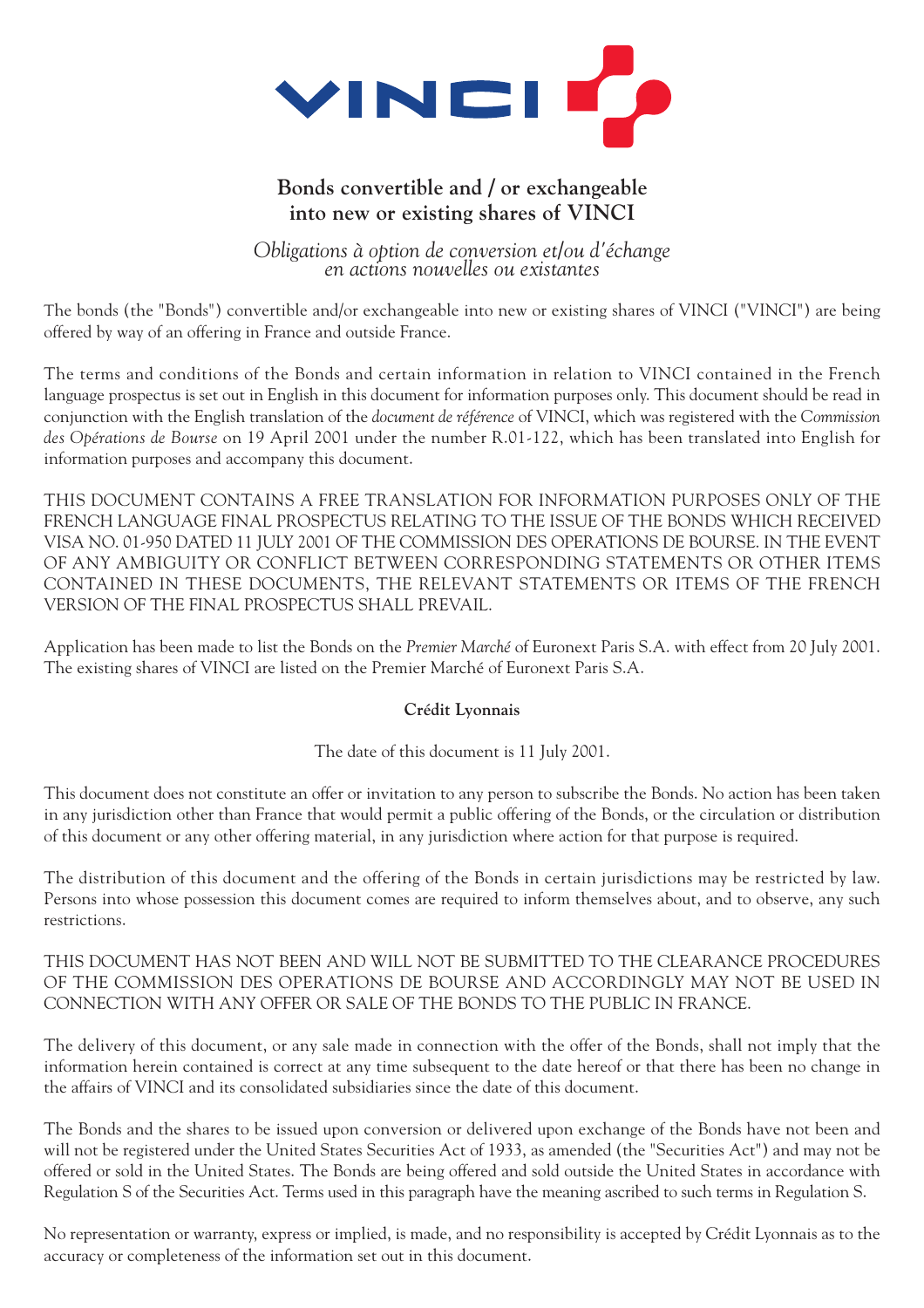

A French Limited Liability Company (*Société Anonyme*) with a share capital of Euro 804,764,220 Registered office: 1, cours Ferdinand-de-Lesseps – F 92851 Rueil-Malmaison

### **FINAL PROSPECTUS (***NOTE D'OPERATION DEFINITIVE***)**

Made available to the public in relation to the issue and admission to the *Premier Marché* of Euronext Paris S.A. of Euro 450,000,000 aggregate principal amount, capable of being increased to Euro 517,500,000 of Bonds convertible and/or exchangeable into new or existing shares (*obligations à option de conversion et/ou d'échange en actions nouvelles et/ou existantes*) of VINCI with a nominal value of Euro 90.

The legal notice will be published in the *Bulletin des Annonces Légales Obligatoires* on 13 July 2001

#### Visa of the *Commission des Opérations de Bourse*

Pursuant to Articles L.412-1 and L.621-8 of the *Code Monétaire et Financier*, this final prospectus (*note d'opération définitive*) has received the visa no. 01-954 dated 11 July 2001 of the *Commission des Opérations de Bourse*in accordance with its Regulation n° 98-01. This final prospectus (*note d'opération définitive*) has been drafted by the issuer and renders the signatories thereof liable. The approval does not imply approval of the suitability of the transaction or authentication of the accounting and financial items shown. It has been granted after review of the relevance and consistency of the information given in the light of the transaction offered to investors.

#### **Warning**

The *Commission des Opérations de Bourse* draws the attention of the public to the specific characteristics of the financial instruments described in this prospectus. As they come within the scope of Articles L.228-91 and subsequent of the *Code de commerce* (formerly Article 339-1 and subsequent of Law no. 66-537 of 24 July 1966), the instruments do not have certain characteristics of convertible Bonds or exchangeable Bonds. In particular, in the event of early redemption or redemption at maturity the holder shall be entitled to exercise their rights to receive shares only in the period between the date of the notice announcing such redemption (which shall be published at the latest one month before the redemption date) and the 7th business day before the date set for such redemption.

This final prospectus (*note d'opération définitive*) consists of:

- the *document de référence* of VINCI, which was registered with the *Commission des Opérations de Bourse* on 19 April 2001 under the number R.01-122;
- the *note d'opération préliminaire*, which received the visa no. 01-950 of the *Commission des Opérations de Bourse* on 11 July 2001;

• this final prospectus (*note d'opération définitive*).

Copies of these documents are available for inspection at the offices of Crédit Lyonnais, 81, rue de Richelieu - 75002 Paris, VINCI, Direction Financière, 1, cours Ferdinand-de-Lesseps, 92851 Rueil-Malmaison Cedex, tel.: 01.47.16.45.39.



Lead manager and bookrunner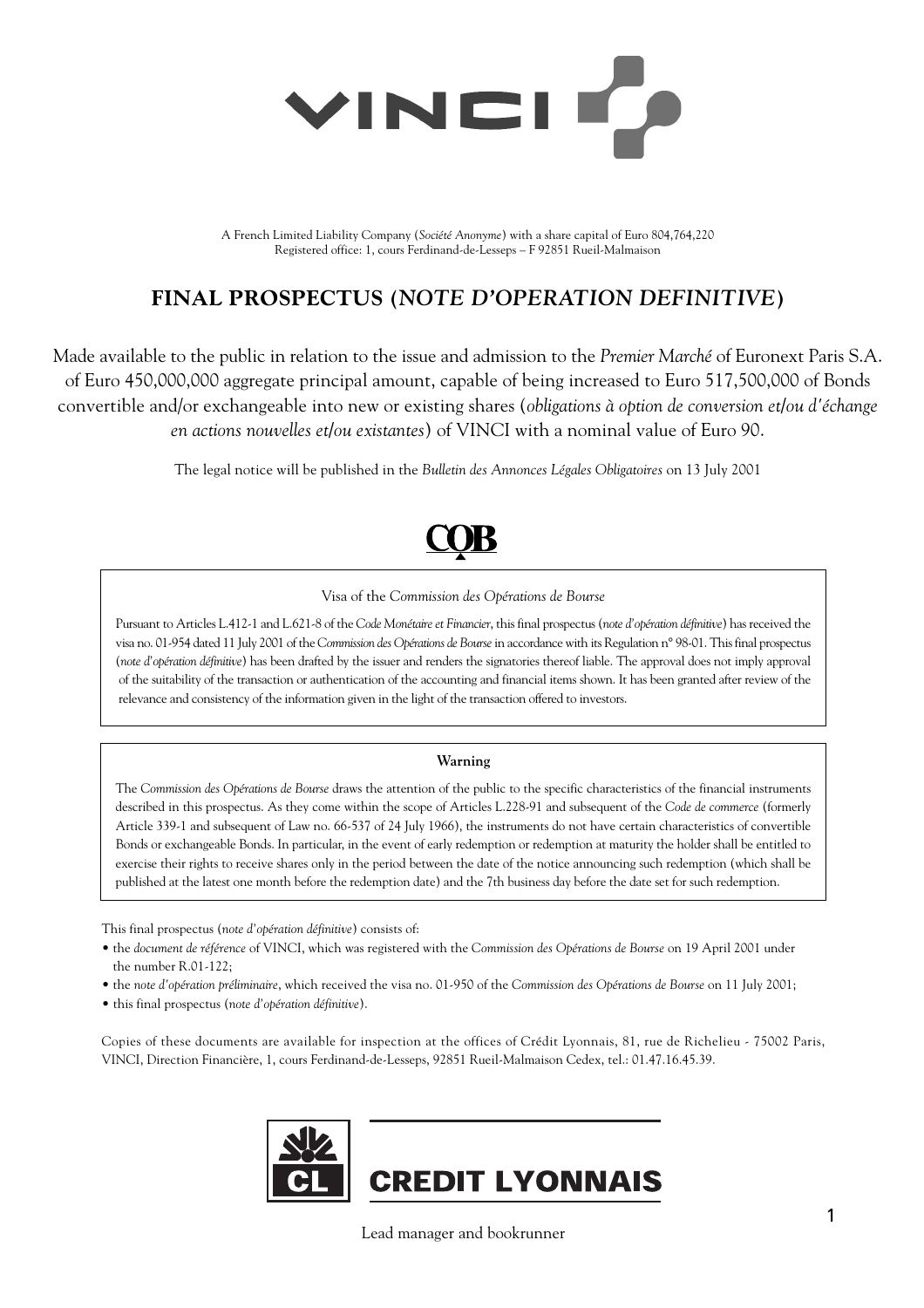#### **VINCI PRINCIPAL CHARACTERISTICS OF THE BONDS CONVERTIBLE AND/OR EXCHANGEABLE INTO NEW AND/OR EXISTING SHARES OF VINCI**

#### **NUMBER OF BONDS ISSUED**

The number of Bonds amounts to 5,000,000, representing a total nominal amount of Euro 450,000,000 (approximately FRF 2,950 million) which may be increased to a maximum of 5,750,000 representing a total nominal amount of Euro 517,500,000 (approximately FRF 3,395 million).

#### **NOMINAL VALUE OF THE BONDS**

The nominal value of the Bonds has been fixed at Euro 90.

#### **ISSUE PRICE**

At par value, i.e. Euro 90 (approximately FRF 590.36) per bond.

#### **ISSUE DATE AND SETTLEMENT DATE**

20 July 2001.

#### **TERM OF THE BONDS**

5 years and 165 days from the settlement date.

#### **ANNUAL INTEREST**

The Bonds will bear interest at a rate of l% per annum, payable annually in arrears on 1 January of each year. In respect of interest for the period from 20 July 2001 to 31 December 2001, the amount payable on 1 January 2002 will be calculated on a prorata temporis basis.

#### **GROSS YIELD TO MATURITY**

4.35% as at the settlement date (in the absence of conversion and/or exchange into shares and in absence of early redemption).

#### **REDEMPTION AT MATURITY**

Redemption in full on 1 January 2007 at an amount of Euro l08.12 (approximately FRF 709.22) per Bond, being 120.13% of the nominal value of the Bonds.

#### **EARLY REDEMPTION**

Possible:

- by means of purchases, on or off the market, or public offers,
- at the issuer's option at any time from 1 January 2005 to 31 December 2006, at an early redemption price which guarantees to the initial subscriber a gross yield equivalent that which would have obtained on redemption at maturity, if the product of (i) the existing conversion/exchange ratio, and (ii) the arithmetical mean of the closing prices of a VINCI share on the Euronext Paris S.A. *Premier Marché* calculated over a period of 20 consecutive stock exchange trading days during which the share is quoted as selected by VINCI, from among the 40 stock exchange trading days preceding the date of publication of the notice concerning such early repayment, exceeds 130% of the early redemption price of each Bond, and
- at the issuer's option, at any time, at the early redemption price, as defined above, when fewer than 10% of the Bonds issued remain outstanding.

#### **EARLY REDEMPION IN CASE OF DEFAULT**

In the event of VINCI or one of its Principal Subsidiaries' default, the Bonds shall be redeemable immediately, pursuant to the terms of paragraph 2.2.6.6.

#### **CONVERSION AND/OR EXCHANGE OF THE BONDS INTO SHARES OF VINCI**

At any time from 20 July 2001, until the seventh business day preceding the redemption date, the Bondholders may require that the Bonds are converted and/or exchanged into shares of VINCI at the rate of one share (subject to the terms of paragraph 2.5.7 "Maintenance of Bondholders rights") for one Bond. VINCI may, at its option, deliver new shares and/or existing shares.

#### **PREFERENTIAL SUBSCRIPTION RIGHT AND PRIORITY SUBSCRIPTION PERIOD**

The shareholders have waived their preferential subscription right and no priority subscription period is applicable.

#### **PUBLIC OFFERING**

The Bonds will be offered to the public from 12 July 2001 to 16 July 2001 inclusive. The placing may be closed without prior notice, except with regard to individuals, for whom it will remain open from 12 July 2001 to 16 July 2001 inclusive.

#### **STOCK EXCHANGE PRICE OF ONE SHARE**

Euro 73.50 (FRF 482.13), corresponding to the price of one share on 11 July 2001 at the time the final conditions were set.

#### **CONVERSION RATE FROM EURO INTO FRENCH FRANCS**

The rounded up amounts in Francs have been calculated using the official exchange rate of Euro 1 = FRF 6,55957 and are given for information purposes only.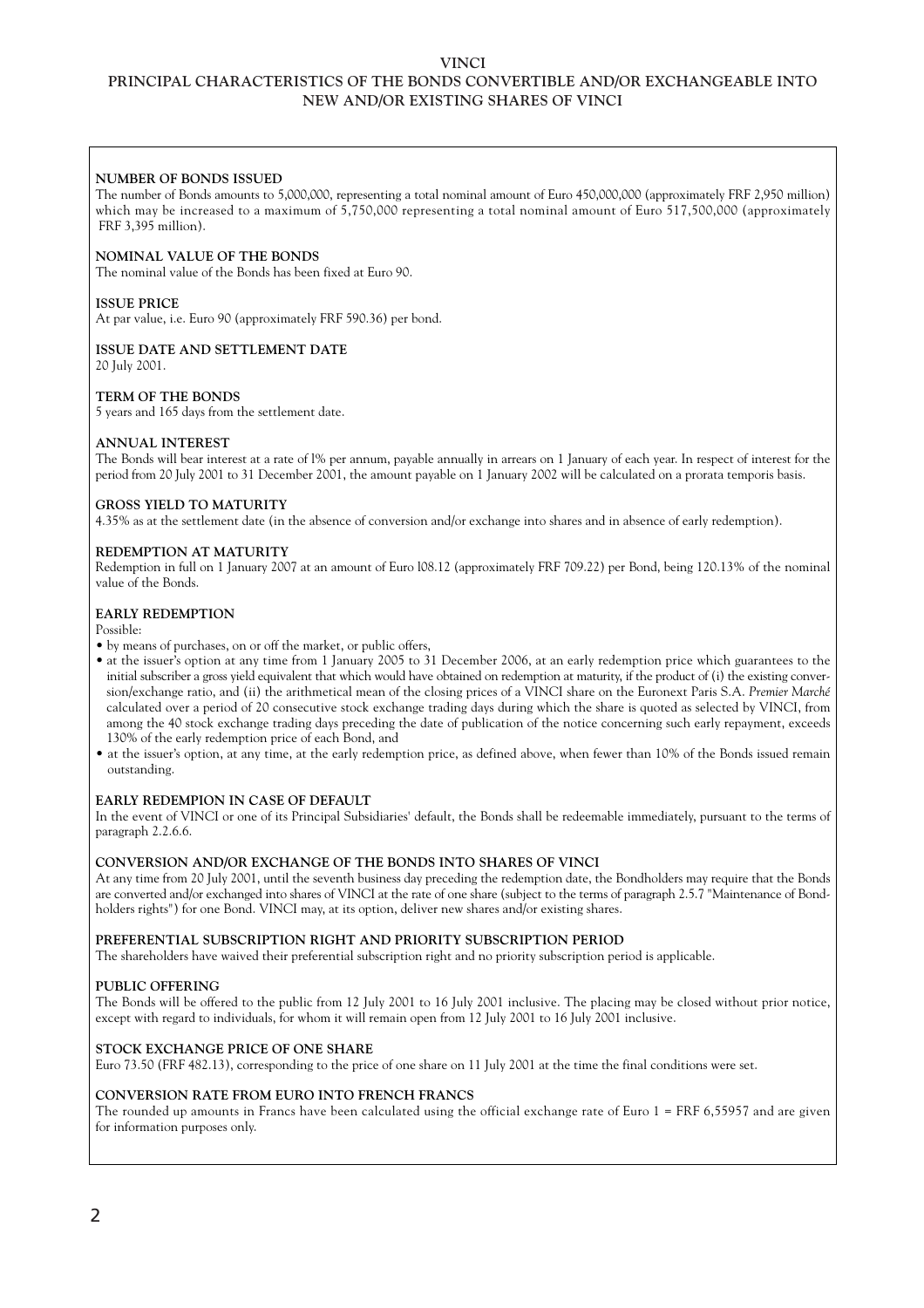### **CONTENTS**

| Chapter I   |                                                                                                                                                                                         | $\overline{4}$ |
|-------------|-----------------------------------------------------------------------------------------------------------------------------------------------------------------------------------------|----------------|
|             |                                                                                                                                                                                         | $\overline{4}$ |
|             |                                                                                                                                                                                         | $\overline{4}$ |
|             |                                                                                                                                                                                         | $\overline{4}$ |
|             |                                                                                                                                                                                         | 5              |
|             |                                                                                                                                                                                         |                |
|             |                                                                                                                                                                                         | 5              |
| Chapter II  | Issue on and admission to the Premier Marché of the bonds convertible and/or exchangeable<br>into new or existing shares (obligations à option de conversion et/ou d'échange en actions | 6              |
|             |                                                                                                                                                                                         | 6              |
|             |                                                                                                                                                                                         | 8              |
|             |                                                                                                                                                                                         | 14             |
|             |                                                                                                                                                                                         | 14             |
|             |                                                                                                                                                                                         |                |
|             |                                                                                                                                                                                         | 14<br>20       |
| Chapter III |                                                                                                                                                                                         | 25             |
|             |                                                                                                                                                                                         | 25             |
|             |                                                                                                                                                                                         | 29             |
| Chapter IV  |                                                                                                                                                                                         | 30             |
| Chapter V   |                                                                                                                                                                                         | 31             |
| Chapter VI  |                                                                                                                                                                                         | 32             |
| Chapter VII |                                                                                                                                                                                         | 33             |
|             |                                                                                                                                                                                         | 33             |
|             |                                                                                                                                                                                         | 36             |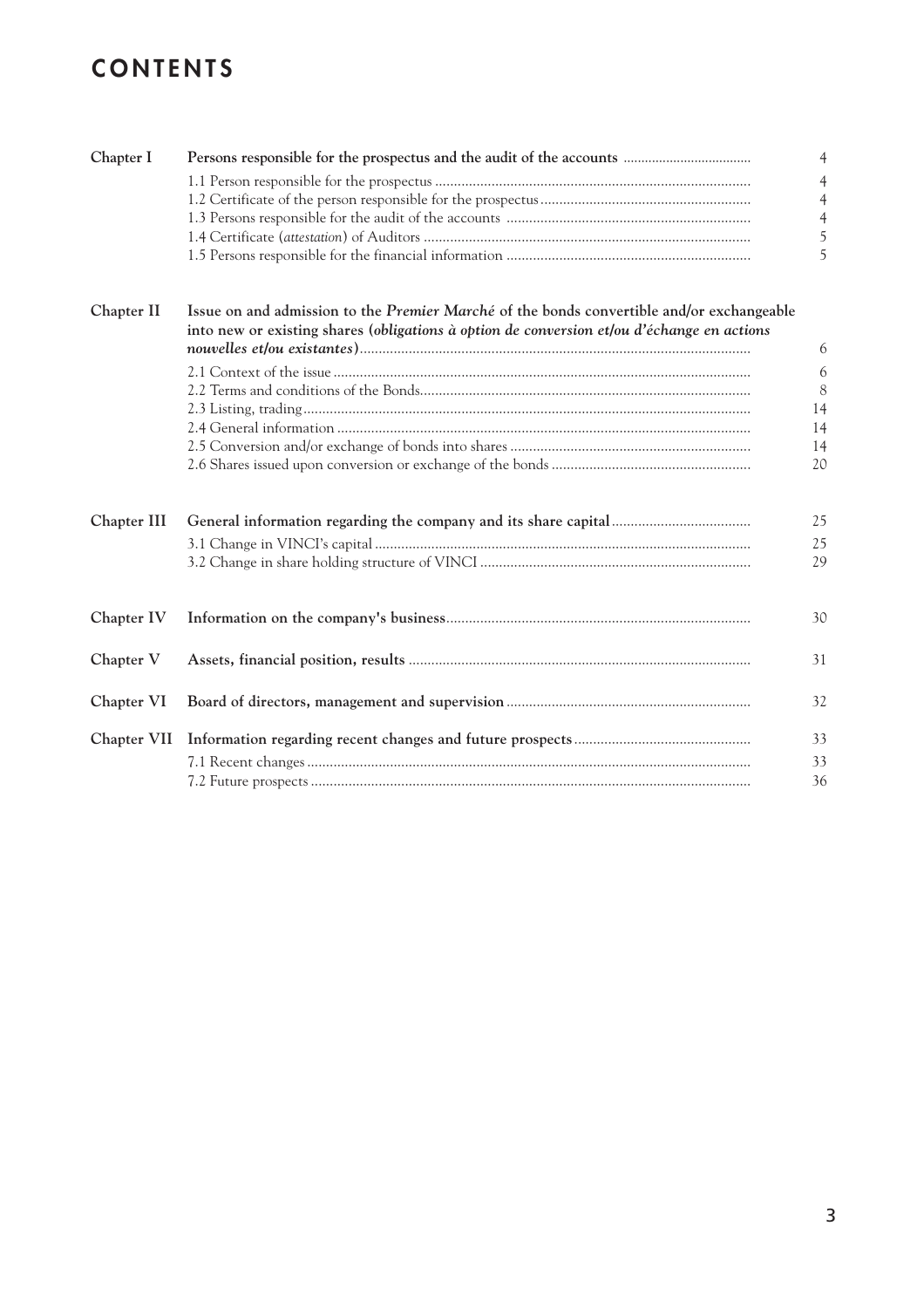## Chapter I

### **Persons responsible for the prospectus and the audit of the accounts**

#### **1.1 Person responsible for the prospectus**

Mr. Antoine ZACHARIAS

#### **1.2 Certificate of the person responsible for the prospectus**

"To our knowledge, all the information contained in this final prospectus is true and accurate. It includes all the information required by investors to form an opinion as to the assets and liabilities, business activities, financial position, financial results and future prospects of VINCI as well as to the rights attached to the securities being offered, this document does not contain any omission which makes it misleading."

The Chairman of the Board of Directors

Antoine ZACHARIAS

#### **1.3 Persons responsible for the audit of the accounts**

#### **Statutory auditors**

RSM SALUSTRO REYDEL, 8, avenue Delcassé – 75008 Paris, France,

represented by Bernard CATTENOZ and Bertrand VIALATTE Mandate renewed on 30 May 2001.

Expiry of present mandate: subsequent to the Shareholders' Meeting that will approve the financial statements for 2006.

DELOITTE TOUCHE TOHMATSU, 183, avenue Charles-de-Gaulle 92200 Neuilly-sur-Seine, France,

represented by Thierry BENOIT and Dominique DESCOURS. Date of first mandate: on 30 May 2001.

Expiry of present mandate: subsequent to the Shareholders' Meeting that will approve the financial statements for 2006.

#### **Substitute auditors**

François PAVARD, 8 avenue Delcassé – 75008 Paris, France. Mandate renewed on 30 May 2001.

Expiry of present mandate: subsequent to the Shareholders' Meeting that will approve the financial statements for 2006.

BEAS SARL, 7-9 villa Houssay – 92200 Neuilly-sur-Seine, France.

Date of first mandate: 30 May 2001.

Expiry of present mandate: subsequent to the Shareholders' Meeting that will approve the financial statements for 2006.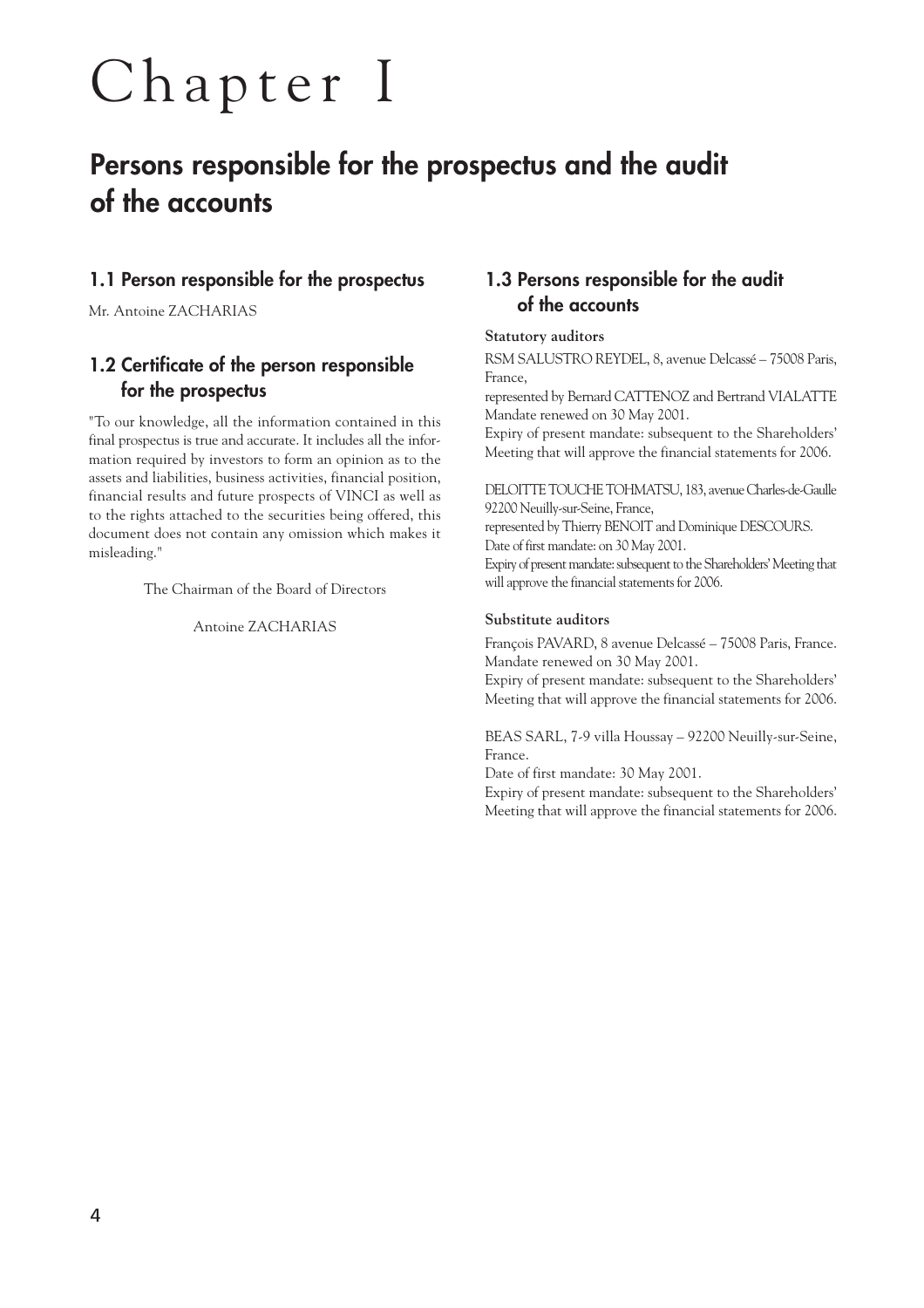#### **1.4 Certificate (***attestation***) of Auditors**

In our capacity as auditors of VINCI, and pursuant to the *Commission des Opérations de Bourse* Regulation n° 98-01, we have verified, pursuant to the professional standards applicable in France, the information related to the financial situation statements set out in this final prospectus (*note d'opération définitive*) in connection with the issue and admission to the *Premier Marché* of Euronext Paris S.A. of a loan represented by Bonds convertible and/or exchangeable into new and/or existing shares.

This final prospectus (*note d'opération définitive*) incorporates the *Note d'opération préliminaire* which received the visa no. 01-950 of the *Commission des Opérations de Bourse* on 11 July 2001 and the *Document de référence* of VINCI registered by the *Commission des Opérations de Bourse* under the number R.01-122 on 19 April 2001, in respect of which we have already given an opinion wherein we concluded on 18 April 2001:

- "• The annual and consolidated financial statements of VINCI for the financial years to 31 December 1998, 31 December 1999 and 31 December 2000 were audited by us pursuant to professional standards applicable in France, and were certified without reservations.
- Our report on the consolidated financial statements to 31 December 1998 draws attention to Note A of the Appendix relating to key events. It describes:
	- the change in accounting policy with regard to leasing contracts;
	- the change in accounting policy relating to the use of the percentage-of-completion method by the subsidiaries in the electrical engineering and works division and the thermal and mechanical engineering division
- Our report on the consolidated financial statements to 31 December 1999 draws attention to note A of the Appendix, which describes a change in accounting policy relating to the cancellation of expenses previously treated as deferred assets in respect of concession contracts temporarily in deficit.
- We have also audited the pro forma consolidated financial statements for the financial years to 31 December 1999 and 2000, prepared by your company's Board of Directors and presented in this document, pursuant to professional standards applicable in France. We have also prepared a report on the subject, which is included in this document and in which we express no reservation. The above comment about the historical consolidated statements of VINCI to 31 December 1999 can be found in this document.

On the basis of our audit, we have no further comments to make regarding the honesty of the information about the financial position of the company or the historical and pro forma statements including in this document."

This final prospectus *(note d'opération définitive)* has been drawn up by the Board of Directors. It is our duty to express an opinion on the honesty of the information it contains about the financial position.

Our procedures, according to the professional standards applicable in France, were to verify the fair presentation of the information related to the financial position and to check that it agreed with the financial statements on which a report has been issued. They also consisted in reading the other information contained in the final prospectus (*note d'opération définitive*) in order to identify any significant inconsistencies between them and the information related to the financial position and the financial statements, and in order to indicate any manifestly wrong information which we might have found on the basis of the general knowledge about the company we have acquired as part of our mission.

On the basis of these procedures, we have no further comments to make regarding the fair presentation of the information related to the financial position and to the financial statements contained in this final prospectus (*note d'opération définitive*).

Neuilly-sur-Seine and Paris, 11 July 2001

The Auditors

Bernard CATTENOZ Thierry BENOIT

RSM Salustro Reydel Deloitte Touche Tohmatsu Bertrand VIALATTE Dominique DESCOURS

#### **1.5 Persons responsible for the financial information**

Christian LABEYRIE Pierre COPPEY Finance Director and Secretary for The Communications Director the Board of Directors (*Directoire*) Tel.: +33.1.47.16.35.41 Tel.: +33.1.47.16.48.65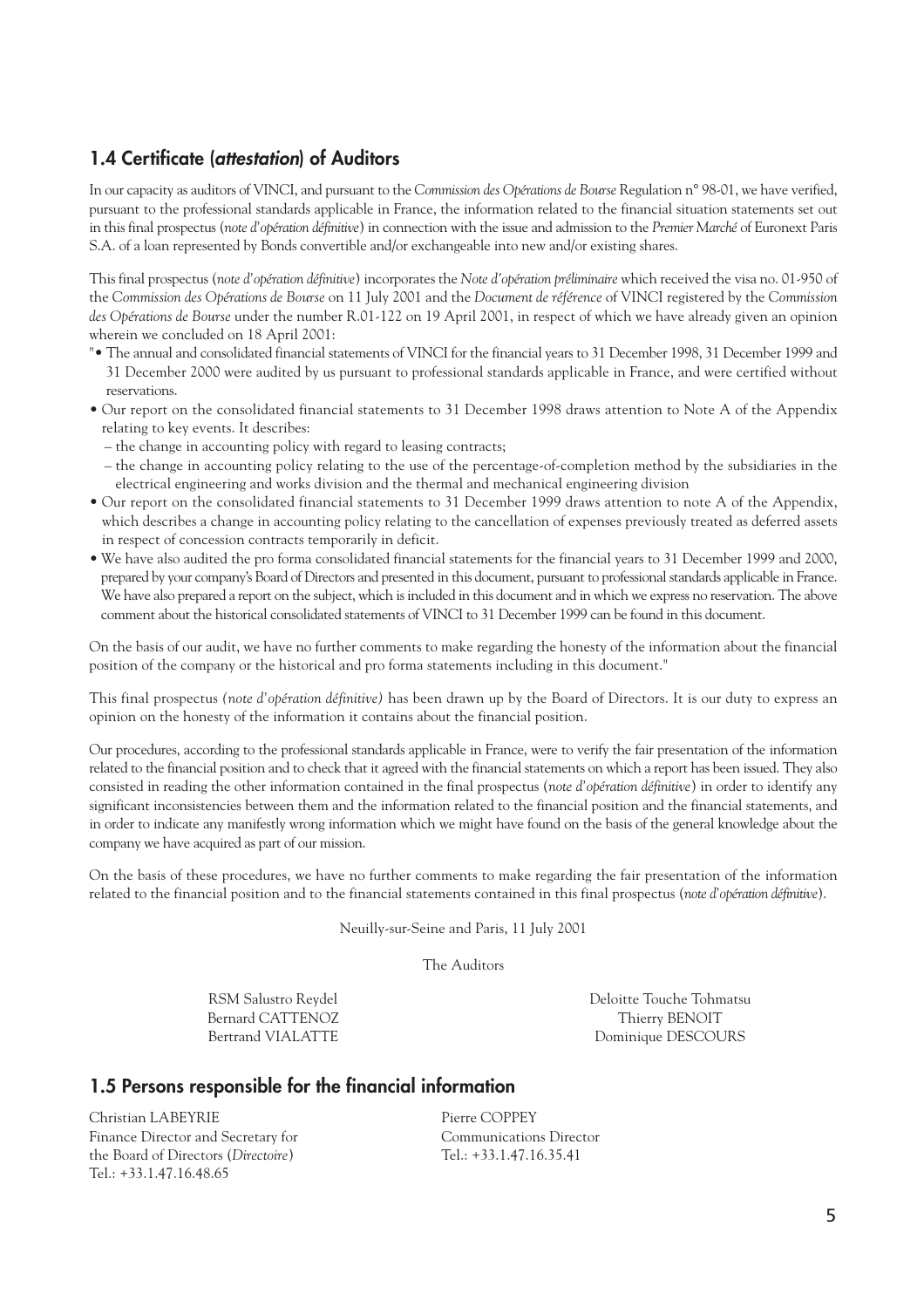## Chapter II

### **Issue on and admission to the** *Premier Marché* **of the bonds convertible and/or exchangeable into new or existing shares** *(obligations à option de conversion et/ou d'échange en actions nouvelles et/ou existantes)*

#### **2.1 Context of the issue**

#### **2.1.1 Authorisations**

#### **2.1.1.1 Meeting authorising the issue**

The combined general meeting of shareholders *(Assemblée Générale Mixte)* of VINCI held on 30 May 2001, in compliance with the rules relating to quorum and requirements for voting for extraordinary general meetings, pursuant to its tenth resolution,

- delegated to the Board of Directors, from 30 May 2001 and for a period of 26 months, the power necessary to issue, in one or more accasions, in France and abroad, in euros or in any other monetary unit whatsoever established by reference to several foreign currencies, with or without a premium, without the shareholders' preferential subscription right on the initial issue, which the General Meeting has expressly relinquished, of:
	- ordinary shares,
	- securities giving rights, by conversion, exchange, reimbursement, presentation of a warrant, combination of the means or in any other manner, to the allotment, immediately and/or in the future, at any time or at a fixed date, to a portion of the share capital of the company;
- decided to waive the preferential subscription rights of shareholders to the shares and securities to be issued in accordance with the abovementioned delegation;
- decided that the maximum nominal amount of any increase of share capital capable of being made immediately and/or in the future resulting from all insuance shall not exceed Euro 400 million, not including any adjustments which may be made pursuant to the law, it being specified that the nominal value of all capital increases that may be made directly or indirectly as a result of the ninth and eleventh resolutions, will be set against this amount, it being understood that the capital increases made prior to this authorisation will not be taken into account in this ceiling;
- decided that the maximum nominal amount of debt securities giving access to the capital, could not exceed Euro 1,300 million or the equivalent value at today's date of this amount in any other currency or currency unit established by reference to several currencies, it being stated that this amount will be added to the nominal value of the debt securities that may be issued under the second resolution of the meeting of 25 October 1999 and that

the nominal value of the debt securities that may be issued under the ninth resolution of this meeting will be charged against the said ceiling of Euro 1,300 million;

- granted all necessary powers to the Board of Directors including the ability to sub-delegate to the Chairman, to issue shares, vouchers *(bons de souscription d'actions)* or securities under this resolution, at times decided by it and pursuant to the terms and conditions it will set pursuant to the law, in particular:
	- to stipulate the type of securities to be created, their characteristics and the terms and conditions of their issue;
	- to arrange for any charges to be set against issue or transfer premiums;
	- to attribute all securities by means of conversion, exchange, reimbursement or presentation of a voucher;
	- to set the terms and conditions of the issue(s);
	- to decide the amount to be issued, the issue price and the premium that may, if applicable, be requested at the time of issue;
	- to determine the method whereby the shares and/or the securities issued or to be issued will be released;
	- if applicable, to lay down the terms and conditions for the exercise of the rights attached to the securities issued or to be issued and, in particular, set the date, which may be retroactive, from which new shares are valid as well as all other terms and conditions under which the issue is made;
	- to set the terms and conditions under which the Company will, if applicable, be entitled to buy or exchange the securities issued or to be issued on the stock market, at any time or during set periods, whether or not with a view to their cancellation, pursuant to statutory provisions;
	- to make provision for possible suspension of the exercise of the rights attached to the securities issued for a maximum period of 3 months;
	- to take the initiative of charging the costs of the capital increases against the value of the issue or transfer premiums and to deduct from this value the amounts required to bring the legal reserve up to one tenth of the new capital after each increase;
	- and in general to enter any agreements, take any measures, decide on and carry out any formalities and set all the necessary conditions in order to bring to a successful conclusion any issues that may be made under this authorisation.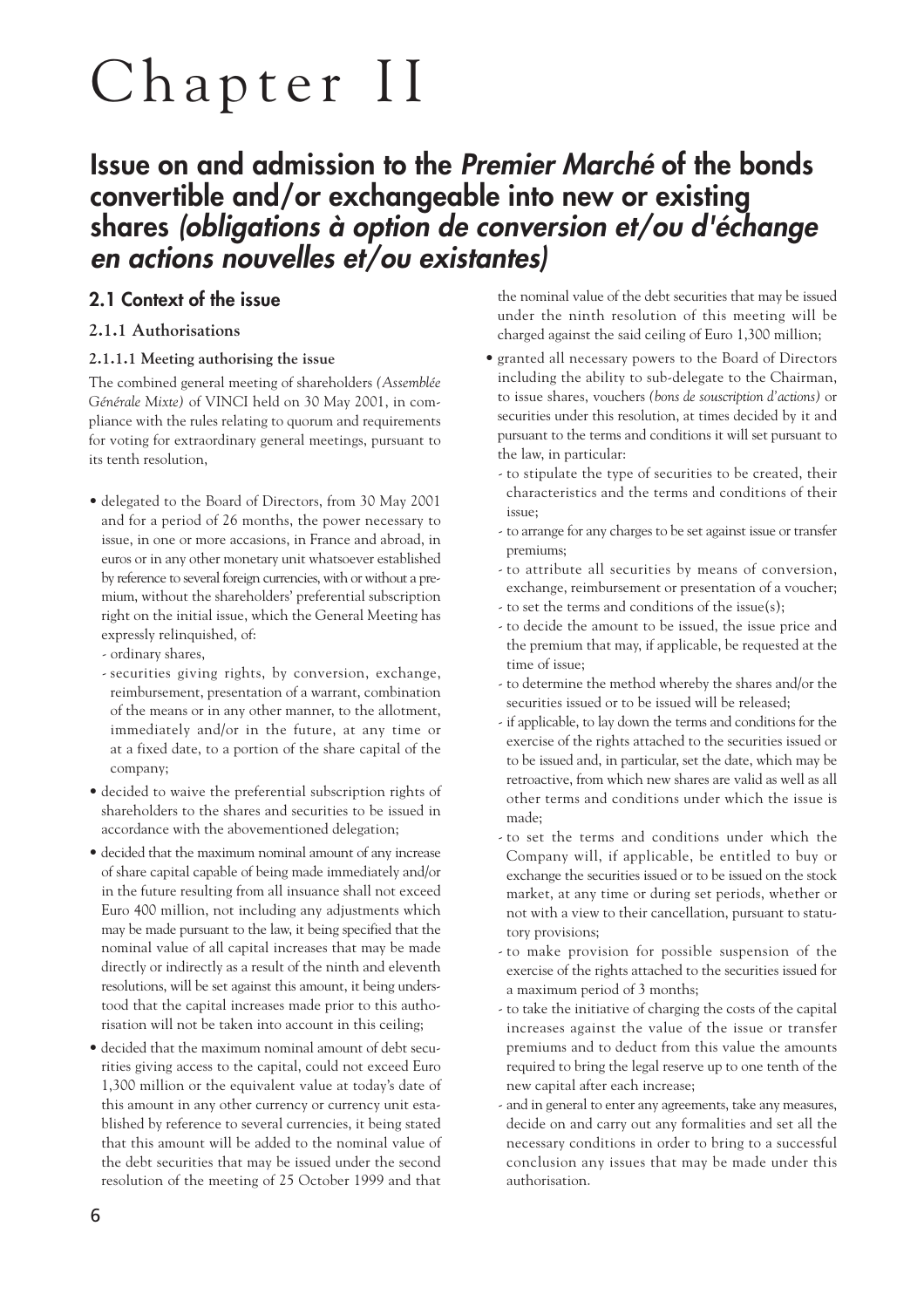#### **2.1.1.2 Decision of the Board of Directors**

Pursuant to the authorisation granted by the Combined General Meeting of shareholders of VINCI on 30 May 2001, and in particular its tenth resolution, the Board of Directors, in its meeting of 7 June 2001, authorised the Chairman to issue Bonds convertible an/or exchangeable into new or existing shares under the terms and conditions set by the Board during its meeting of 8 March 2001.

The Chairman of the Board of Directors decided on 11 July 2001 to set the initial nominal value of the issue at Euro 450 million and to determine the nature of the loan as follows:

#### **2.1.2 Initial number and nominal amount of the bonds issued**

#### **2.1.2.1 Initial number and nominal amount of the Bonds**

This VINCI loan of 1% July 2001/December 2006, with an initial nominal value of Euro 450,000,000 (i.e. approximately FRF 2,950 million), shall be represented by 5,000,000 Bonds convertible and/or exchangeable into new or existing shares, of nominal value of Euro 90 each.

To meet possible excess demand from subscribers, the nominal amount may be increased to Euro 517,500,000 (i.e. approximately FRF 3,395 million) represented by 5,750,000 Bonds, of a nominal value of Euro 90 each.

#### **2.1.2.2 Proceeds of Issue**

The gross proceeds of the issue will be Euro 450,000,000 and may be increased to Euro 517,500,000.

The net proceeds of the issue paid to the issuer, after deducting from the gross proceeds Euro 6.95 million from corresponding to the fees due to financial intermediaries and approximately Euro 443.1 for legal and administrative costs, and may be increased to Euro 509.5 million.

#### **2.1.3 Structure of the issue**

#### **2.1.3.1 Offers**

The Bonds, which are offered as part of a global offering, will be offered:

- in France, to legal entities and individual,
- outside France and the United States of America, pursuant to the rules applicable to each jurisdiction in which the Bonds are offered.

No specific tranche of Bonds is designated for a particular market.

#### **2.1.3.2 Selling restitutions**

The distribution of the prospectus or the sale of the Bonds may be subject to specific regulations, in certain jurisdictions.

Any persons in possession of the prospectus should familiarise himself and comply with any local restrictions.

Establishments involved in the investment shall comply with the laws and regulations in force in the jurisdiction in which the Bonds are to be offered and in particular with the following investment restrictions.

#### *United Kingdom Investment restrictions*

Each institution involved in the investment agrees that:

- a) that it has not offered or sold, and will not prior to the date six months following the date of their, offer or sell any Bonds to persons in the United Kingdom, except to persons whose ordinary activities involve them it acquiring, holding, managing or disposing of financial products (in principal or agent) for the purposes of their business or otherwise in circumstances which have not resulted and will not result in an offer to the public in the United Kingdom within the meaning the *Public Offers of Securities Regulations* 1995;
- b) that it has complied, and will comply with all provisions of, the *Financial Services Act* 1986 with respect to anything done by it in relation to the Bonds, in, from or otherwise involving the United Kingdom, and
- c) that it has only issued or sent on, and it will only issue or send on, any document received by it in connection with the issue or sale of Bonds to a person who is of a kind described in Article 11(3) of the *Financial Services Act 1986 (Investment Advertisements)* (Exemptions) Order 1996 or is a person to whom the document may otherwise lawfully be issued or passed on.

#### *United States Investment restrictions*

The Bonds and the shares to be issued or delivered on conversion or exchange thereof have not been, and will not be, registered under the U.S. *Securities Act of 1933* as amended (the "*Securities Act*") and, subject to certain exceptions, may be neither offered nor sold in the United States of America.

The Bonds are offered and sold outside the United States pursuant to Regulation S of the *Securities Act*.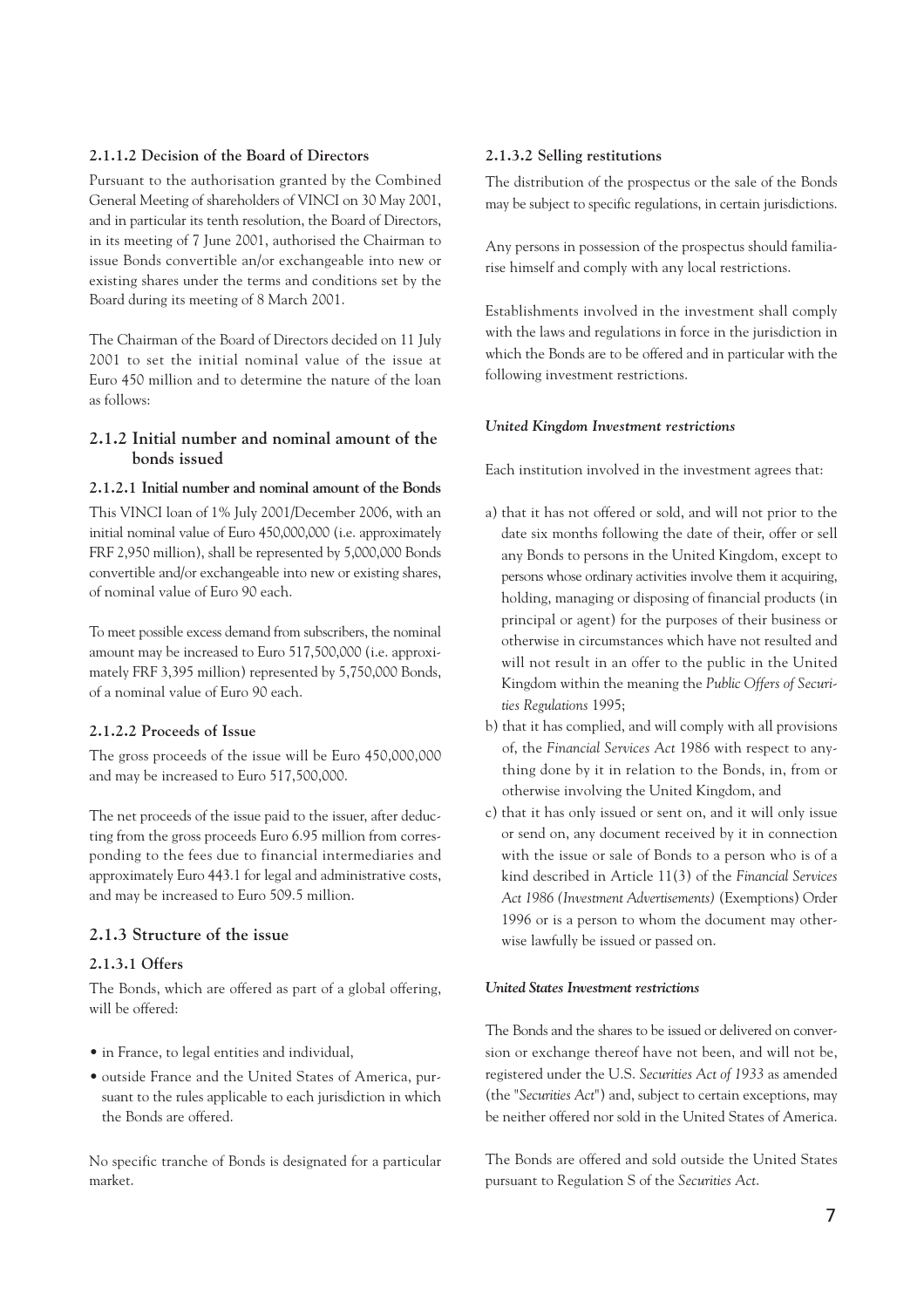Terms used in the preceding above two paragraphs have the meaning ascribed to such terms in Regulation S of the *Securities Act*.

#### *Canada and Japan Investment Restrictions*

Each institution responsible for the investment agrees that it has not offered or sold, nor will it offer or sell, the Bonds in Japan or Canada.

#### **2.1.3.3 Intentions of the Major Shareholders**

None of the shareholders have advised the company of their intentions regarding participation in this issue.

#### **2.1.4 Preferential Subscription Rights, Priority subscription period**

The shareholders have expressly waived their preferential subscription right to the Bonds. This decision also included an express waiver of the shareholders for their preferential subscription rights to the new shares issued on conversion of the Bonds.

No period of priority is envisaged.

#### **2.1.5 Duration of offer**

The investment will be open from 12 July 2001 until 16 July 2001 inclusive and may be closed without prior notice, except in the case of individual investors for whom it will remain open up to and including 16 July 2001.

#### **2.1.6 Financial institutions responsible for the offering**

Orders for subscription should be lodged with the Crédit Lyonnais and the BNP Paribas, Société Générale, ABN Amro Rothschild and UBS Warburg (France) S.A.

#### **2.2 Terms and conditions of the Bonds**

#### **2.2.0 Form, denomination and delivery of Bonds**

The Bonds to be issued by VINCI constitute neither convertible Bonds for the purposes of Articles L 225-161 *et seq.* of the *Code de Commerce*, nor exchangeable Bonds for the purposes of Articles L 225-168 *et seq.* of the Code, but rather constitute securities carrying rights to attribution of securities representing a quota of the capital within the meaning of Articles L 228-91 *et seq.* of the *Code de Commerce*.

The Bonds are governed by French law.

The Bonds will be either bearer or registered form, at the option of the holders. The Bonds will be recorded in accounts held, as the case may be, by:

- Euro Emetteurs Finance, commissioned by VINCI for fully registered Bonds *(nominatifs purs);*
- an approved financial intermediary *(intermédiaire financier habilité)* for administered registered securities *(nominatifs administrés)* and bearer securities.

Settlement and delivery of the issue will take place through SLAB system of settlement and delivery of Euroclear France (formerly Sicovam S.A.).

All Bonds will be accepted for clearance through Euroclear France, which will ensure the clearing of Bonds account holders. The Bonds will also be accepted through Euroclear Bank and Clearstream Banking.

The Bonds will be credited to the accounts and will be negotiated as from the settlement date.

#### **2.2.1 Nominal Par value - Issue Price**

The unit par value of the Bonds is set at Euro 90 each.

The Bonds will be issued at par value, being Euro 90 per Bond, payable in full on the settlement date.

#### **2.2.2 Issue Date**

20 July 2001.

#### **2.2.3 Settlement Date**

20 July 2001.

#### **2.2.4 Nominal Interest Rate**

l%.

#### **2.2.5 Annual Interest Rate**

The Bonds will bear interest at a rate of 1% per annum of their nominal amount, payable annually in arrears on 1 January of each year. For the period from the date of first dividend entitlement to 31 December 2001, interest will be payable on 1 January 2002 on a prorata basis.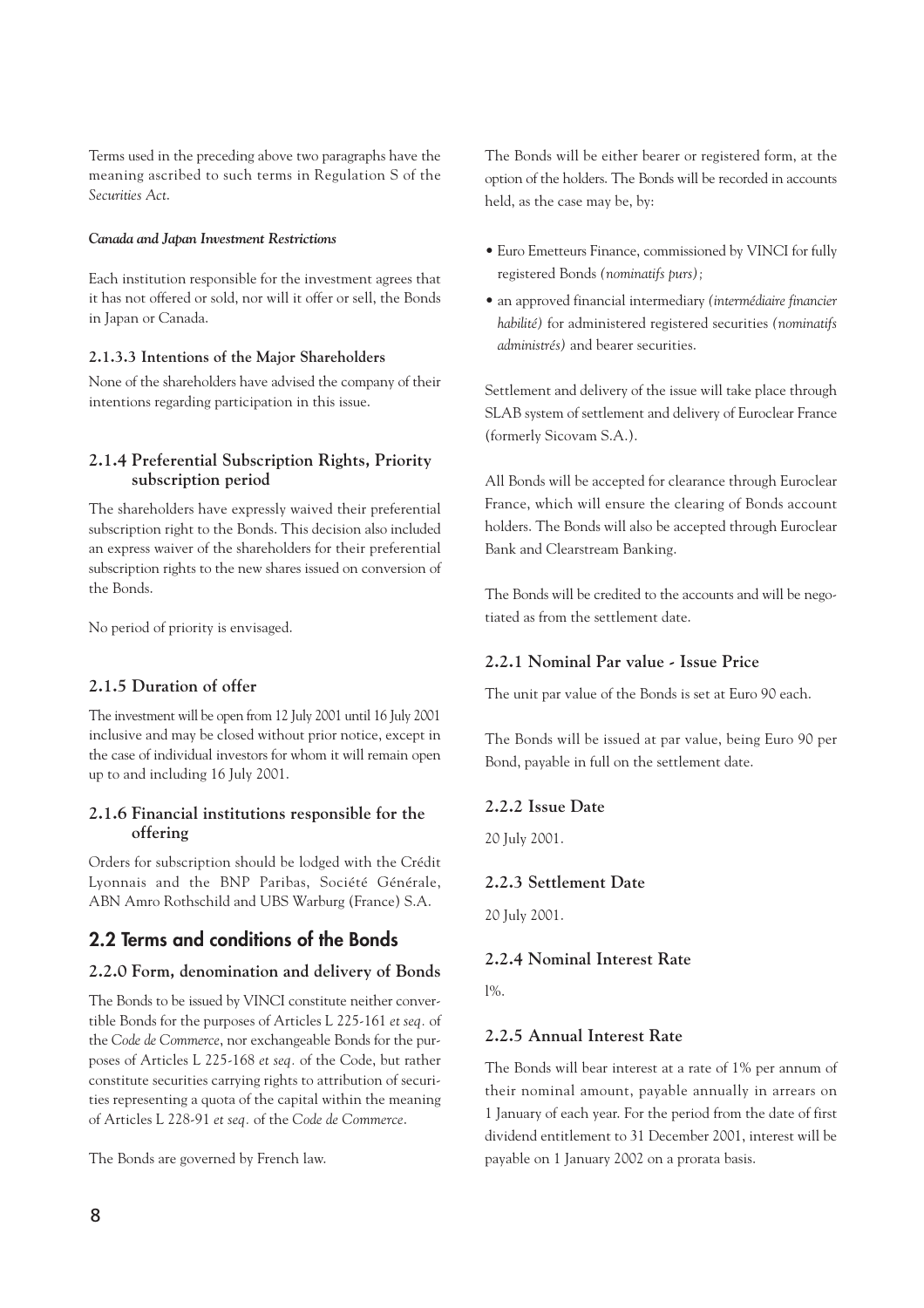All interest payments relating to an interest period of less than one year will be calculated on the basis of the above annual interest rate but for the number of days of the period elapsed, and using a 365-day year as a reference period (or 366 days in a leap year).

Interest will cease to accrue from the date of redemption of the Bonds. Claims in respect of interest will become void after a period of five years.

#### **2.2.6 Redemption**

#### **2.2.6.1 Redemption at maturity**

The Bonds will be redeemable in full on 1 January 2007 at an amount of Euro 108.12 (i.e. approximately FRF 709.22) per Bond, being approximately 20.13% of the par value of each Bonds.

Claims in respect of principal will become void lapse after a period of thirty years from the date of redemption.

#### **2.2.6.2 Early redemption through Buy-Backs or Public Offers**

The company shall be entitled at any time, without any limitation on price or quantity, to redeem the Bonds early, either through buy-backs, whether on or off-exchange, or by means of public purchase or exchange offers. Any such transaction shall not affect the due date for redemption of any Bonds still outstanding.

#### **2.2.6.3 Early redemption at the issuer's option**

The company shall be entitled and at any time from 1 January 2005 to 31 December 2006, to redeem all of the Bonds outstanding subject to the following conditions:

i. the early redemption price shall be determined so as to guarantee the initial subscriber at the date of, a yield equivalent to that which he would have received on redemption at maturity, i.e. a yield at 4.35%;

ii. such early redemption shall only be possible if:

- the existing conversion/exchange ratio (as defined in paragraph 2.5.3); and,
- the arithmetic mean of the closing prices of the share on Euronext Paris calculated over any 20 consecutive stock exchange trading days during which the share are quoted on such Stock Exchange, as selected by the company from the 40 consecutive stock exchange trading days preceding the date of publication of a notice relating to such repayment (as set out in Paragraph 2.2.6.4);

exceeds 130% of the early redemption price of a Bond.

"Stock exchange trading day" shall means any business day on which the shares are quoted by Euronext Paris S.A. other than a day on which such trading cease prior to he exchange's usual closing time.

"Business day" shall mean any day (other than a Saturday or Sunday) on which banks are open for business in Paris and on which Euroclear France (formerly Sicovam S.A.) is open for business.

For information purposes, the table below sets out, as at the interest payment dates during the optional redemption period, the early redemption price of each bond, should they be reimbursed, the minimum price the VINCI share will need to reach for, the annual internal growth rate for the share, in case of exercise of the attribution and the Yield to maturity for the Bondholder who exercises his share attribution right:

| Date of early redemption | Early<br>redemption<br>price | Minimum share<br>price for early<br>redemption | Induced annual<br>growth rate<br>of the share | Yield to maturity<br>in the event of the<br>exercise of conversion/<br>exchange right |
|--------------------------|------------------------------|------------------------------------------------|-----------------------------------------------|---------------------------------------------------------------------------------------|
| 1 January 2005           | Euro 100.98                  | Euro 131.27                                    | 18.30%                                        | 12.43%                                                                                |
| 1 January 2006           | Euro 104.47                  | Euro 135.81                                    | 14.79%                                        | 10.54%                                                                                |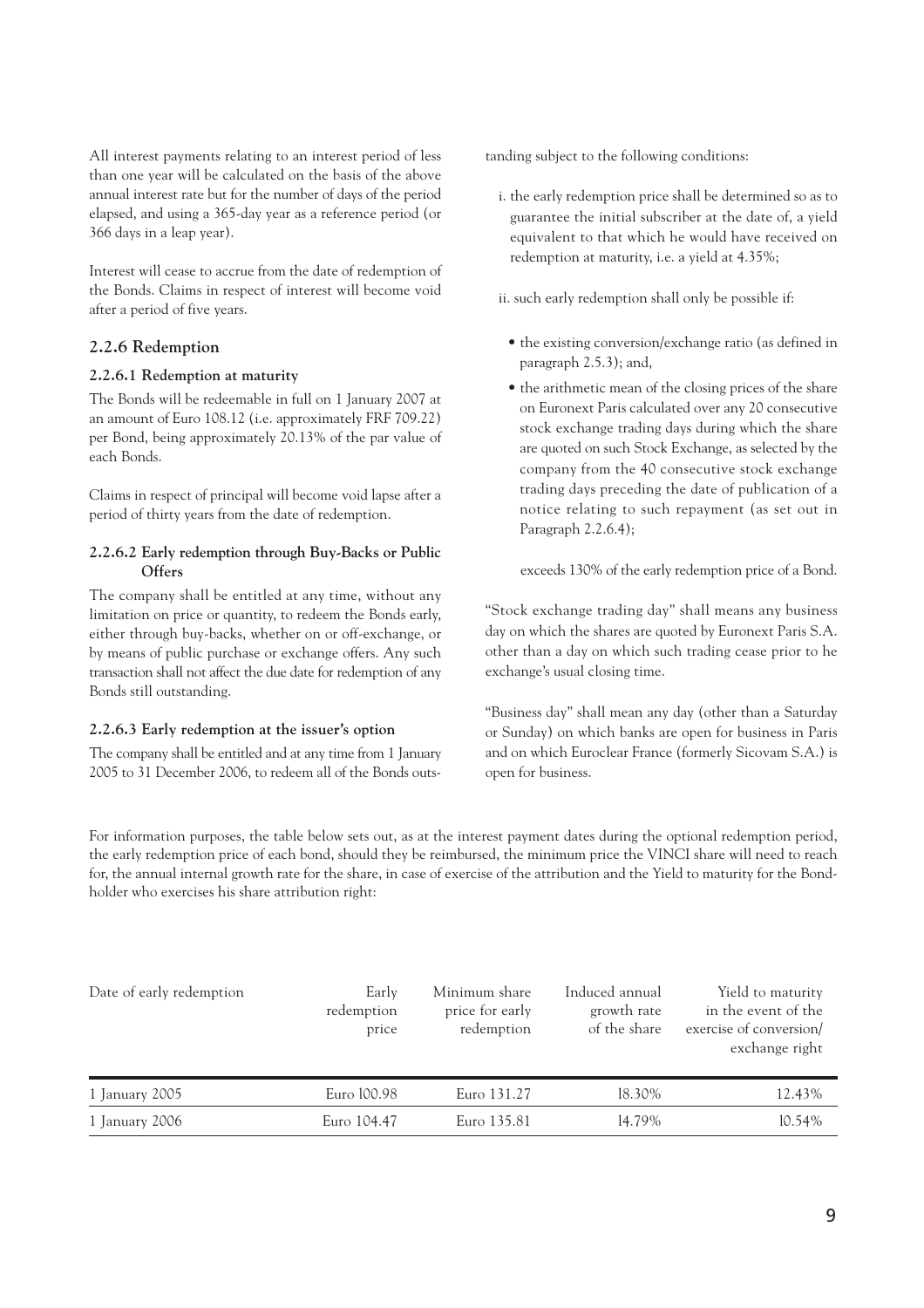- 2. The Company shall also be entitled, as its option, to redeem at any time all of the Bonds outstanding at a price equal to the early reimbursement price set per 2.2.6.3 (1) (i) above, if less than 10% of the number of Bonds initially issued remain outstanding prior to such redemption.
- 3. In each case specified in Paragraphs 1. and 2. above, Bondholders shall remain entitled to exercise their share attribution right of the Bonds pursuant to the provisions of paragraph 2.5 above.

#### **2.2.6.4 Publication of information relating to an early reimbursement or a redemption at maturity**

The information relating to the number of Bonds purchased, converted or exchanged and the number of Bonds in circulation will be sent each year to Euronext Paris S.A. so that the public may be informed and may be obtained from VINCI or the establishment responsible for servicing the securities.

The company's decision to carry out a normal or early reimbursement operation will be published in the *Journal Officiel* (in so far as is required by current regulations) and will be the subject of a financial notice in the press and a Euronext Paris S.A. notice at the latest one month prior to the date set for redemption.

#### **2.2.6.5 Cancellation of Bonds**

Bonds redeemed upon or prior to maturity Bonds purchased on or off-exchange, or by way of public offer and Bonds which have been converted and/or exchanged into shares, shall cease to be outstanding and shall be cancelled pursuant to French law.

#### **2.2.6.6 Early redemption in Case of Default**

On or more Bond-holders, by means of a joint written notification sent to VINCI, with a copy to the centralising agent, may render the full quantity of the Bonds payable at the early redemption price calculated pursuant to paragraph 2.2.6.3 (1) (i) under the following circumstances:

1) should VINCI fail to pay on the due date any interest due for any Bond and should VINCI fail to remedy such default within 10 business days from the due date;

- 2) should VINCI fail to fulfil any other stipulation relating to the Bonds and should VINCI fail to remedy this failure within a period of 30 days from receipt by VINCI of written notification of said default from the representatives of the masse of Bond holders;
- 3) should VINCI or one of its Significant Subsidiaries (as defined below) fail to pay any amount due under any of its other indebtedness *(dettes)* or guarantees in respect of borrowed money *(garantie d'emprunt)*, totalling at least Euro 20 million, at maturity or, if applicable, on expiry of any period of grace granted;
- 4) in the case of acceleration of maturity following failure by VINCI or one of its Significant Subsidiaries (as defined below) to pay another loan exceeding Euro 20 million;
- 5) should VINCI or one of its Significant subsidiaries (as defined below) should request the appointment of a conciliation officer, enter into a friendly agreement *(accord amiable)* with its main creditors, find itself in a position of payment suspension, be subject to liquidation procedures *(liquidation judiciaire)*, complete stoppage of its business *(cession totale de l'entreprise)* or any other analogous procedure;
- 6) should the Company shares no longer be authorised to be traded on the Paris Stock Exchange or any other regulated or similar market within the European Union.

For the purposes of the foregoing, a "Significant Subsidiary" is defined as a fully consolidated Company , in which VINCI – directly or indirectly – controls at least 50% of the voting rights, and which represented over 10% of the consolidated turnover of the company over the last financial year.

#### **2.2.7 Gross yield to maturity**

4.35% as at year-end (provided that the Bonds are converted or exchanged into shares or redeemed prior to maturity). This will be determined pursuant to the terms and conditions given in paragraph 2.2.1.

In the French bond market, "yield to maturity" means the annual which, at a given date, equals at such rate and on a compound interest basis, the current value of all amounts receivable under the Bonds (as defined by the *Comité de Normalisation Obligataire*).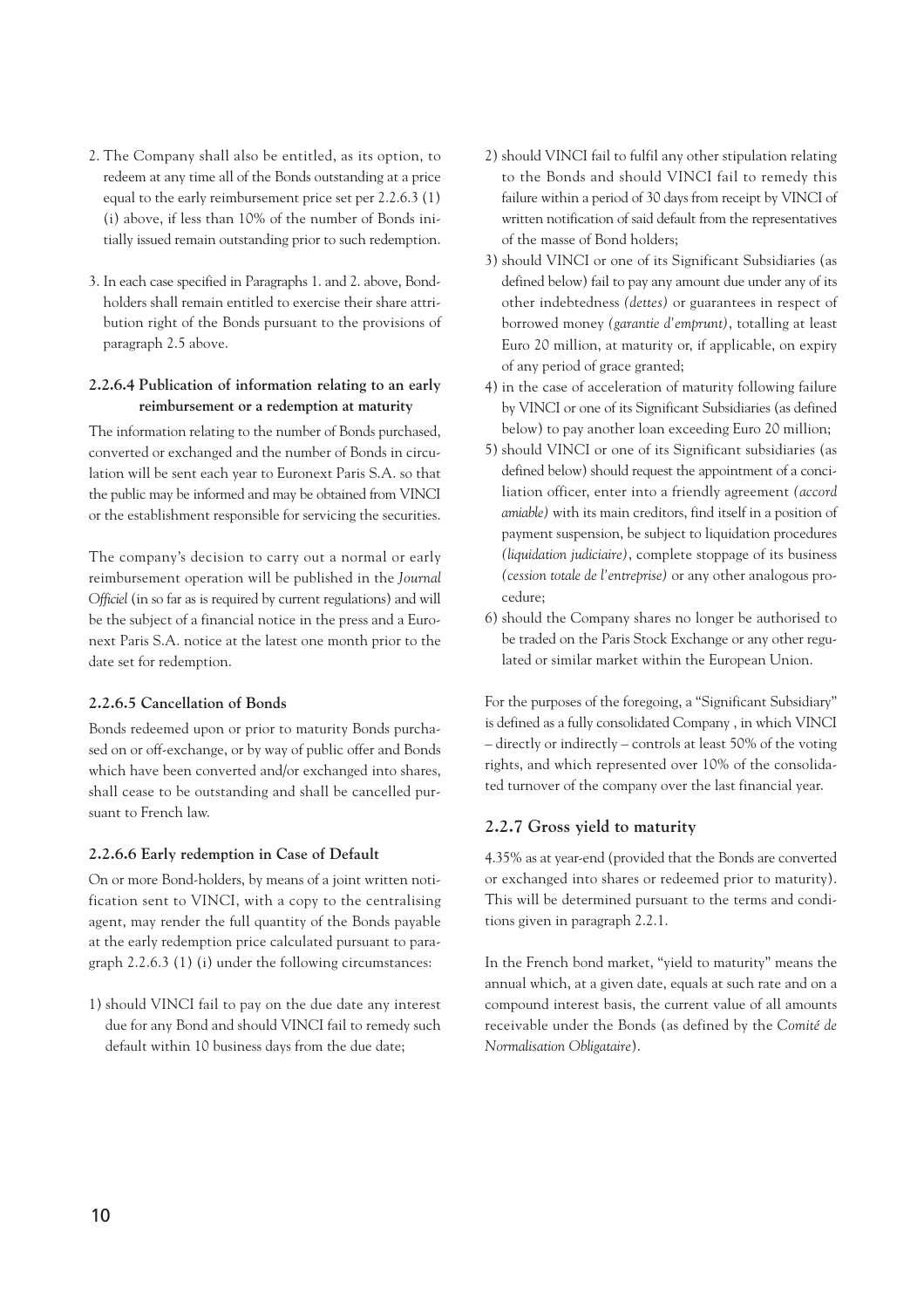By way of example, the table below sets out the price which VINCI shares must reach on the maturity date, in order to give by conversion and/or exchange of shares, the following yields:

| Yield to maturity as at settlement date <sup>(1)</sup> | Share price at maturity<br>in euros | Implied Average annual growth<br>rate of a share $(2)(3)$ |
|--------------------------------------------------------|-------------------------------------|-----------------------------------------------------------|
| $OAT + 1\% = 5.695\%$                                  | 116.17                              | 8.76%                                                     |
| $OAT + 2\% = 6.695\%$                                  | 122.46                              | 9.82%                                                     |
| $OAT + 3\% = 7.695\%$                                  | 129.02                              | 10.87%                                                    |

*(1) Yield to maturity of the interpolated with equivalent treasury bond (obligation assimilable du Tresor) of the same maturity = 4.695% (2) Excluding dividends.*

*(3) Compared to the reference price of Euro 73.50 and with a calculation date of 20 July 2001.*

#### **2.2.8 Term and average duration of Bonds**

5 years and 165 days from the settlement date (average duration is identical to the term of the Bonds, in the absence of any conversion and/or exchange and in the absence of early redemption of the Bonds).

#### **2.2.9 Further issues**

If the Company subsequently issues further Bonds, having in all respects the same as the Bonds, it may, without the consent of the Bondholders, and provided that the terms and conditions of all such Bonds permit, integrate all such further Bonds, thereby treating them as the same issue for the purposes of trading and servicing.

#### **2.2.10 Status and negative pledge**

#### **2.2.10.1 Status**

The Bonds and any interest earned thereon constitute direct general, unconditional, unsubordinated unsecured obligations, of VINCI, and rank equally among themselves and pari passu with all other present or future unsecured debts held by VINCI.

#### **2.2.10.2 Negative pledge**

The VINCI Company agrees not to mortgage *(hypothèque)* in any way its immovable assets and rights currently or subsequently owned, before the complete redemption of all its Bonds, nor to undertake any commercial pledge to the benefit of other Bonds, without extending the same guarantees and the same ranking to these Bonds. This agreement applies exclusively to issues of Bonds and in no way affects the VINCI company's liberty to dispose of the ownership of its assets or to use the said assets as security in any other circumstances.

#### **2.2.11 Guarantee**

The servicing of the loan in terms of interest, amortisation, taxes, charges and ancillary amounts, is not subject to any particular guarantee.

#### **2.2.12 Underwriting of offer**

A group of banks, led by the Crédit Lyonnais will underwrite the Bond subscription, pursuant to the conditions fixed in a contract of guarantee, drawn up with the VINCI Company.

#### **2.2.13 Rating**

The loan has not been the subject of any request for credit rating information.

#### **2.2.14 Representation of Bondholders**

Pursuant to Article L 228-46 of the *Code de Commerce*, Bonds must be grouped together to form a fund, which will be considered as a legal personality.

Pursuant to Article 228-47 of the above-mentioned Code, the following are designated:

- a) Appointed representatives of the Bondholders:
- Josiane BOUSQUET, 10, allée des Bergeronnettes 95260 Mours,
- Corinne BOURDIER, 101, avenue Emile Zola 75015 Paris.

The appointed representatives shall without restriction or reservation, jointly or severally, have the power to undertake all acts of an administration nature on behalf of all Bondholders to defend the common interests of the Bondholders. They will carry out these functions until the event of their death, their resignation, their dismissal by the general Meeting of Bondholders, or in the event of incapacity or incompatibility. Their term of office will come to an end, in accordance with the law, on the day of the last payment or of full redemption, advance or otherwise, of the Bonds. Where appropriate, this term of office will be extended, in accordance with the law, until the resolution of any legal proceedings in which the representatives are involved and the enforcement of any decisions or transactions ordered has been accomplished.

The remuneration of each of the appointed representatives of the Bondholders is paid for by the company, and will be Euro 500 per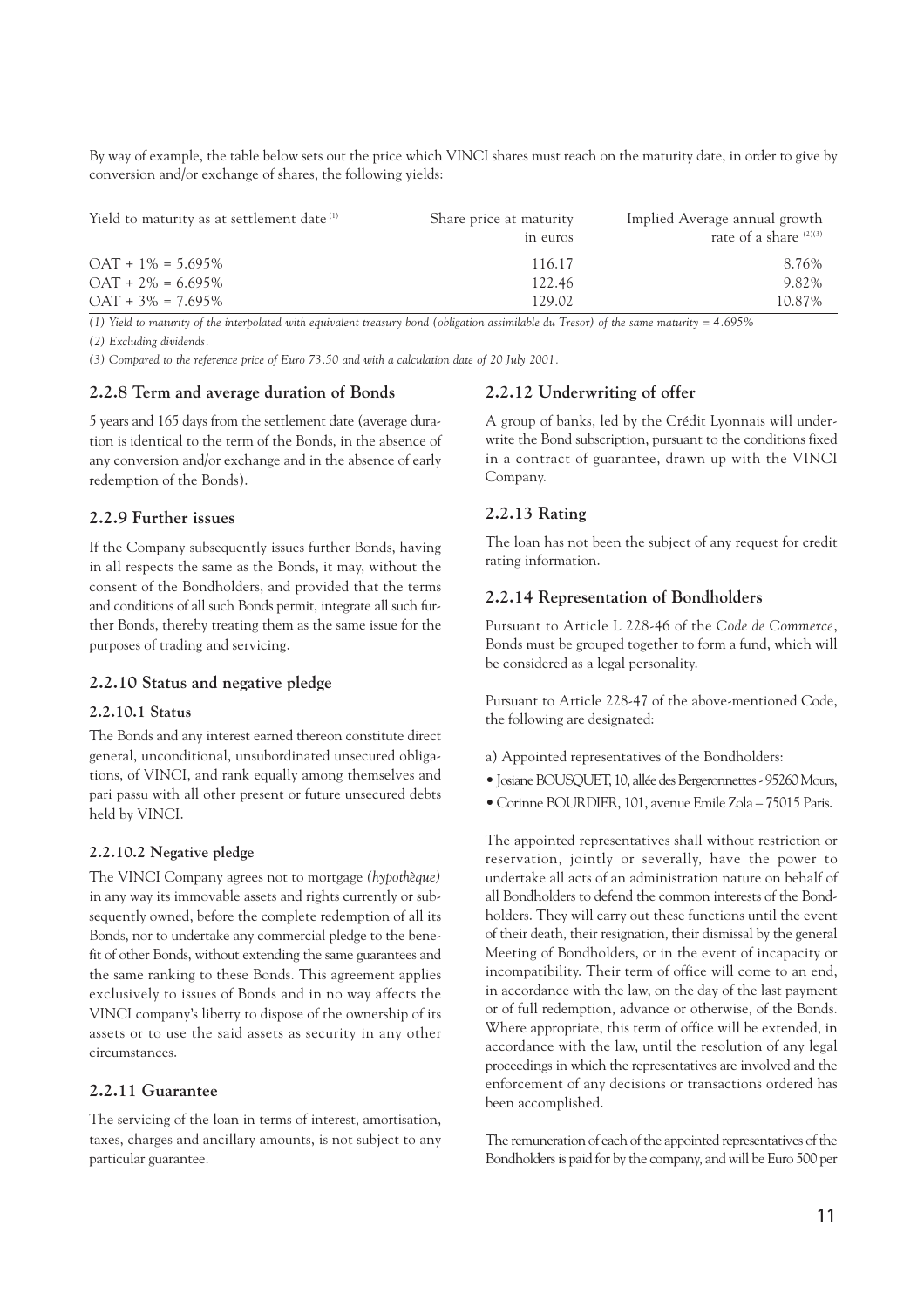year, payable on 31 December each year from 2001 to 2006 inclusive, assuming that there are still Bonds outstanding at this date. b) Deputy representatives of the Bondholders:

- Jean-Pierre TICHIT, 11 rue de la Station 95170 Deuil-La-Barrre,
- Joël RETHORE, 95 rue Rivay 92300 Levallois-Perret.

These deputy representatives may be called on in turn to replace either of the appointed representatives in their absence.

The actual date of commencement of duties of the deputy representative will be the date of delivery of the registered letter, in which the remaining appointed representative, the Company or any other interested party informs the deputy of the permanent or temporary unavailability of the appointed representative. Where appropriate, this notification will also be sent, in similar form, to VINCI.

In the event of temporary or permanent replacement, the deputy representatives will have the same powers as the appointed representatives.

They will be entitled to the remuneration of Euro 500 only if they take on the role of permanent appointed representative. This remuneration will commence on their date of inauguration.

VINCI will bear the remuneration of the Bondholder representatives, as well as any travelling costs, Bondholder general meeting costs, costs linked to advertising their decisions and any costs linked to the appointment where appropriate of Bondholder representatives in accordance with Article L 228-50 of the *Code de Commerce*, all costs of administration and management relating to the Bondholders' fund, and the meeting costs of this fund.

#### c) General conditions:

In the event of the general meeting being called to a meeting, they will meet at the Company registered office, or in any other place specified in the meeting notices.

Each Bondholder will have the right, within the 15 days preceding the meeting of the fund general meeting, to consult, or obtain a copy of, the text detailing resolutions to be proposed and reports to be presented to the assembly, from the Company's registered office, the administrative management's registered office or any other place specified in the notice, in person or through a representative.

In the event of further bond issues givingsubscribers identical rights to Bondholders, and if specified in the issuance contracts, all Bondholders will be grouped together to form a single fund.

#### **2.2.15 Takeover bids**

It is specified that under current regulations, in the event of the Company's shares forming the object of a takeover bid, by way of exchange of securities or otherwise, the bid should also include any securities giving access to the company's capital or company voting rights, and therefore the present Bonds. The planned takeover bid would first be examined by the *Conseil des Marchés Financiers*, which will decide on its admissibility having regard to the elements provided and in particular, the value of the bid. A memorandum detailing the terms and conditions of the bid will also be submitted to the *Commission des Opérations de Bourse* for approval.

#### **2.2.16 Taxation**

The payment of interest and the redemption of Bonds are carried out with only standard withholding at source, and any taxes which are (or become) the legal responsibility of Bondholders.

On the basis of current legislation, the following summary sets out the fiscal consequences, which may be applicable to subscribers. However, all individuals or bodies corporate [resident or non-resident for tax purposes in the Republic of France] should consult their usual tax adviser, for details of the tax regime which applies to their particular case.

Non-French residents should comply with the tax laws applicable in the jurisdiction in which they are resident.

#### **2.2.16.1 French residents**

1. Individuals holding securities as part of their in their personal assets

#### (a) Interest

Income received from Bonds by individuals holding securities in their personal assets is:

- either included in basic global income, subject:
	- to the progressive scale of income tax,
	- to the generalised social contribution of 7.5%, of which 5.1% is deductible from the total taxable income (Article 1600-O E of the General Taxation Code),
	- to a social deduction of 2% (Article 1600-O F bis III 1 of the General Taxation Code),
	- to the social debt repayment of 0.5% (Article 1600-O L of the General Taxation Code);
- or, optionally, subject:
	- to a standard deduction at source at the rate of 15% (Article 125-A of the General Taxation Code), and a generalised social contribution of 7.5% (Article 1600-O E of the General Taxation Code),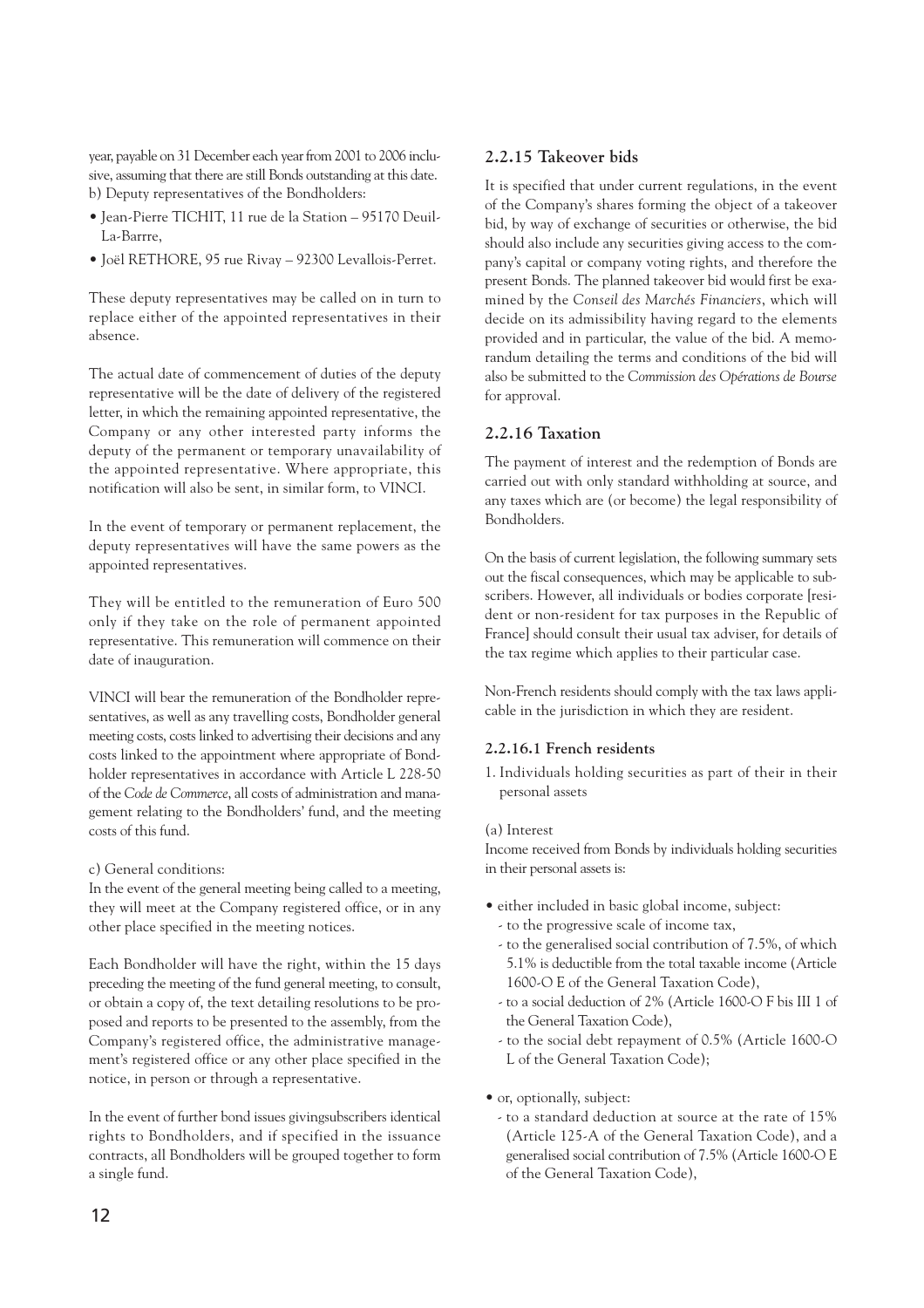- to a social deduction of 2% (Article 1600-O F bis III 1 of the General Taxation Code),
- to the social debt repayment of 0.5% (Article 1600-O L of the General Taxation Code).

#### (b) Capital gains

Pursuant to Article 150 A of the General Taxation Code, any capital gains realised by individuals are taxable:

- at a rate of 16% pursuant to Article 200 A2 of the General Taxation Code,
- at a rate of 7.5% corresponding to the general social contribution,
- at a rate of 2% corresponding to social deduction,
- at a rate of 0.5% corresponding to the social debt repayment tax,

if the total value of securities sold during the calendar year exceeded the threshold of FRF 50,000.

Capital losses can be set off against capital gains of the same type realised in the same year and, if necessary, in the five following years, provided that the FRF 50,000 threshold mentioned above was exceeded during the same year in which the capital loss occurred.

(c) Conversion and/or exchange of Bonds into shares See paragraph 2.5.6.

2. Legal entities subject to corporation tax

(a) Interest and redemption premium

Interest accrued on Bonds during the financial year is included in the basic taxable sum, and is taxable at an annual rate of 33 1/3%, to which an additional surcharge of 6% is applicable (Article 235 ter ZA of the General Taxation Code) for financial years ending in 2001, reduced to 3% for financial years ending on or after 1 January 2002.

For financial years ending on or after 1 January 2000, a social contribution of 3.3% (Article 235 ter ZC of the General Taxation Code) applies in addition; this is added to the amount of the corporate tax, with an allowance of FRF-5 million. However, entities which turnover before tax of less than FRF-50 million and whose share capital is fully paid – up and held continuously as to at least 75% by individuals (or by entities satisfying these conditions for redemption of capital, turnover and holding of capital are exempt from this contribution.

Pursuant to the provisions of Article 238 septies E of the General Taxation Code companies holding Bonds must integrate a portion of the redemption premium recorded by them at the time of subscription or acquisition of Bonds, into the taxable results of each of their financial years, each time the premium exceeds 10% of the acquisition price.

To apply these provisions, the redemption premium is understood to be the difference between the sums potentially receivable from the Issuer excluding annual interest and that paid at the time of the purchase.

However, these provisions do not apply to Bonds where the average issue price is greater than 90% of the redemption value.

Consequently, the taxable annuity (including the premium and the linear interest of the financial year) is obtained by applying the yield to maturity to the purchase price as determined on the purchase date, the said price being increased each year by the portion of the premium capitalised on the anniversary date of redemption of the loan. The yield is the annual rate, which, on the acquisition date, equals at this rate and on a compound interest basis, the current values of the amounts to be paid and amounts receivable .

#### (b) Capital gains

The transfer of Bonds gives rise to the recording of a loss or a gain, equal to the difference between the transfer price and the purchase price of the Bonds, included in the taxable income.

The amount of the loss or the gain is equal to the difference between the transfer price and the acquisition price of Bonds plus, where appropriate, the amounts of the redemption premia, already subject to tax and not yet received, at a rate of 33 1/3% plus the contribution of 6% specified reduced to 3% for financial years ending on or after 1 January 2002 (Article 235 ter ZA of the General Taxation Code).

In addition, for financial years ending on or after 1 January 2000, a social contribution of 3.3% (Article 235 ter ZC of the General Taxation Code) also applies; it is levied on the amount of the corporate tax, reduced by an allowance of FRF 5 million. However, companies making a pre tax turnover of under FRF 50 million and whose capital is entirely paid up and held continuously for 75% at least by individuals or by a company meeting these conditions are exempt from paying this contribution.

(c) Conversion and or exchange of bonds into shares See paragraph 2.5.6.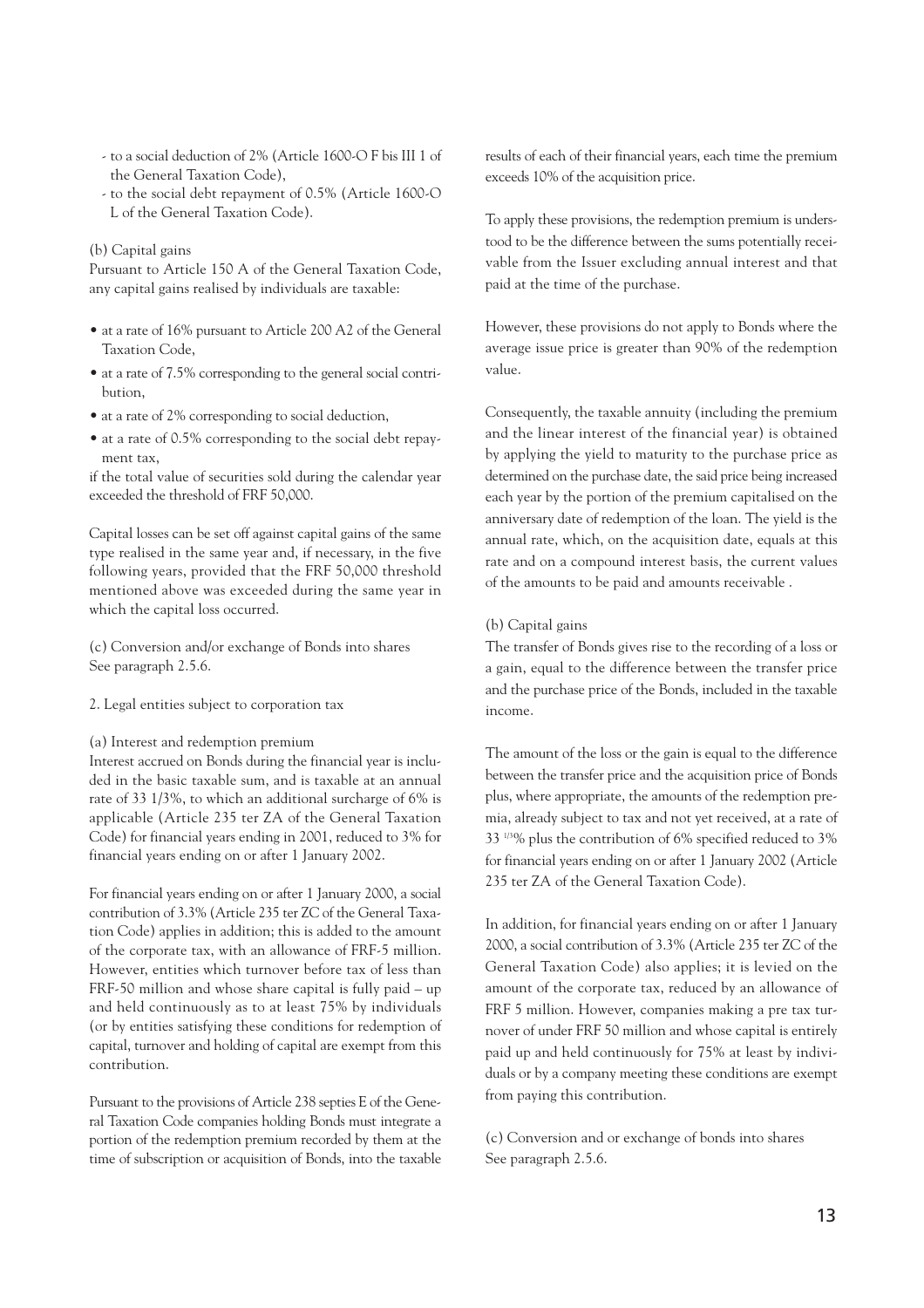#### **2.2.16.2 Non-French residents for tax purposes**

#### (a) Interest

Bond issues denominated in euros made by French corporations are deemed to be made outside France for the application of the provisions of Article 131 quater of the General Taxation Code (*Bulletin Officiel des Impôts* 5 I 11-98, *Instruction Administrative* of 30 September 1998). Consequently, bond interest paid out to persons who have their tax domicile or their registered office outside the French Republic shall be exempt from the levy laid down in Article 125 A-III of the General Taxation Code. Interest from Bonds is, moreover, exempt from social contributions pursuant to Articles 1600-O A and subsequent of the General Taxation Code.

#### (b) Capital gains

The taxation laid down in Article 150 A of the General Taxation Code does not apply to capital gains made on the transfer of securities for a consideration, by persons who are not resident for tax purposes in France, in terms of Article 4 B of the same law, or whose registered office is outside France (Article 244 bis C of the General Taxation Code).

(c) Conversion and or exchange of bonds into shares See paragraph 2.5.6.

#### **2.3 Listing, trading**

#### **2.3.1 Listing**

Bonds are the subjects of a listing application for the *Premier Marché* of Euronext Paris S.A. Their listing date is planned as 20 July 2001.

#### **2.3.2 Restrictions on the free trading of securities**

No restriction is imposed by the issue conditions for the free trading of Bonds.

#### **2.3.3 Listing of same category securities**

None.

### **2.4 General information**

#### **2.4.1 Paying Agent**

*Euro Emetteurs Finance* will centralise the financing the loan (payment of accrued interest, redemption of amortised securities, etc.).

The financing of securities shall also be ensured by *Euro Emetteurs Finance.*

#### **2.4.2 Jurisdiction**

Claims against the issuer as defendant will be submitted to the jurisdiction of the courts of the location of the registered office and otherwise will be designated pursuant to the nature of the dispute, unless otherwise provided for in the *Nouveau Code de Procedure Civile*.

#### **2.4.3 Use of proceeds**

This transaction comes within the strategy undertaken by VINCI several years ago, of re-balancing its portfolio of activities, through development targeted on high profile jobs, which generate recurrent cash flows and offer a genuine potential for growth such as concessions and related services, electrical engineering, road works and facility management.

The issue will enable VINCI to reinforce its financial structure and to increase its long-term resources, in order to be able to grasp opportunities for external growth meeting financial and strategic criteria, in particular in the area of transport infrastructure concessions and associated services.

In order to limit the potentially diluting impact of the issue on the earning per share, VINCI recently reinforced the rateable portion of cross-shareholding, which on 31 May 2001 amounted to 8.5% of the capital or 6.8 million shares (including 4.7 million that cover share options granted to management). Moreover, VINCI has a purchase capacity of 1.2 million additional shares, in connection with the authorisation granted by the General Meeting of shareholders on 19 December 2000. The programme of own share purchase was the subject of a prospectus *(note d'information)* referred to by the *Commission des Opérations de Bourse* on 1 December 2000 under no. 00-1954.

#### **2.5 Conversion and/or exchange of bonds into shares**

#### **2.5.1 Nature of rights of conversion and/or of exchange**

Bondholders shall, at any time from the settlement date, have the option of attributing new or existing shares in the company, callable by VINCI (hereafter called the "right to attribute shares"), that shall be paid up and / or settled by commutation of their bond credit, subject to the stipulations laid down below in the paragraph 2.5.8 "Treatment of fractions".

If it wishes, the company may re-sell new shares to be issued and /or existing shares.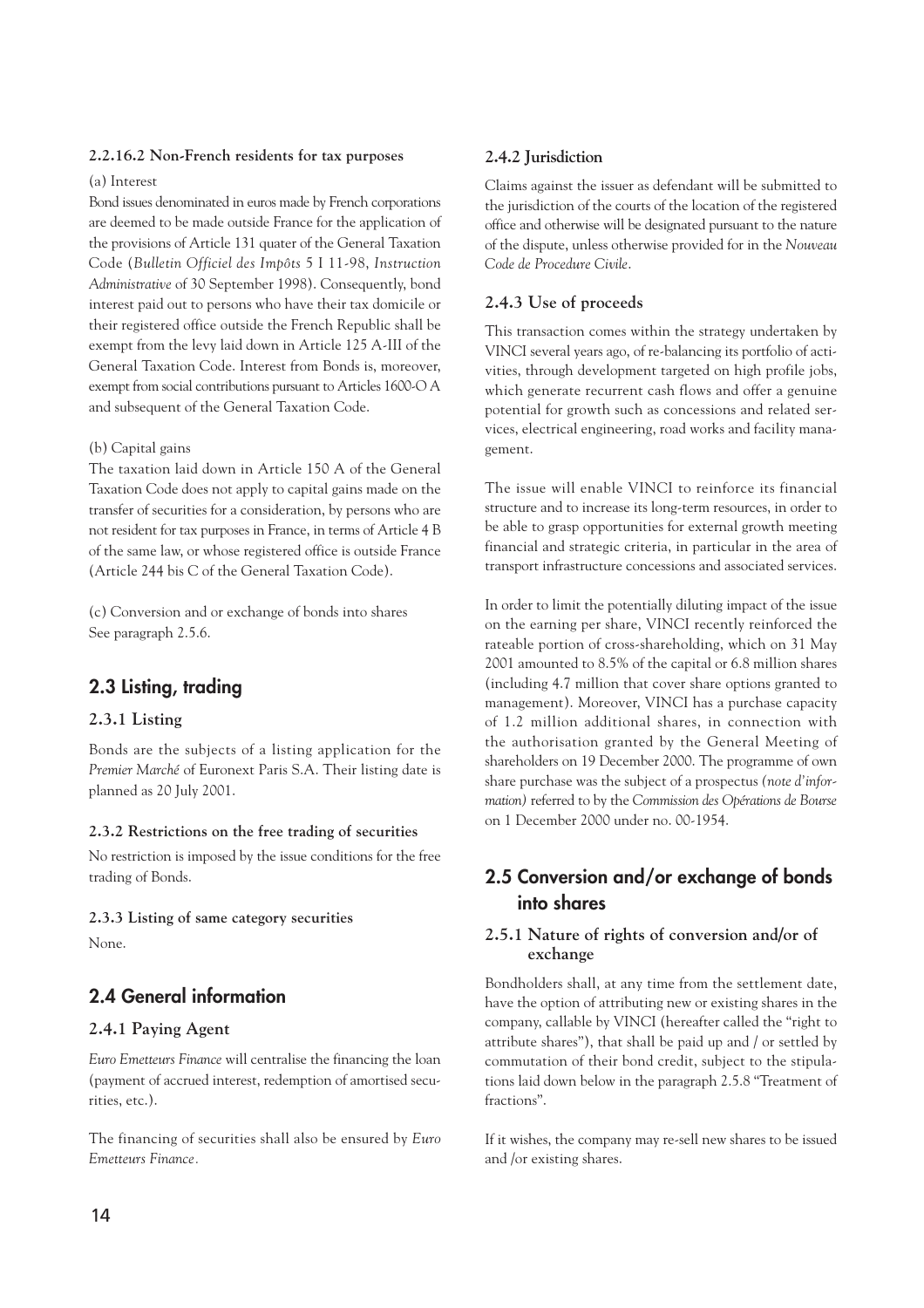#### **2.5.2 Suspension of the conversion/exchange right**

In the event of an increase in share capital or issue of securities giving access to the capital, a merger *(fusion)* or de-merger *(scission)* or of other financial transaction comprising a preferential subscription right, or reserving a priority subscription period for the benefit of the Company shareholders, the company reserves the right to suspend exercising the right to attribute shares for a period not exceeding three months. This option does not affect the rights of Bondholders called for redemption to attribute shares nor the period outlined paragraph 2.5.3.

The Company decision to suspend the exercising of the right to attribute shares shall be published in a notice in the *Bulletin des Annonces Légales Obligatoires*. This notice shall be published at least 15 days before the date on which the suspension comes into force; it shall mention the commencement and the end dates of the suspension. This information will be published in a financial newspaper with general circulation in France and in a notice issued by Euronext Paris S.A.

#### **2.5.3 Exercise Period and conversion/exchange ratio**

The right to attribute shares may be exercised at any time from the settlement date to the 7th business day preceding the redemption date, at a rate of ONE VINCI share for ONE bond, subject to paragraph 2.5.7 "Maintaining Bondholder rights".

For Bonds put in redemption on maturity or called, the right to attribute shares shall end on the 7th business day preceding the redemption date.

Any Bondholder who has not exercised his right to attribute shares prior to this date will receive the refund price determined according to the conditions set according to paragraph 2.2.6.1 or in paragraph 2.2.6.3.

#### **2.5.4 Exercise of the conversion/exchange right**

To exercise the right to attribute shares, Bondholders must make an application to the bookrunner with whom their securities are registered on account. *Euro Emetteurs Finance* shall ensure the centralising of these transactions.

Any request to exercise the right to attribute shares which reaches *Euro Emetteurs Finance* in its capacity of centraliser in the course of a calendar month (hereafter called a "Exercise Period") shall take effect on whichever is the nearer of the two dates (hereafter called a "Exercise Date") below:

(i) the last business day of such calendar month;

(ii) the 7th business day preceding the date set for the redemption.

For Bonds with the same Exercise Date, the VINCI Company may, as it wishes, choose between:

- the conversion of Bonds into new shares;
- the exchange of Bonds into existing shares;
- the delivery of a combination of new and existing shares.

All Bondholders with the same Exercise Date shall be treated equally and shall see their Bonds, if need be, redeemed and exchanged in the same proportion, subject to rounding off.

Bondholders shall receive shares on the 7th business day after the Exercise Date.

#### **2.5.5 Rights of Bondholders to interest from Bonds and to dividends from shares delivered**

In case of exercise of the right to attribute shares, no interest shall be paid to Bondholders under the period elapsed between the last date of payment of interest preceding the Exercise Date and the date on which the delivery of shares occurs.

Rights attached to new shares issued after a refund, are defined in paragraph 2.6.1.1 below.

Rights attached to existing shares returned after an exchange are defined in paragraph 2.6.1.2 below.

#### **2.5.6 Tax regime on conversion and /or exchange**

Under current French legislation, the following tax regime applies.

#### **2.5.6.1 System on conversion of Bonds into new shares**

#### *2.5.6.1.1 French residents*

1. Individuals holding securities as part of their private assets

Any capital gains realised upon conversion of Bonds into new shares benefit from a tax deferral, pursuant to Article 150-0 B of the General Tax Code.

If these shares are later sold, the net gain, calculated on the basis of the acquisition value of the shares (Article 150-0 D 9 of the General Tax Code), is subject to the standard taxes applicable on capital gains from the sale of securities. Any amounts paid or received, corresponding to any fractioned lot which may have arisen on conversion (See paragraph 2.5.8), will be added to or subtracted from the original acquisition price of the Bonds converted, as appropriate.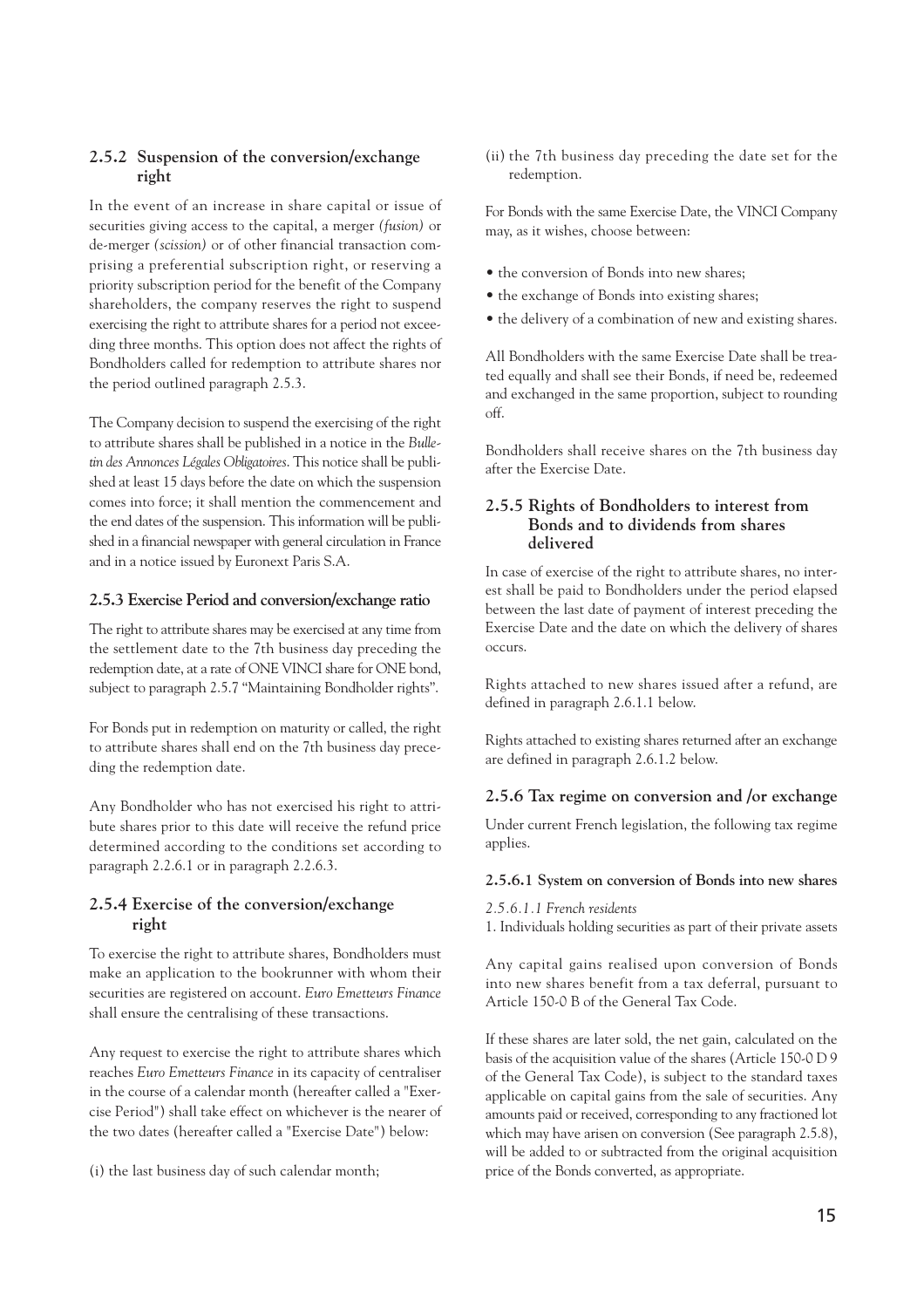#### 2. Legal entities subject to corporation tax

Any capital gains realised by legal entities resident in France, and therefore subject to corporation taxes in the event of conversion to new stock, will benefit from tax deferral, provided for in Article 38-7 of the CGI. If the shares obtained during the conversion are later sold, the return value of the sale (gain or loss) will be determined with reference to the value for tax purposes of the Bonds, increased or discounted, as appropriate, by the amount received or paid out, corresponding to any fractional entitlement which may have arisen on conversion (See paragraph 2.5.8).

All cases of deferred tax are subject to the condition that the legal entity satisfies completes all disclosure requirements under Article 54 septies I and II of the General Tax Code until the end of the deferred period, failing which a penalty equal to 5% of the amounts of deferred tax in question may be imposed.

#### *2.5.6.1.2 Non French residents*

Capital gains realised on conversion of Bonds into new shares by persons non-tax resident in France, or legal entities whose registered office is not in France (and who do not have an established base in France to act as the registered holder of the Bonds), are not subject to tax in France.

#### **2.5.6.2 Arrangements for exchanging Bonds for existing shares**

- *2.5.6.2.1 French residents*
- 1. Individuals holding securities as part of their private assets

The exchange of Bonds into existing shares is deemed to be a sale for consideration. The capital gain will be difference between the value of the shares received in the sale and the acquisition price of the Bonds. This capital gain will be taxable pursuant to the conditions detailed in paragraph 2.2.15.1.

The same would apply in the event of a joint purchase of new and old stock in exchange for a Bond.

#### 2. Legal entities subject to corporation tax

The tax deferral regime does not apply in the event of an exchange of Bonds into existing shares. In this case, the profit made during the exchange is subject to corporation tax, pursuant to the common law conditions detailed in paragraph 2.2.15.1, 2.

The same would apply in the event of a joint purchase of new and old shares in exchange for a bond.

#### *2.5.6.2.2 Non French-residents*

Gains made through the exchange of Bonds for existing shares, by persons whose residence for tax purposes is not in France, or legal entities whose registered office is not in France (and who do not have an established base in France to act as registered holder of the Bonds), are not subject to French taxes.

#### **2.5.7 Maintenance of Bondholders rights**

#### **2.5.7.1 Issuer's obligations**

Pursuant to French law and for as long as Bonds with warrant for conversion and/or exchange for new or existing shares are outstanding, the Company agrees not to engage in any share capital repayment, nor any modification in its distribution of profits. The Company may, however, create preferred shares without voting rights, provided that Bondholders' rights are unaffected pursuant to the requirements of paragraph 2.5.7.

#### **2.5.7.2 Capital reduction from losses**

In the event of a reduction in share capital due to losses, the rights of those Bondholders opting for the attribution of shares will therefore be reduced, as if the said Bondholders had been shareholders from the date of issue of the Bonds, whether the capital reduction be made through a reduction in the number of shares or in the nominal value of those shares.

#### **2.5.7.3 Financial transactions**

After any of the following transactions:

- issue of securities carrying quoted preferential subscription rights,
- capital increase of share capital by capitalisation of reserves, profits or share premiums, and the free attribution of shares; division or consolidation of shares;
- capitalisation of reserves, profits or share premiums, by increase of nominal share value,
- distribution of reserves or premiums in cash or securities,
- free issue to shareholders of any financial instrument other than shares in the company,
- take-over, merger *(fusion)*s or de-mergers *(scissions)*,
- repurchase of its own shares at a higher price than the market price,
- distribution of an exceptional dividend,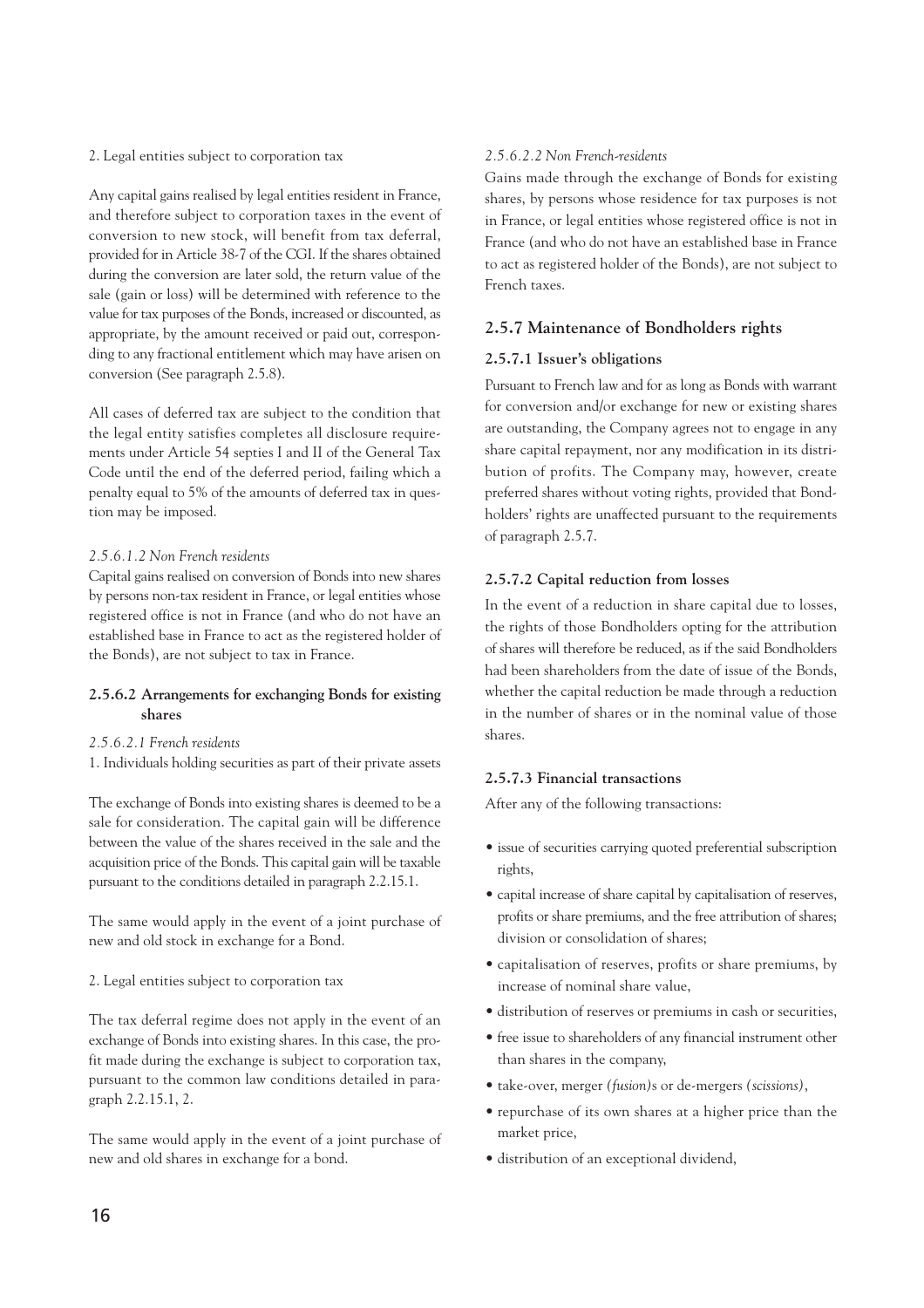which the company may carry out with effect from the current issue, the Bondholders' rights will be maintained through an adjustment of the attribution ratio up to the maturity or early redemption date, pursuant to the terms and conditions set out below.

This adjustment will be made so as to equalise the value of the shares, which would have been obtained, had the right to share attribution been exercised before any of the abovementioned operations took place, and the value of those shares which will be obtained if the right to share attribution is exercised after the said operation takes place.

In the event of adjustments being made as per paragraphs 1. to 8. below, the new attribution ratio will be determined to three decimal places, rounded off to the nearest thousandth (0.0005 is rounded up to the next thousandth). Any further adjustments will be made based on the previous attribution ration, calculated and rounded off in the same way. Bonds may only be exchanged for a whole number of shares. Payment of fractions is detailed below (See paragraph 2.5.8).

1. In the event of financial transaction taking place involving share purchase rights, the new share attribution ratio will be equal to the product of the attribution ratio in effect prior to the commencement of the transaction under consideration by the following formula:

> Share price ex-subscription right plus the price of the subscription right

Share price ex-subscription right

For the purposes of this calculation, the prices of the share ex-subscription right and the subscription right will be determined using the average opening prices quoted on Euronext Paris S.A. market, on each stock exchange trading day falling in the subscription period, during which the shares exsubscription right and the subscription right are simultaneously quoted.

2. In the event of a increase in share capital by capitalisation of reserves, profits or share premiums and free issue of shares, or in the event of division or consolidation of shares, the new share attribution ratio will be equal to the product of attribution ratio in effect before the commencement of the transaction under consideration by the following formula:

Number of shares existing after transaction

Number of shares existing before transaction

- 3. In the event of an increase in capital by capitalisation of surpluses, profits or share premiums, effected by increasing the nominal share value, Bondholders who exercise their right to share attribution will be entitled to a nominal share value raised to the appropriate amount.
- 4. In the event of distribution of surplus or premiums in the form of cash or securities, the new share attribution ratio will be equal to the product of the attribution ratio applicable before the commencement of the transaction under consideration by the following formula:

Share price before distribution

Share price before distribution less the amount distributed, or the value of securities distributed, in relation to each share

To calculate this formula:

- share price before distribution will be determined using the average opening price quoted on Euronext Paris S.A. (or, if not listed on Euronext Paris S.A., on another regulated or associated market on which the share is quoted), on twenty consecutive stock exchange trading days, during which the share was traded, from within the forty trading days preceding the date of distribution;
- the value of shares distributed will be calculated as described above for securities already being traded on a regulated or associated market. It will be determined using the average opening price on the said regulated or associated market over twenty consecutive stock exchange trading days during which the share was traded, from within the forty trading days preceding the date of distribution;
- if the securities are not traded on a regulated or associated market prior to the date of distribution, the value of the securities will be determined using the average opening price on the regulated or associated market over twenty consecutive stock exchange trading days during which the share is traded, to be chosen by the company from within the forty trading days following the date of distribution, if the securities are traded within this period. Otherwise, it will be determined by an independent expert of international repute, chosen by the Company.
- 5. In the event of free issue to shareholders of any financial instrument(s) other than shares in the Company, the new share attribution ratio would be:
- (a) If the allotment rights for the financial instrument(s) are quoted on Euronext Paris SA, the product of the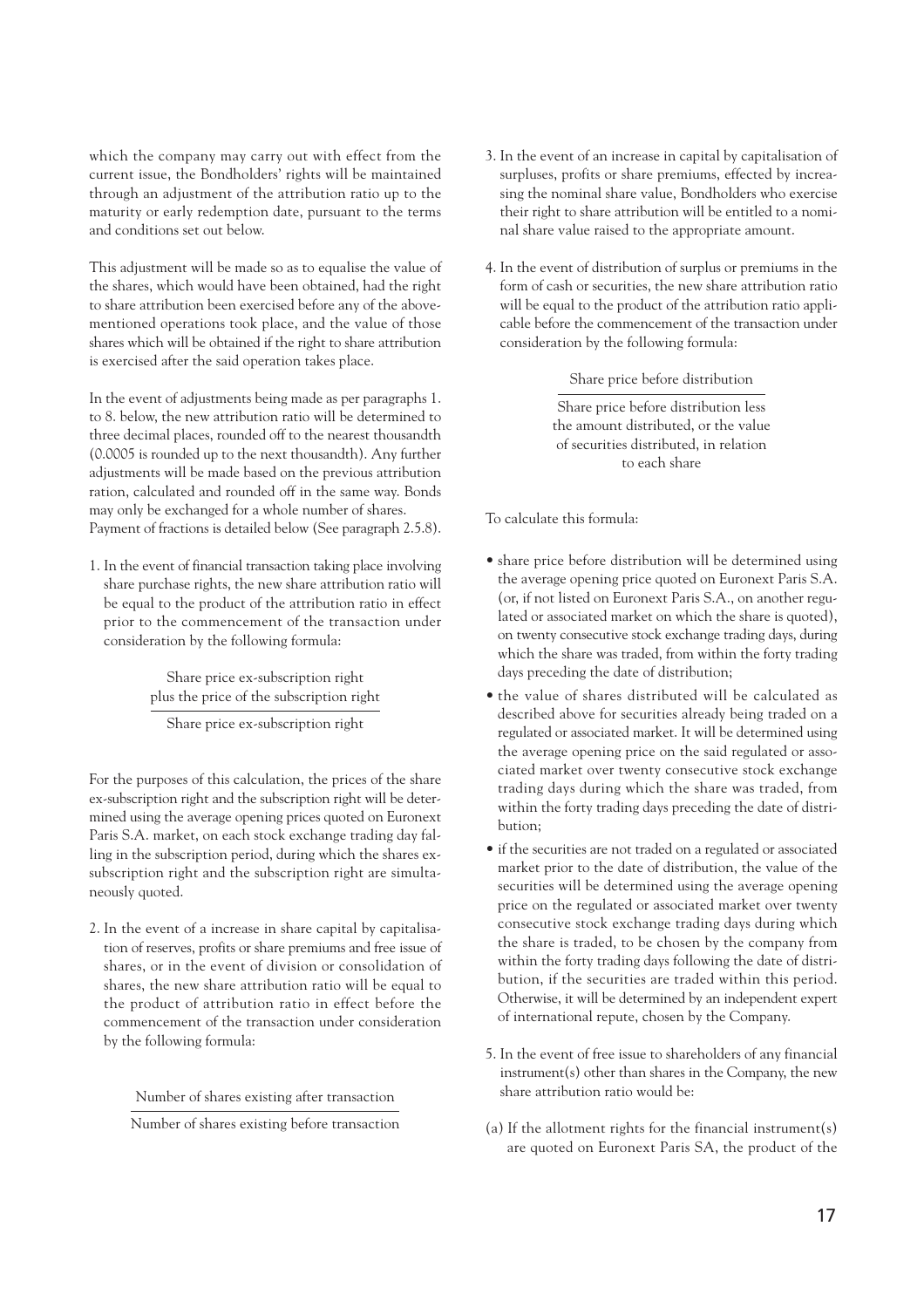applicable attribution ratio prior to the operation, calculated using the formula:

Share price Ex-right + value of allotment rights

Share price ex-right

For the calculation of this formula, the ex-rights share value and the value of the allotment rights are determined using the average opening price traded on Euronext Paris S.A. (or, if not quoted on Euronext Paris S.A., on another regulated or associated market on which the share and allotment rights are both quoted), of the shares and the allotment rights, over the first ten stock exchange trading days during which both are traded simultaneously. If this calculation is based on fewer than five quotations, it must be valued or validated by an expert of international repute.

(b) If the allotment rights for the financial instrument(s) are not quoted on Euronext Paris S.A., the product of the applicable attribution ratio prior to the transaction, calculated using the formula:

Share price ex-right + value of allotment rights for financial instrument(s) attached to each share Share price ex-right

For the calculation of this formula, the prices of the shares ex-right and of the financial instrument(s) attached to each share, if quoted on a regulated or associated market, will be determined using the average opening price over ten consecutive stock exchange trading days following the date of attribution during which the shares or financial instrument(s) are traded simultaneously. If the financial instrument(s) attached are not quoted on a regulated or associated market, they will be valued by an expert of international repute.

6. In the event, the issuing company is taken over *(absorption)* by another company, or merges *(fusion)* with one or more companies to form a new company or if the company de-merges *(scission)*, the Bonds will be replaced with shares in the new or acquiring company.

The new share attribution ratio will be determined by adjusting the attribution ratio in force prior to the operation, using the rate of exchange of shares in the issuing company against shares in the new or acquiring company or beneficiary companies from the de-merger *(scission)*. These companies will replace the issuing company in the application of all the above clauses, destined to protect, where necessary, the Bondholders' rights in the event of financial or share operations and, more generally, to ensure that Bondholders' rights are respected pursuant to the legal, regulatory and contractual requirements.

7. In the event of the company purchasing its own shares at a price greater than the share market price, the new share attribution ratio shall be equal to the product of the current attribution ratio by the following ratio calculated to the nearest hundredth of a share:

Share price + Pc% x (Buyback price – share price) Share price

Where:

- "Share price" means the average price over at least 10 consecutive stock exchange prices selected among the 20 preceding the buyback(or the option to buyback),
- "Pc%" means the percentage of the capital bought back,
- "Buy- Back price" means the actual price by which shares are bought back (by definition higher than the market price defined above).
- 8. In the event of the company paying an exceptional dividend (as defined below), the new share attribution ratio shall be calculated as indicated below.

For the requirements of paragraph 8, the term "Exceptional Dividend" means any dividend paid in cash or in kind to shareholders, in so far as the total amount of this dividend (prior to deduction of tax at source and without taking tax credits into consideration) (the "Reference Dividend") and all the other dividends in cash or in kind paid out to shareholders in the course of the same corporate financial year (the "Previous Dividends"), represent a "ratio of distributed dividends" (as defined below) of over 5%.

In the meaning of the preceding sentence, the term "ratio of distributed dividends" means the sum of the ratios obtained dividing the Reference Dividend and each previous dividends by the company's market capitalisation on the date preceding the corresponding distribution date; the market capitalisation used to calculate each of these statements being equal to the product (x) of the closing price of the company's shares on Euronext Paris S.A. on the day preceding the distribution date of Reference Dividend or of each Previous Dividend and (y) the number of shares existing on each of these dates. Any dividend or any fractions of dividends leading to an adjustment of the share attribution ratio by virtue of paragraphs 1. to 7. above is not taken into consideration for the application of this clause.

The formula for calculating the new share attribution ratio in the event of payment of a exceptional dividend is the following one:

 $NRAA = RAA \times (1 + RDD - 3\%)$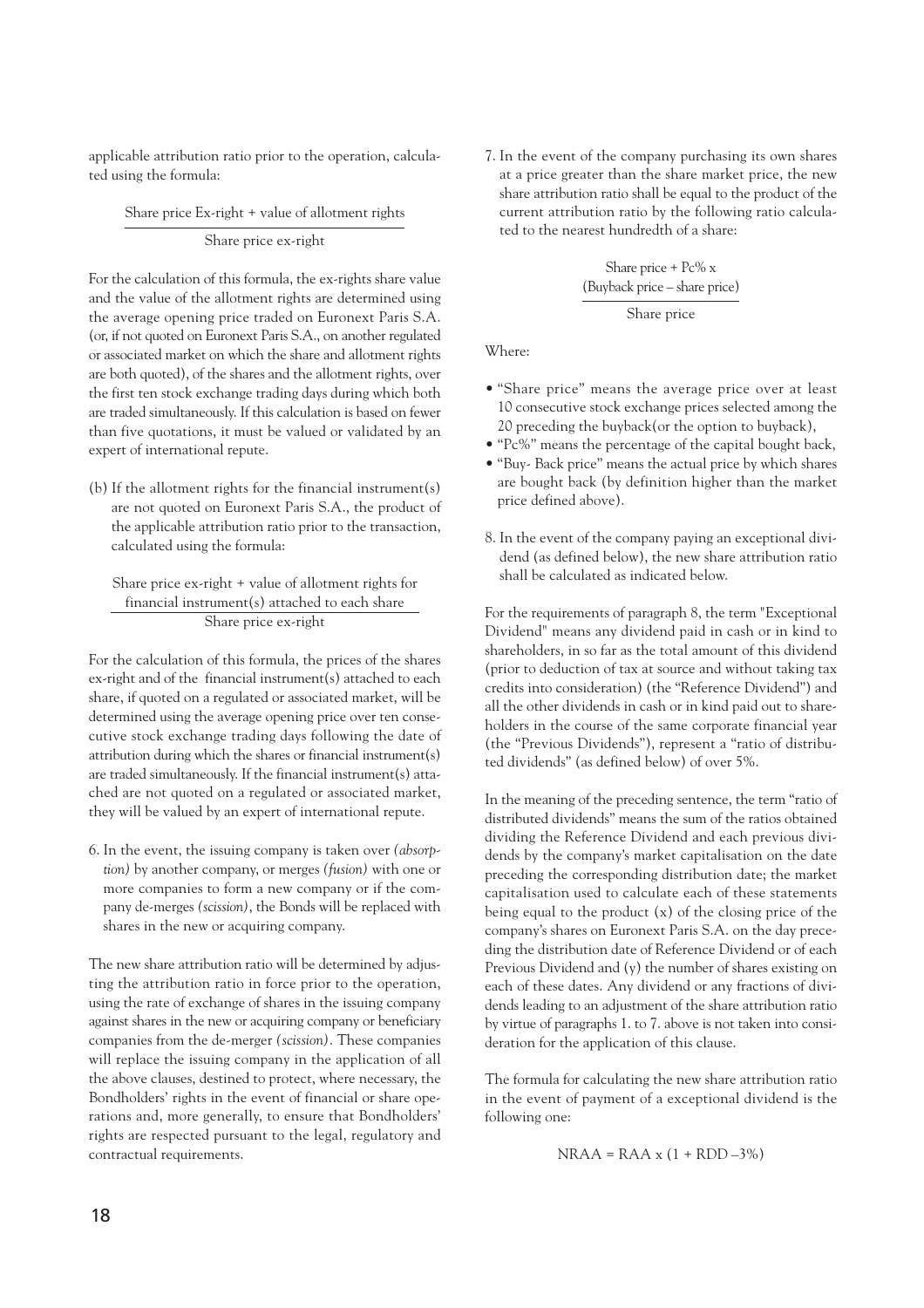Where:

- NRAA means the new share attribution ratio;
- RAA means the last share attribution ratio current prior to the distribution of the Reference Dividend; and
- RDD means the ratio of dividends distributed, as defined above.

It being specified that any dividend (if necessary reduced by any fraction of the dividend giving rise to the calculation of a new share attribution ratio in application of paragraphs 1. to 7. above) paid between the payment date of a Reference Dividend and the end of the same corporate financial year shall give rise to an adjustment using this formula:

$$
NRAA = RAA \times (1 + RDD)
$$

Assuming that the company carries out transactions for which an adjustment would not have been effected under paragraphs 1. to 8. above, and where legislation or a later law ruling allow for an adjustment, the company will proceed with such adjustment pursuant to the applicable statutory and legal provisions and market practices in effect in France at such time.

The *directoire* shall give an account of the components of the calculation and of the results of any adjustment in the next annual report.

#### **2.5.7.4 Publication of information relating to adjustments**

In the event of adjustment, the new attribution ratio shall be brought to the attention of Bondholders by means of a notice published in the *Bulletin des Annonces Légales Obligatoires*, and in a financial newspaper having general circulation and by a notice of Euronext Paris S.A.

#### **2.5.8 Treatment of fractions**

Any Bondholder exercising his rights under Bonds may obtain a number of VINCI shares calculated by applying to the number of Bonds presented the share attribution ratio in force.

If the number of shares thus calculated is not a whole number, the Bondholder may request the delivery of:

- either the nearest whole number of shares immediately below; in which case, a sum equal to the value of the fraction of an additional share will be paid to him in cash, assessed on the basis of the opening share price quoted on the exchange on the last stock exchange trading day of the exercise period of the financial year in which the VINCI share was quoted;
- or the nearest whole number of shares immediately greater than such entitlement, on provided that in such case such Bondholder pays to the issuer an amount sum equal to the value of the additional fraction of a share requested, calculated on the basis et out in the preceding paragraph.

#### **2.5.9 Notice to Bondholders**

In case of transaction comprising a preferential subscription right reserved for existing shareholders, the Bondholders will be notified prior to the commencement of such transaction by a notice published in the *Bulletin des Annonces Légales Obligatoires*, in a financial newspaper having general circulation in France and by a notice of Euronext Paris S.A.

#### **2.5.10 Effect of conversion and /or exchange on the shareholder's position**

The information provided below together with and the terms of the transaction shall be an integral part of the additional report prepared pursuant to Articles 155-2 and 155-3 of the decree of 23 March 1967. This additional report, together with the additional report of the statutory auditors, is available to shareholders at the issuer's registered office during the prescribed period and will be brought to their attention at the next general meeting.

For information purposes, on the assumption that all the VINCI shares of all of the Bonds issued, the effect of the conversion on the VINCI shareholder's position would be as follows:

1. Impact of the issue and conversion on the holding of a shareholder with a 1% interest in VINCI share capital prior to the issue and who does not subscribe to this issuance, such calculation being made on the basis of the number of shares as at 31 December 2000:

|                                                                                                              | Shareholder's holding % |
|--------------------------------------------------------------------------------------------------------------|-------------------------|
| Before the issue of the Bonds                                                                                | 1.000%                  |
| After the issue and conversion of 5,000,000 Bonds                                                            | 0.941%                  |
| After the issue and conversion of 5,750,000 Bonds<br>(in the event of the penalty clause coming into effect) | 0.932%                  |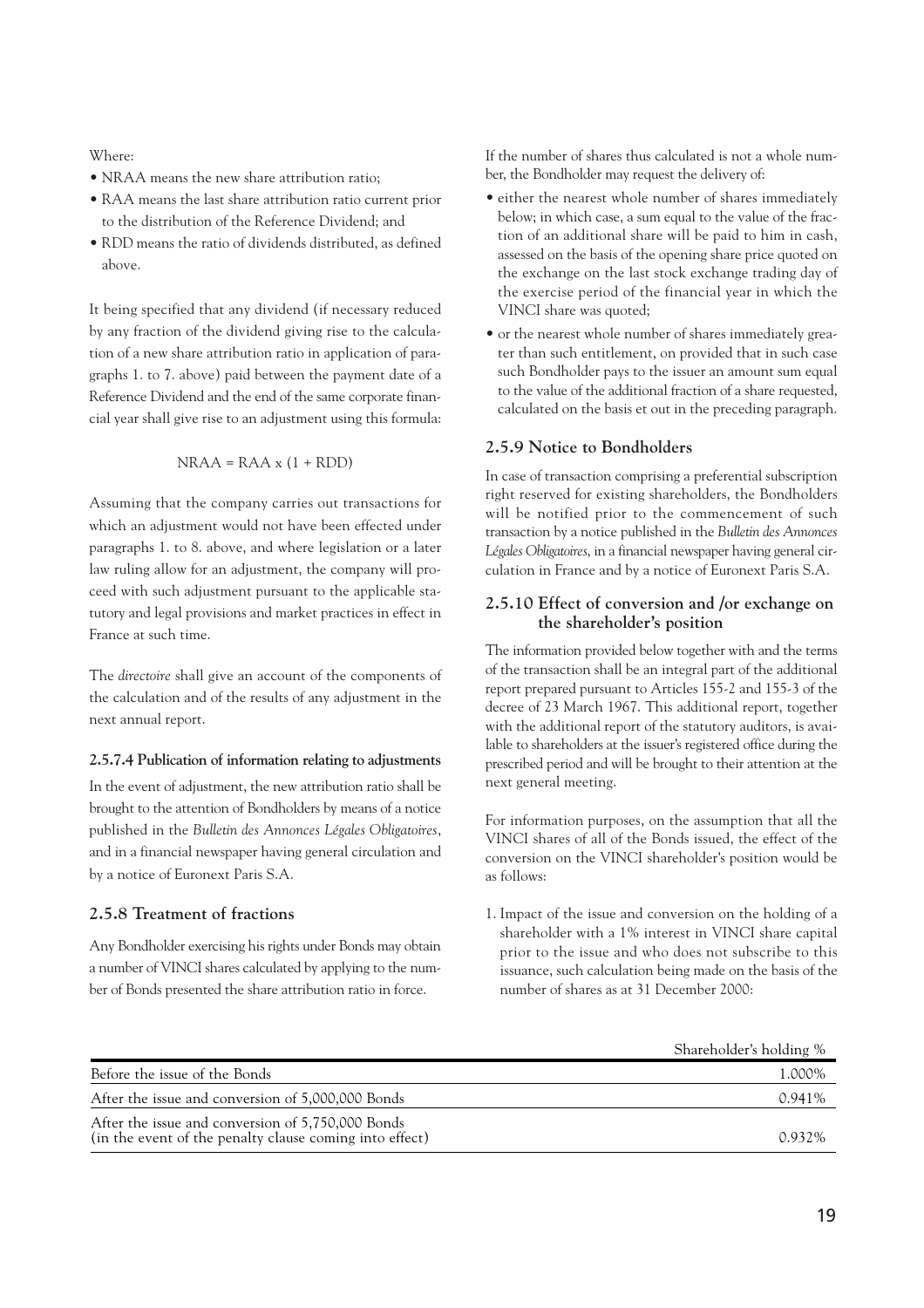2. The Effect of the issue and conversion of the consolidated shareholder's equity holding one VINCI share and who does not subscribe to this issuance, (such calculation being made on the basis of consolidated equity and the number of shares comprising the capital on 31 December 2000).

|                                                                                                              | Share of shareholder's equity |
|--------------------------------------------------------------------------------------------------------------|-------------------------------|
| Before the issue of the Bonds                                                                                | Euro 21.66                    |
| After the issue and conversion of 5,000,000 Bonds                                                            | Euro 25.72                    |
| After the issue and conversion of 5,750,000 Bonds<br>(in the event of the penalty clause coming into effect) | Euro 26.29                    |

In the event that all the Bonds are exchanged for existing shares, the position of VINCI shareholders would not be affected.

#### **2.6 Shares issued upon conversion or exchange of the bonds**

#### **2.6.1 Rights attaching to shares to be attributed**

#### **2.6.1.1 New shares from the conversion**

Shares to be issued on conversion shall be subject to all statutory stipulations and shall bear interest from the 1st day of the corporate financial year in which the exercise date occurs. They will be entitle to the same dividend, equal to the par value, under the said corporate financial year and subsequent financial years, as that that could be distributed to the other shares bearing the same interest. Consequently, they will be fully assimilated to such shares from the time the dividend relating to the preceding financial year is put into payment, or if none were distributed, after the annual General Meeting called to approve the accounts for that financial year.

#### **2.6.1.2 Existing shares resulting from the exchange**

Shares delivered on exchange shall be existing ordinary shares conferring on their holders from the date of delivery, all the rights attached to shares, subject to the stipulations of paragraph 2.5.5.

#### **2.6.1.3 General provisions**

Each new or existing share gives the rigth to an interest in the assets, profits, and in liquidation surplus of the issuer in proportion to that part of the share capital represented by it, taking account of whether any share capital has been redeemed or not, whether the shares have been fully paid-up or not, the nominal value of ordinary shares and of rights of different classes of shares.

Shares are subject to the provisions of the articles of association *(statuts)*.

Dividends, which have not been claimed within five years after their payment, become void and are transferred to the French State.

#### **2.6.2 Negotiability of shares**

No provision in the articles of association limits the free transferability of the shares

#### **2.6.3 Nature and form of shares**

The shares shall be either in bearer or registered Form at the shareholder's option.

Whatever their form, the shares are required to be recorded in an account maintained by the issuer or its agent *(CIC Cicotitres)* or an authorised intermediary. The rights of each holders shall thus be represented by an entry in its name with *CIC Cicotitres* for the pure nominal shares and with the intermediary of their choice for administered registered *(nominatifs administres)* and bearer shares.

#### **2.6.4 Taxation attributed shares**

Pursuant to current legislation, the following is a summary of the provisions , which may apply to investors. Individuals and corporate entities, should however, consult their usual tax adviser for details of the tax regime applicable to them.

Persons not resident in France for tax purposes should comply with the tax legislation in force in the State in which they are resident.

#### **2.6.4.1 French residents**

1. Individuals holding their French shares as part of their private assets

#### (a) Dividends

Dividends from French shares, including a tax credit of 50%, are taken into account for the calculation of the taxpayer's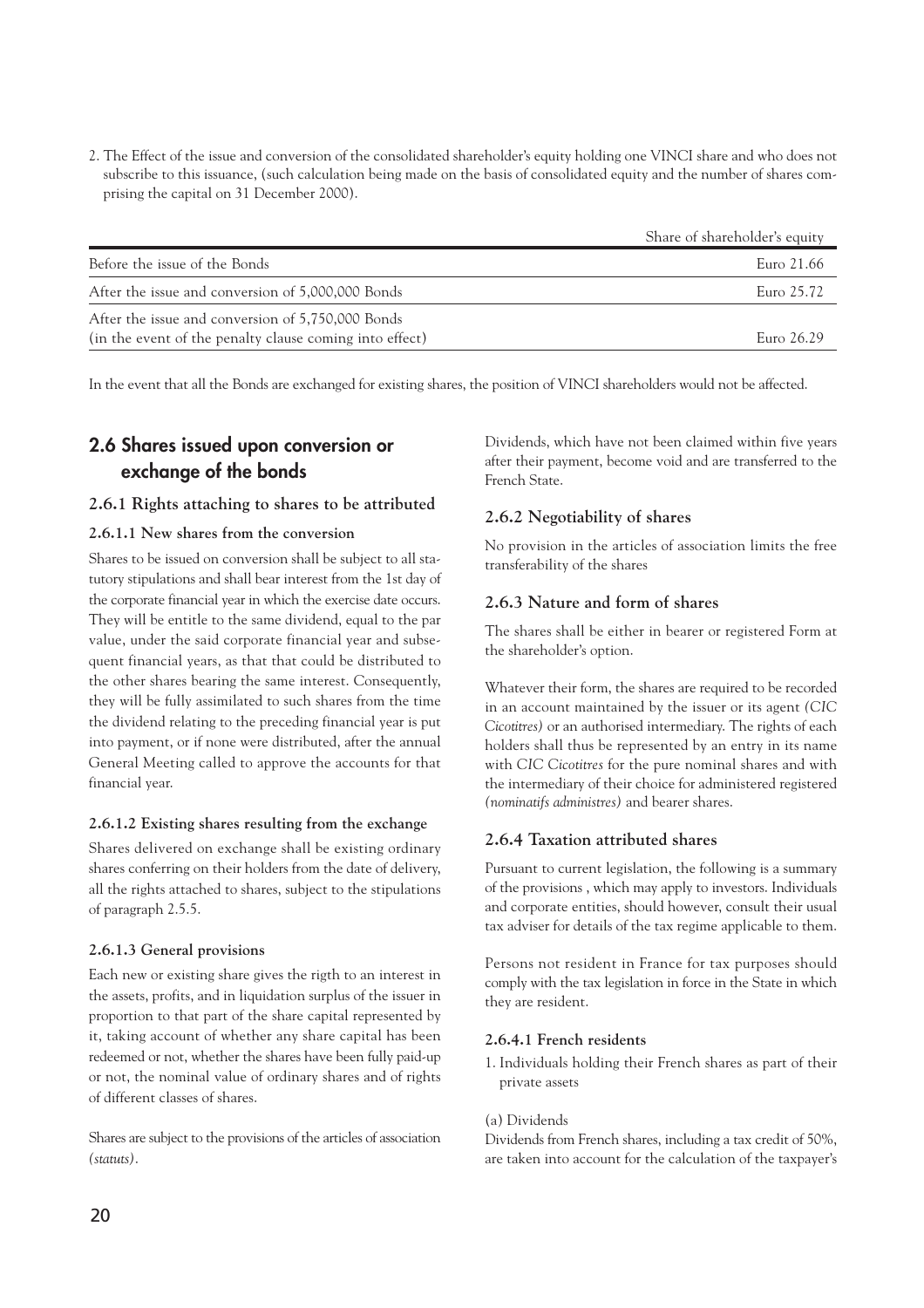total income in the category of income from securities; dividends benefit from the annual allowance of FRF 16,000 for married couples subject to a joint assessment and for other couples which have opted for joint assessment with effect from the assessment in respect of the year win which the third anniversary of the registration of a union agreement *(pacte de solidarité)* falls (Article 515-1 of the Civil Code)and FRF 8,000 for a single person, widow, or widower, divorced person or married couples subject to separate tax treatment. These allowances shall not apply to single taxpayers, widows, widowers, or divorced people whose total net taxable income exceeds FRF 299,200 and taxpayers subject to a joint assessment whose total net taxable income exceeds FRF 598,400. Dividends, as well as related tax credits are currently subject to income tax on a progressive scale to which is added without any allowance:

- a general social contribution of 7.5%, of which 5.1% is deductible from income tax (Article 1600-0 E of the General Tax Code),
- a social deduction of 2% (Article 1600-0 F bis III 1 of the General Tax Code),
- a social debt repayment contribution of 0.50% (Article 1600-0 L of the General Tax Code).

The tax credit attached to dividends paid out is set off against the total amount of income tax payable or is repayable if it exceeds the amount of income tax.

#### (b) Capital gains

Pursuant to Article 150-0 A of the General Tax Code, capital gains resulting from transfers by individuals are taxable at the rate of 16% once the total amount of disposal of securities

realised during that calendar year in respect of that household is greater than FRF 50,000 at a rate of 15% (Article 200 A 2 of the General Tax Code) to which is added:

- a general social contribution of 7.5% (Article 1600-0 E of the General Tax Code);
- a social deduction of 2% (Article 1600-0 F bis III 1 of the General Tax Code);
- a social debt repayment contribution of 0.5% (Article 1600-0 L of the General Tax Code).

Capital gains realised by individuals directly or indirectly holding or having held during the five years preceding the transfer more than 25% of the rights to the corporate profits of the Company are taxable as of the first franc, at the rate indicated above.

Capital losses can be set off against gains of the same nature from the same year or, if necessary, the following five years provided that the minimum threshold of FRF 50,000 mentioned above was exceeded in the year in which the loss was realised.

(c) Special regulations for share savings plans Shares issued by French companies are eligible to be held in a share savings plan *(Plan d'épargne en Actions)* created by law no. 92-666 of 16 July 1992.

Subject to certain conditions, the dividends received and the capital gains realised are exempt from income tax, but are still subject to the social deduction, the general social contribution and the social debt repayment contribution.

The table below summarises the different taxes applicable based on the term of the share saving plan.

| Duration of the share savings plan |      | Contribution    | Social deduction General Social Social dept repayment<br>contribution | Income<br>Tax | Total                         |
|------------------------------------|------|-----------------|-----------------------------------------------------------------------|---------------|-------------------------------|
| Less than 2 years                  | 2.0% | 7.5%            | $0.5\%$                                                               |               | 22,5% 32,5% (1)               |
| Between 2 and 5 years              | 2.0% | 7.5%            | $0.5\%$                                                               |               | $16,0\%$ 26,0% <sup>(1)</sup> |
| More than 5 years                  | 2.0% | $7.5\%$ (2) (3) | $0.5\%$ (4)                                                           | 0.00%         | 10.0%                         |

*(1) Of total proceeds if the transfer threshold is exceeded.*

*(2) Limited to 3.4% for proceeds acquired between 1 January 1997 and 31 December 1997.*

*(3) For proceeds acquired as of 1 January 1998.*

*(4) For proceeds acquired as of 1 February 1996.*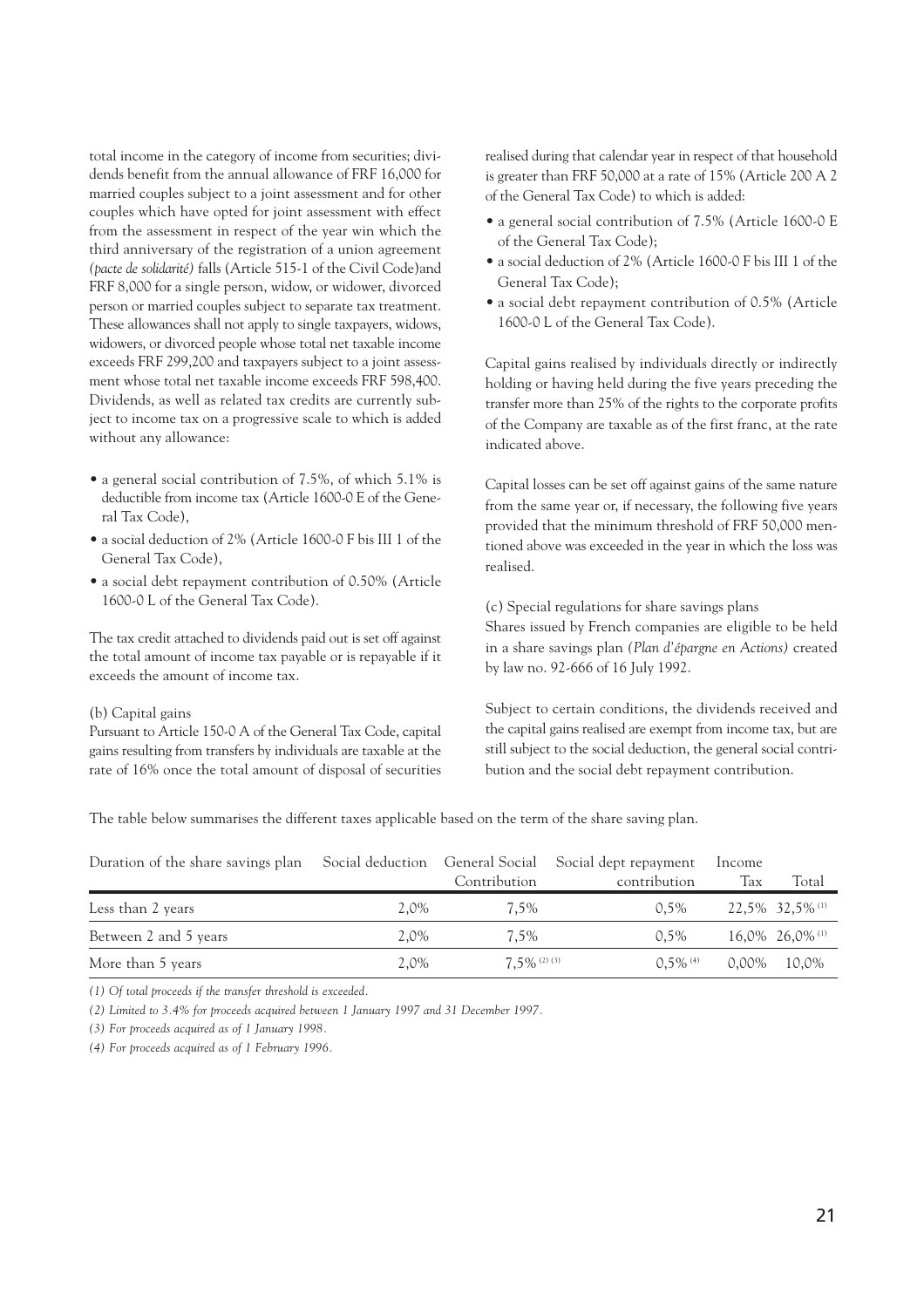#### 2. Legal entities subject to corporation tax

#### (a) Dividends

Dividends received by legal entities subject to corporation tax, together with a tax credits equal to 25% of the value of the dividend paid for tax credits used in 2001, and 15% for those used as from 1 January 2002, are included in the total taxable income, which is taxed at the rate of 331/3%, to which should be added a supplement of 6% (Article 235 ter ZA of the General Tax Code) (reduced to 3% as from 1 January 2002). The tax credit may be increased by an amount corresponding to 50% of the withholding tax (precompte) paid by the company, other than any due by reason of a deduction from the long-term capital gains reserve for tax credits used in 2001 and 70% of the *précompte* for tax credits used as from 1 January 2002.

For financial years ending on or after 1 January 2000, a 3.3% social contribution (Article 235 ter ZC of the General Tax Code) applies; it is added to the amount of the corporate tax, with an allowance of FRF 5 million. However, entities which have a turnover before tax of less than of less than FRF 50 million and whose share capital is fully paid up and held continuously as to at least 75% by individuals (or entities satisfying these conditions) are exempt from this contribution.

If the company meets the requirements and has opted for the parent companies' taxation regime as provided for in Articles 145, 146 and 216 of the General Tax Code, the dividends received are exempt from the taxable base, after deducting a share for costs and charges of 5% of the gross amount of these divided (tax credit included). The tax credits attached to these dividends cannot be used to pay corporate tax but may be deducted from the withholding amount (*précompte*); the tax credit in this case is equal to 50% of the dividends received.

#### (b) Capital gains

The transfer of securities other than shares leads to the recording of a gain or loss included in the taxable result at the rate of 33 1/3% plus the aforementioned additional 6% increase reduced to 3% for financial years ending on 1 January 2002 (Article 235 ter ZA of the General Tax Code).

For financial years ending on 1 January 2000, a 3.3% social security tax (Article 235 ter ZC of the General Tax Code) applies; it is based on the amount of the corporate tax, reduced by a discount of FRF 5 million. However, entities which have a turnover before tax of less than FRF 50 million and whose share capital is fully paid up and held continuously as to at least 75% by individuals (or entities satisfying these conditions) are exempt from this contribution.

Capital gains resulting from the transfer of stock shares or shares that rank the same as shares for tax purposes, are eligible for the long-term capital gains regime provided they have been held for at least two years, subject to fulfilment of the obligation to form the special long-term capital gains reserve, and taxable at the rate of 19% plus the aforementioned additional 6% increase reduced to 3% for the financial years ending on 1 January 2002 (Article 235 ter ZA of the General Tax Code).

The following in particular are considered stock shares: shares or stocks of companies possessing these features from an accounting standpoint and, under certain circumstances, shares acquired carrying out a tender offer or an acquisition by public exchange share offer, as well as securities entitling the holder to the parent companies' and subsidiaries' taxation regime or whose cost price is at least equal to FRF 150 million.

For financial years ending on or after 1 January 2000, a 3.3% social contribution (Article 235 ter ZC of the General Tax Code) applies; it is based on the corporate tax amount reduced by a discount of 5 million French francs. However, entities which have a turnover before tax of less than of less than FRF 50 million and whose share capital is fully paid up and held continuously as to at least 75% by individuals (or entities satisfying these conditions) are exempt from this contribution.

#### **2.6.4.2 Non-French residents**

#### (a) Dividends

Dividends distributed by companies having a registered office in France are subject to withholding at source of 25% when the registered office or tax domicile of the beneficiary is outside of France.

Under certain conditions, this withholding tax may be reduced, or even eliminated, as a result of an international tax treaty or through Article 119-ter of the General Tax Code and the tax credit may be transferred by pursuant to such treaties.

As an exception, dividends from a French source paid to persons who do not have their registered office or tax domicile in France and who are entitled to transfer their tax credit pursuant to a treaty to avoid double taxation, shall be subject, to withholding tax at the reduced rate provided for in the treaty, provided notably that the relevant persons prove before the date of payment of dividends that they are not resident in France for the purposes of this treaty (*Instruction Administrative* 4-J-1-94 of 13 May 1994).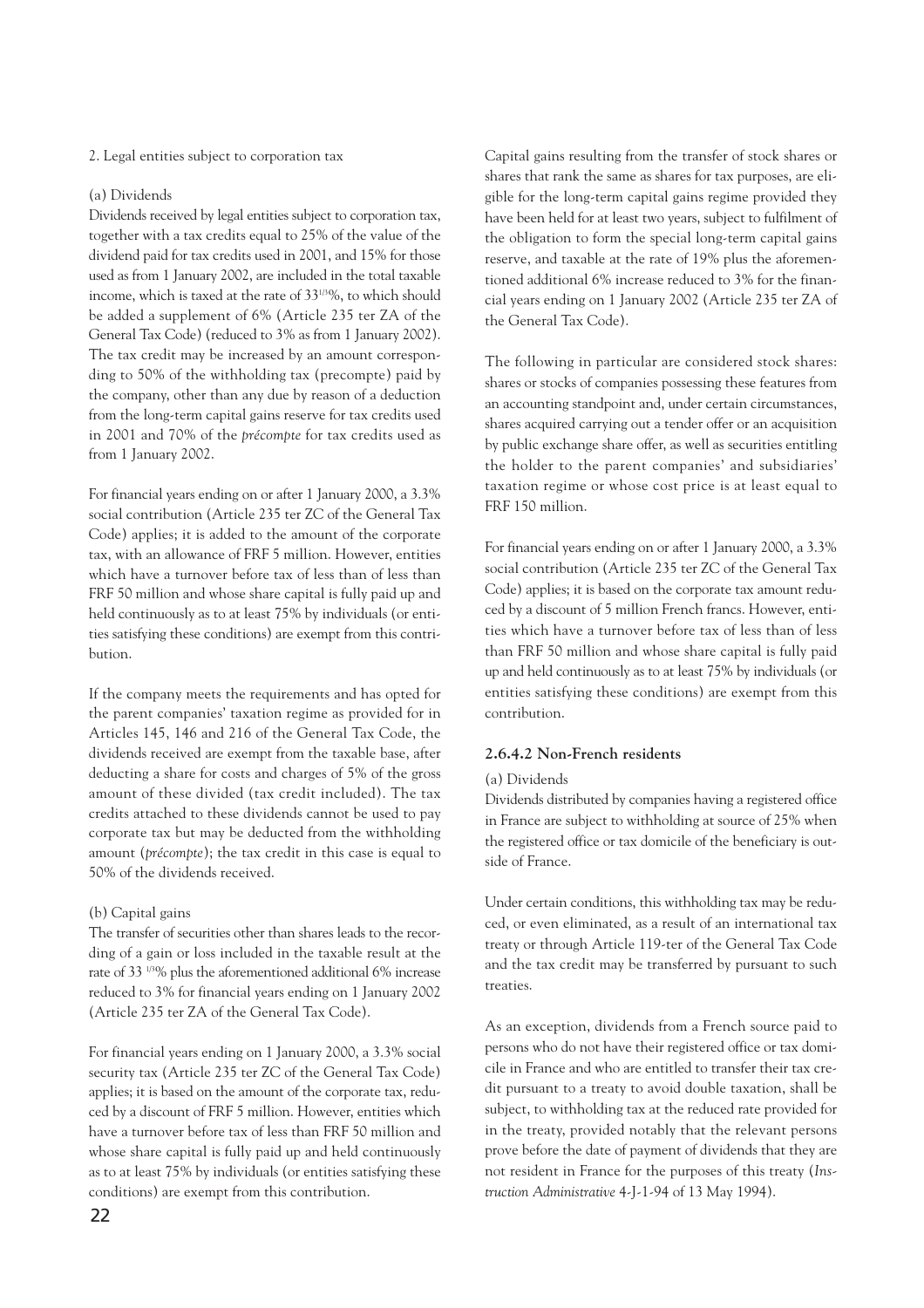#### (b) Capital gains

Capital gains arising from share transfers by persons not resident for tax purposes in France or whose Registered office is outside France (and not having a permanent establishment or fixed base in France as part of whose assets the shares are recorded) and which have not held at any time, directly or indirectly, alone or together with members of their family more than 25% of the profits of the company during the five years preceding the transfer, are not subject to French tax (Article 244 bis C of the General Tax Code).

#### **2.6.5 Listing of shares attributed**

Application shall be made to list the new shares issued as a result of conversion of Bonds periodically on Euronext Paris S.A. *Premier Marché*. Existing shares that have been exchanged shall be immediately tradable on such exchange.

#### **2.6.6 Place of listing**

#### **2.6.6.1 Assimilation of new share**

VINCI shares are listed on the *Premier Marché* of the Euronext Paris S.A. Application shall be made to list the new shares resulting conversion to trading on Euronext Paris S.A. based on the date from which they carry full dividend rights either directly on the same line as existing shares or initially, on a second line.

#### **2.6.6.2/3 Other places of listing**

Not applicable.

#### **2.6.6.4 Volume of transactions and movements in share price**

The table below shows prices and volumes of transactions for the company's shares on the *Premier Marché* of Euronext Paris S.A. for the last 18 months (Euroclear code: 12548):

|      |                | Average price <sup>(1)</sup><br>(in EUR) | Highest<br>(in EUR) | Lowest | Transactions <sup>(2)</sup><br>(in EUR) (in number of shares) | Capital traded <sup>(2)</sup><br>(in million of EUR) |
|------|----------------|------------------------------------------|---------------------|--------|---------------------------------------------------------------|------------------------------------------------------|
| 2000 | January        | 45.84                                    | 49.99               | 43.00  | 2,041,163                                                     | 94.5                                                 |
|      | February       | 44.53                                    | 48.80               | 40.10  | 4,763,031                                                     | 214.2                                                |
|      | March          | 42.66                                    | 46.00               | 38.40  | 3,798,419                                                     | 162.6                                                |
|      | April          | 42.53                                    | 45.00               | 39.90  | 1,496,949                                                     | 63.3                                                 |
|      | May            | 44.22                                    | 47.95               | 41.50  | 1,881,755                                                     | 85.4                                                 |
|      | June           | 45.56                                    | 47.00               | 43.00  | 1,989,602                                                     | 90.4                                                 |
|      | July           | 46.77                                    | 49.37               | 43.50  | 3,913,986                                                     | 184.3                                                |
|      | August         | 51.35                                    | 60.50               | 45.73  | 5,752,535                                                     | 305.6                                                |
|      | September      | 57.53                                    | 60.00               | 54.50  | 3,682,471                                                     | 211.0                                                |
|      | October        | 57.70                                    | 59.35               | 54.05  | 3,919,344                                                     | 225.7                                                |
|      | November       | 58.25                                    | 62.80               | 55.70  | 4,341,655                                                     | 254.3                                                |
|      | December       | 62.51                                    | 66.00               | 59.50  | 3,905,057                                                     | 244.2                                                |
| 2001 | January        | 62.90                                    | 67.15               | 59.00  | 3,765,178                                                     | 236.2                                                |
|      | February       | 64.00                                    | 66.90               | 56.30  | 6,012,161                                                     | 373.2                                                |
|      | March          | 66.53                                    | 70.60               | 62.40  | 7,869,500                                                     | 527.9                                                |
|      | April          | 66.88                                    | 70.00               | 63.50  | 7,928,339                                                     | 529.1                                                |
|      | May            | 70.19                                    | 73.50               | 66.20  | 5,655,039                                                     | 394.3                                                |
|      | June           | 72.97                                    | 76.00               | 69.05  | 8,621,485                                                     | 628.2                                                |
|      | July (2 to 10) | 74.98                                    | 75.90               | 73.70  | 1,657,816                                                     | 124.2                                                |

*Source: Euronext Paris*

*(1) Arithmetic mean of the closing prices.*

*(2) These figures exclude the transfers of VIVENDI UNIVERSAL (13 million shares in 2000) and SUEZ (2.9 million shares in October 2000;*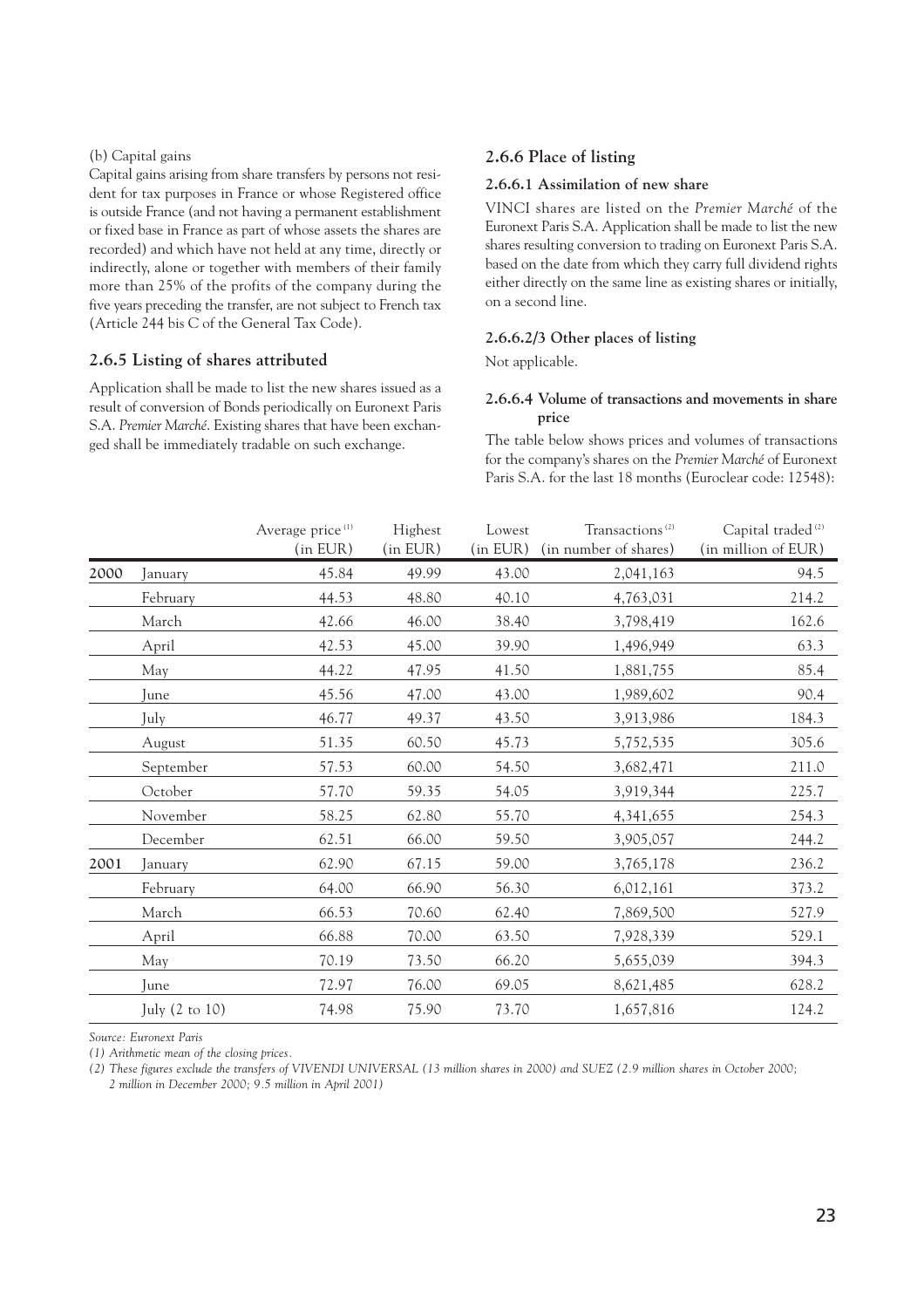VINCI shares increased 15% in the first half of 2001, vs. 4% for the DJ Stoxx Construction index and an 11% drop for SBF 120. In a difficult stock market context, VINCI has benefited from its defensive nature and from renewed new investor interest after the merger *(fusion)* with the GTM GROUP and after its two primary shareholders, VIVENDI UNIVERSAL and SUEZ, backed out.

The closing price for VINCI shares on 11 July 2001 was 74 EUR.

As of 30 June 2001, VINCI's stock exchange capitalisation was 6.1 billion EUR, ranking it 44th on the Paris Stock Exchange.

Forty million VINCI shares were traded in the 1st half of 2001 (not counting the transfer carried out by SUEZ), representing an average daily transaction volume of 320,00 shares vs. 165,000 in 2000. This is the result of the change in stock exchange status following the merger *(fusion)* with the GTM GROUP and the expansion of the float, which were reflected in heavy growth in volumes traded and an improvement of share's liquidity.

#### **2.6.7 Competent Courts**

Any claim against the company as defendant will be submitted to the jurisdiction of the competent courts at the location of the registered office of the company and which will be designated according to the nature of the disputes, unless otherwise provided by the *Nouveau Code de Procedure Civile.*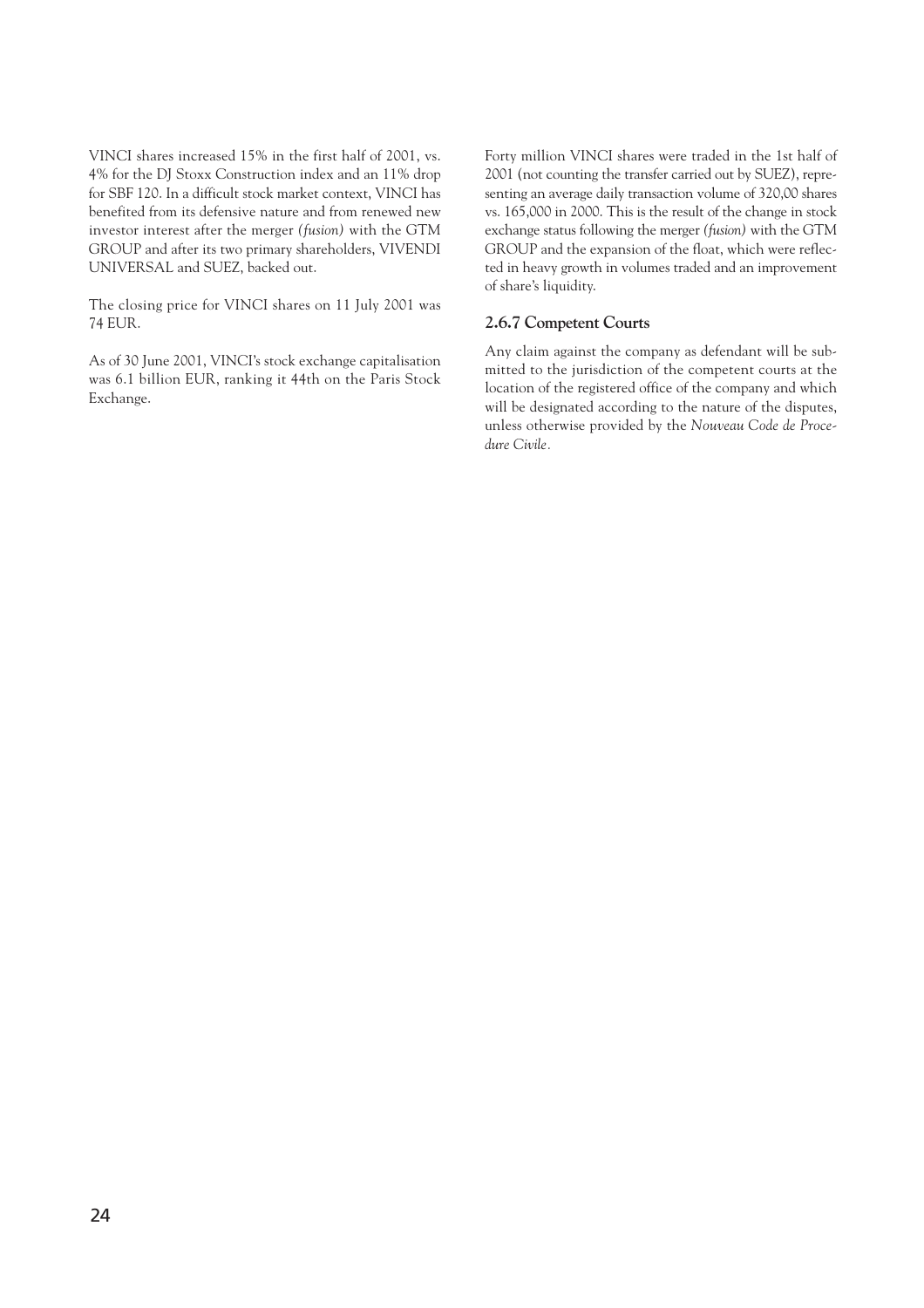# Chapter III

## **General information regarding the company and its share capital**

The information relating to this chapter is provided in the *document de référence* registered with the *Commission des Opérations de Bourse* on 19 April 2001 under no. R.01-122. Subject to the supplemental information provided below, this information is correct at the date of this final prospectus *(note d'opération définitive)*.

#### **3.1 Change in VINCI's capital**

On 26 February 2001, VINCI's share capital was increased to Euro 792,200,280, representing 79,220,028 shares with par nominal value of Euro 10 each.

The capital increases resulted from enrolment in the *Plan d'épargne groupe* during the first quarter of 2001, and the exercise of stock options resulted in the creation of 1,256,394 new shares between 27 February 2001 and 31 May 2001.

As of 31 May 2001, VINCI's share capital was increased to Euro 804,764,220, representing 80,476,422 shares with par nominal value of Euro 10 each.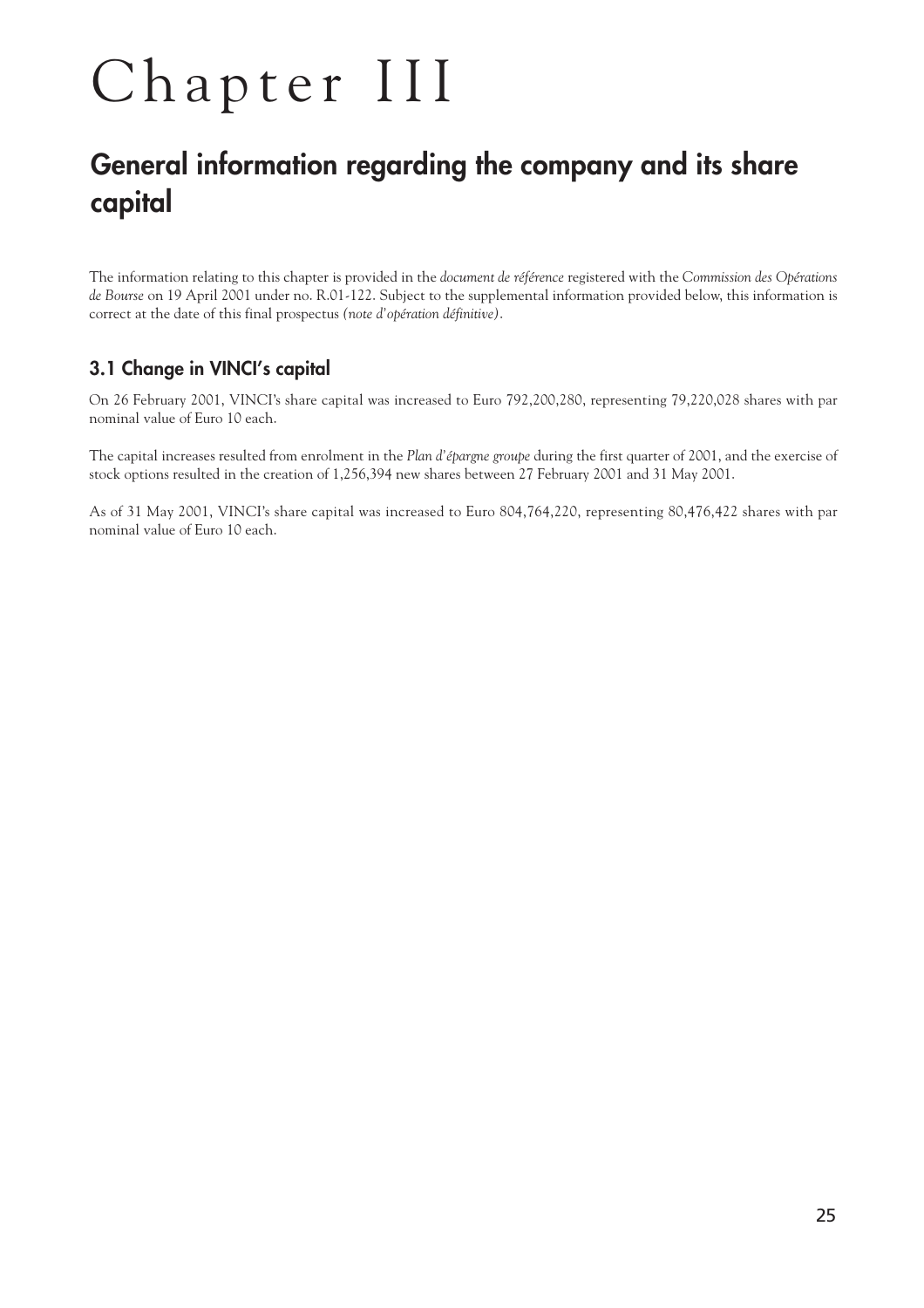#### *CHANGE IN CAPITAL SINCE 31 DECEMBER 1999*

|                                                       | Date noted by<br>Board or decided<br>by Shareholders'<br>Meeting | Capital increase<br>(reduction) | Issue,<br>contribution<br>(in EUR) or merger (fusion)<br>premium<br>(in EUR) | Number of<br>shares<br>created | Number of<br>shares<br>comprising<br>capital stock | Amount of<br>capital stock<br>(in EUR) |
|-------------------------------------------------------|------------------------------------------------------------------|---------------------------------|------------------------------------------------------------------------------|--------------------------------|----------------------------------------------------|----------------------------------------|
| Position at $31/12/99$                                |                                                                  |                                 |                                                                              |                                | 40,261,023                                         | 523,393,299                            |
| Options exercised                                     | 08/03/00                                                         | 457,158                         | 497,696                                                                      | 35,166                         | 40,296,189                                         | 523,850,457                            |
| GSS and options exercised                             | 03/10/00                                                         | 9,413,651                       | 16, 181, 243                                                                 | 724,127                        | 41,020,316                                         | 533,264,108                            |
| OPE on GTM Group                                      | 03/10/00                                                         | 476,391,084                     | 1,639,884,693                                                                | 36,645,468                     | 77,665,784                                         | 1,009,655,192                          |
| Options exercised                                     | $(\ast)$                                                         | 616,213                         | 804,681                                                                      | 47,401                         | 77,713,185                                         | 1,010,271,405                          |
| Merger (fusion) with GTM                              | 19/12/00                                                         | 12,728,352                      | 75,273                                                                       | 979,104                        | 78,692,289                                         | 1,022,999,757                          |
| Reduction of nominal value<br>from Euro 13 to Euro 10 | 19/12/00                                                         | (236,076,867)                   | 236,076,867                                                                  | $\overline{a}$                 | 78,692,289                                         | 786,922,890                            |
| GSS and options exercised                             | 08/03/01                                                         | 4,623,120                       | 14,465,459                                                                   | 462,312                        | 79,154,601                                         | 791,546,010                            |
| Position at $31/12/00$                                |                                                                  |                                 |                                                                              |                                | 79,154,601                                         | 791,546,010                            |
| Options exercised                                     | 08/03/01                                                         | 654,270                         | 1,064,407                                                                    | 65,427                         | 79,220,028                                         | 792,200,280                            |
| GSS and options exercised                             | 07/06/01                                                         | 12,563,940                      | 42,814,641                                                                   | 1,256,394                      | 80,476,422                                         | 804,764,220                            |
| Position at $31/05/01$                                |                                                                  |                                 |                                                                              |                                | 80,476,422                                         | 804,764,220                            |

*(\*) Statements by the Chairman on 9 and 23 November 2000. Noted by the Board of Directors on 8 March 2001.*

#### **Option plans**

As of 31 May 2001, the 11,995,224 unexercised purchase and subscription options represented 13.7% of VINCI's diluted capital, accompanied by an average exercise price of Euro 42.8. 9% of these options are currently exercisable, 9% will become exercisable starting in 2003, 65% in 2004, and 17% in 2005.

As of 31 May 2001, the six members of VINCI's executive committee held all 1,996,911 options to purchase or subscribe VINCI shares, with an average exercise price of Euro 41.6.

Between 1 January and 31 May 2001, 465 000 VINCI stock purchase or subscription options were attributed to the members of the VINCI executive committee. These options are exercisable from 8 March 2005 until 7 March 2011 at a strike price of Euro 57.

Between 1 January 2001 and 31 May 2001, the members of the executive committee exercised 3 698 subscription options at a strike price of Euro 30.93.

At 31 May 2001, the six members of the VINCI executive committee together held 2 458 213 VINCI stock purchase or subscription options, with an average strike price of Euro 44.5, representing 20% of options non-exercised at today's date, and 2.8% of VINCI's diluted capital. 1% of these options are currently exercisable, 24% will become exercisable in 2003, 40% in 2004 and 35% in 2005.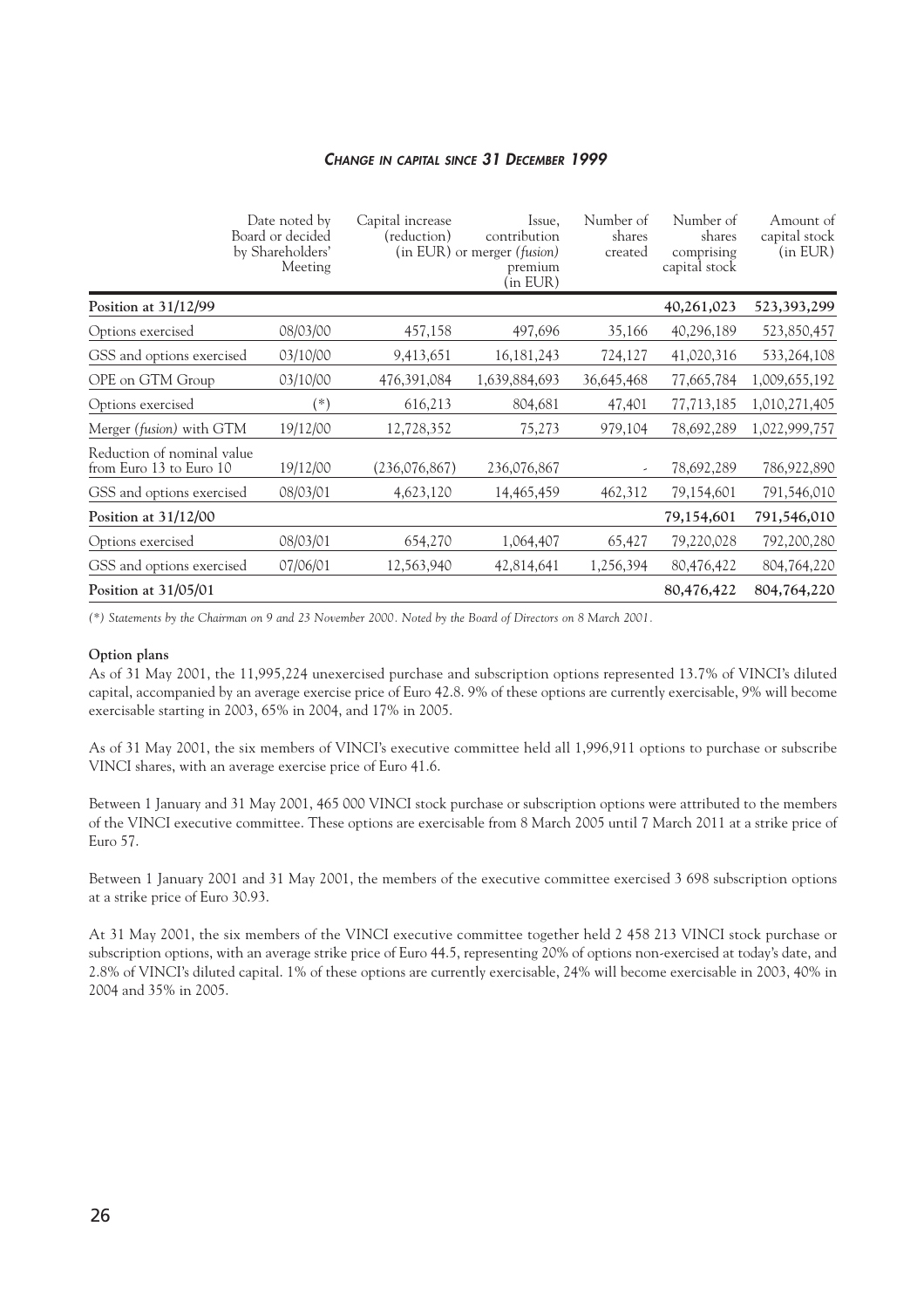| Name of option plan                                | purchase                 | purchase | 1998 SGE 1st 1999 SGE 2nd 1999 SGE<br>purchase                                                                                                      | $1^{st}$ 2001<br>Vinci<br>purchase | 2 <sup>nd</sup> 2001<br>Vinci<br>purchase | Total<br>plans           | 1991 SGE<br>purchase subscription subscription | 1992 SGE                               |
|----------------------------------------------------|--------------------------|----------|-----------------------------------------------------------------------------------------------------------------------------------------------------|------------------------------------|-------------------------------------------|--------------------------|------------------------------------------------|----------------------------------------|
| Date of<br>Shareholders' Meeting                   | 18/06/93                 | 25/05/98 | 25/05/98                                                                                                                                            | 25/10/99                           | 25/10/99                                  | $\overline{\phantom{a}}$ | 30/06/88                                       | 30/06/88                               |
| Date of Board Meeting                              | 04/03/98                 | 10/05/99 | 07/09/99                                                                                                                                            | 03/10/00                           | 08/03/01                                  | $\overline{\phantom{a}}$ | 05/12/91                                       | 06/11/92                               |
| Original number<br>of beneficiaries                | 8                        | 3        | 590                                                                                                                                                 | 999                                | 3                                         | 1,183                    | 87                                             | 116                                    |
| Original number<br>of options                      | 800,000                  | 101,490  | 2,006,309                                                                                                                                           | 1,767,500                          |                                           | 232,500 4,907,799        | 269,500                                        | 327,500                                |
| Date from which options<br>may be exercised        | 05/03/03                 | 05/03/03 | 07/09/04                                                                                                                                            | 03/10/04                           | 08/03/05                                  | $\overline{\phantom{a}}$ | 01/01/93                                       | 01/01/94                               |
| Expiry date                                        | 05/03/05                 | 05/03/05 | 06/09/09                                                                                                                                            | 02/10/10                           | 07/03/11                                  | $\overline{\phantom{a}}$ | 05/12/01                                       | 06/11/02                               |
| Adjusted exercise price<br>(in EUR)                | 33.70                    | 33.80    | 43.66                                                                                                                                               | 48.04                              | 57.00                                     | 44.46                    | 25.90                                          | 16.79                                  |
| Options exercised<br>in 2000                       | 101,809                  |          | 30,000                                                                                                                                              |                                    |                                           | 131,809                  | 11,162                                         | 8,870                                  |
| Options exercised between<br>01/01/01 and 31/05/01 |                          |          | 5,333                                                                                                                                               |                                    |                                           | 5,333                    | 10,575                                         | 2,915                                  |
| Residual options not<br>exercised at 31/05/01      | 610,854                  | 101,490  | 1,970,976                                                                                                                                           | 1,767,500                          |                                           | 232,500 4,683,320        | 72,895                                         | 90,360                                 |
| As % of diluted<br>capital (*)                     | 0.7%                     | 0.1 %    | 2.2 %                                                                                                                                               | 2.0 %                              | 0.3 %                                     | 5.3 %                    | 0.1%                                           | 0.1 %                                  |
| Number of residual<br>beneficiaries                | $\overline{\mathcal{U}}$ | 3        | 588                                                                                                                                                 | 999                                | 3                                         | 1,181                    | 24                                             | 34                                     |
| Name of option plan                                | 1993 SGE                 |          | 1994 SGE 1995 GTM 1996 GTM 1997 GTM 1998 SGM 1998 GTM<br>subscription subscription subscription subscription subscription subscription subscription |                                    |                                           |                          |                                                | 1st 1999<br><b>SGE</b><br>subscription |
| Date of<br>Shareholders' Meeting                   | 18/06/93                 | 18/06/93 |                                                                                                                                                     |                                    | $\overline{\phantom{a}}$                  | 18/06/93                 | $\overline{\phantom{a}}$                       | 25/05/98                               |
| Date of Board Meeting                              | 04/11/93                 | 04/11/94 | $\overline{\phantom{a}}$                                                                                                                            | $\overline{\phantom{a}}$           | $\overline{\phantom{a}}$                  | 04/03/98                 | $\overline{\phantom{a}}$                       | 09/03/99                               |
| Original number<br>of beneficiaries                | 117                      | 119      | 29                                                                                                                                                  | 168                                | 194                                       | 66                       | 211                                            | 88                                     |
| Original number<br>of options                      | 282,000                  | 305,000  | 26,880                                                                                                                                              | 343,800                            | 357,000                                   | 240,500                  | 357,360                                        | 652,000                                |
| Date from which options<br>may be exercised        | 01/01/95                 | 01/01/96 | 12/09/97                                                                                                                                            | 11/06/98                           | 27/06/99                                  | 01/01/99                 | 27/03/03                                       | 09/03/04                               |
| Expiry date                                        | 04/11/03                 | 04/11/04 | 11/09/02                                                                                                                                            | 10/06/04                           | 26/03/05                                  | 04/03/08                 | 24/03/06                                       | 08/03/09                               |
| Adjusted exercise price<br>(in EUR)                | 30.93                    | 25.01    | 23.50                                                                                                                                               | 19.31                              | 18.74                                     | 25.61                    | 25.41                                          | 37.98                                  |
| Options exercised in 2000                          | 21,132                   | 55,707   | $\overline{\phantom{a}}$                                                                                                                            | $\overline{\phantom{a}}$           |                                           | 100                      | $\overline{\phantom{a}}$                       | 20,063                                 |
| Options exercised between<br>01/01/01 and 31/05/01 | 36,290                   | 26,541   | 7,680                                                                                                                                               | 53,400                             | 12,000                                    | 8,201                    | 1,800                                          |                                        |
| Residual options not<br>not exercised at 31/05/01  | 110,154                  | 85,128   | 11,760                                                                                                                                              | 230,400                            | 310,800                                   | 216,235                  | 347,640                                        | 634,020                                |
| As % of diluted<br>capital (*)                     | $0.1 \%$                 | $0.1~\%$ | 0.0 %                                                                                                                                               | 0.3 %                              | 0.4 %                                     | 0.2 %                    | 0.4%                                           | 0.7 %                                  |
| Number of residual<br>beneficiaries                | 50                       | 41       | 17                                                                                                                                                  | 134                                | 186                                       | 58                       | 210                                            | 87                                     |

*(\*) VINCI statutory capital at 31 May 2001 plus the capital increases resulting from the exercise of all the subscription options not yet taken up by that date.*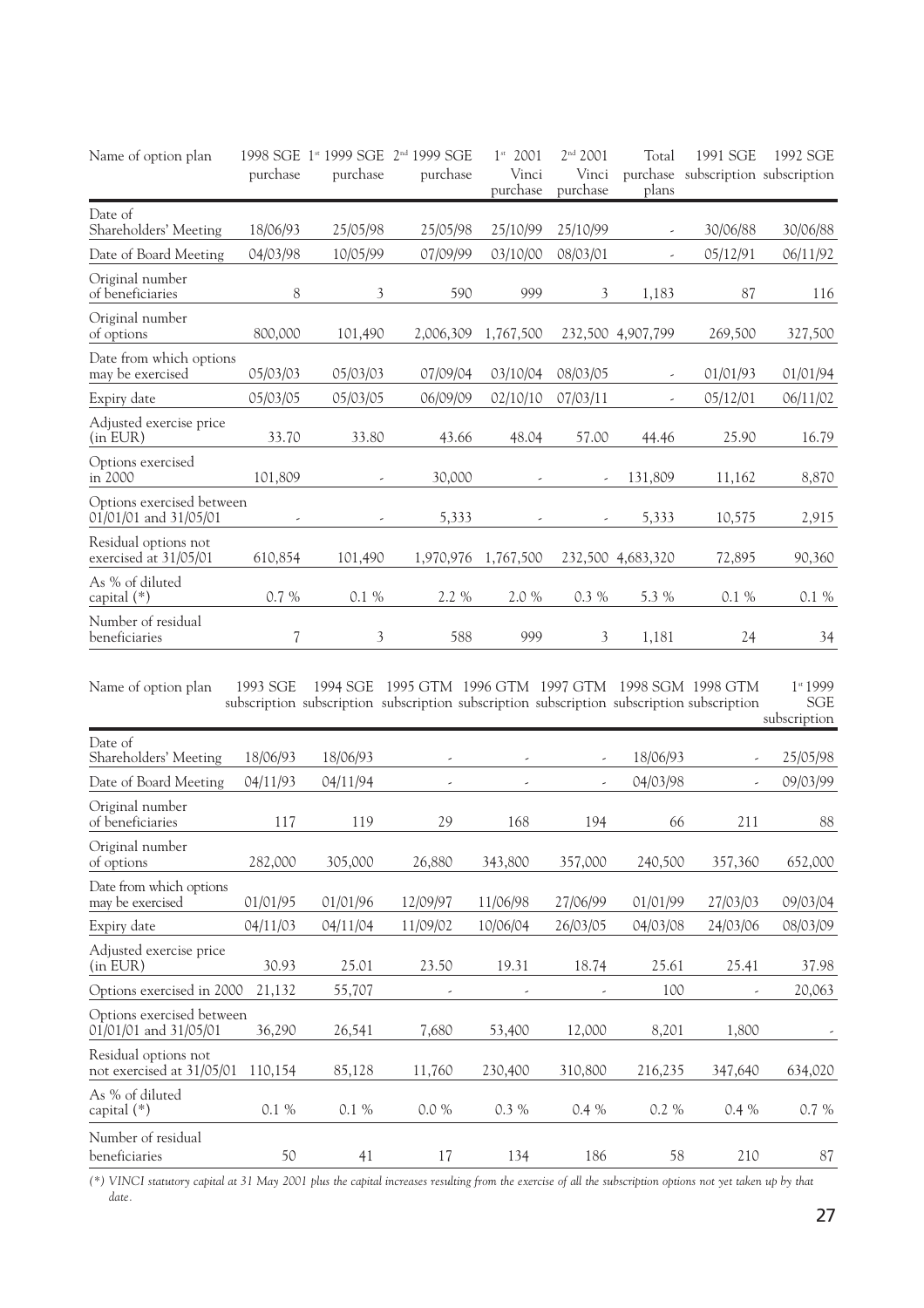| Name of option plan                                 | 2 <sub>nd</sub> | 1999 GTM                               | 2000 SGE                 | 2000 GTM | $1^{st}$ 2001            | 2 <sup>nd</sup> 2001      | Total                    | Grand      |
|-----------------------------------------------------|-----------------|----------------------------------------|--------------------------|----------|--------------------------|---------------------------|--------------------------|------------|
|                                                     | 1999 SGE        | subscription subscription subscription |                          |          | <b>VINCI</b>             |                           | VINCI subscription       | total      |
|                                                     | subscription    |                                        |                          |          |                          | subscription subscription | plans                    |            |
| Date of<br>Shareholders' Meeting                    | 25/05/98        | $\overline{\phantom{a}}$               | 25/10/99                 |          | 25/10/99                 | 25/10/99                  | $\overline{\phantom{a}}$ |            |
| Date of Board Meeting                               | 07/09/99        | ٠                                      | 11/01/00                 |          | 03/10/00                 | 08/03/01                  |                          |            |
| Original number of<br>beneficiaries                 | 590             | 369                                    | 40                       | 355      | 999                      | 3                         | 1,705                    | 1,705      |
| Original number of<br>options                       | 1,003,191       | 692,868                                | 975,000                  | 564,120  | 1,767,500                | 232,500                   | 8,396,719                | 13,304,518 |
| Date from which options<br>options may be exercised | 07/09/04        | 24/03/04                               | 11/01/05                 | 24/05/05 | 03/10/04                 | 08/03/05                  | $\overline{a}$           |            |
| Expiry date                                         | 06/09/09        | 23/03/07                               | 10/01/10                 | 23/05/08 | 02/10/10                 | 07/03/11                  |                          |            |
| Adjusted exercise price<br>(in EUR)                 | 42.30           | 32.93                                  | 50.00                    | 35.63    | 57.00                    | 57.00                     | 41.68                    | 42.77      |
| Options exercised in 2000 15,000                    |                 |                                        | ,                        | ٠        | $\overline{\phantom{a}}$ |                           | 132,034                  | 263,843    |
| Options exercised between<br>01/01/01 and 31/05/01  | 2,667           | 2,400                                  | $\overline{\phantom{a}}$ | 1,800    |                          |                           | 166,269                  | 171,602    |
| Residual options not<br>exercised at 31/05/01       | 985,524         | 682,668                                | 975,000                  | 559,320  | 1,767,500                | 232,500                   | 7,311,904                | 11,995,224 |
| As % of diluted capital (*)                         | $1.1\%$         | 0.8 %                                  | $1.1~\%$                 | 0.6 %    | 2.0%                     | 0.3 %                     | 8.3 %                    | 13.7 %     |
| Number of residual<br>beneficiaries                 | 588             | 368                                    | 40                       | 354      | 999                      | 3                         | 1,657                    | 1,657      |

*(\*) VINCI statutory capital at 31 May 2001 plus the capital increases resulting from the exercise of all the subscription options not yet taken up by that date*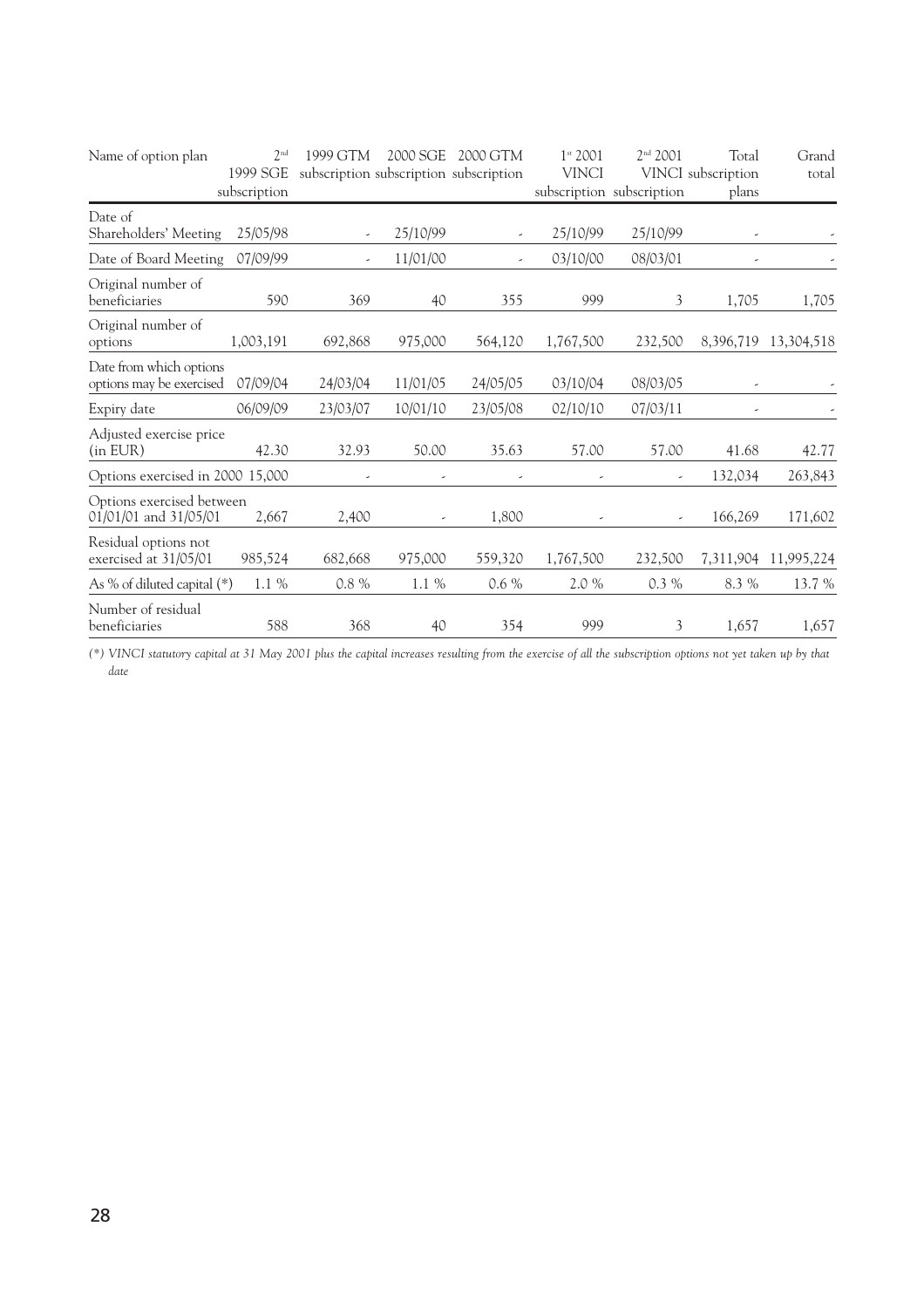#### **3.2 Change in share holding structure of VINCI**

The principal changes that have occurred since publication of the reference document are as follows:

- SUEZ scaled back its shareholding from 17% to 5% of capital in April 2001 by selling 8.5 million shares (11% of capital) to institutional investors in a private placement of one million shares (1% of capital) to VINCI as part of its share buy-back plan. SUEZ also issued 3 million Bonds convertible to VINCI shares, representing 3.7% of capital. These Bonds, issued at Euro 76.86 and listed in Luxembourg, mature at 2.5 years. In the event that all of these Bonds are converted, SUEZ would ultimately retain only a 1.3% stake in VINCI.
- VINCI has followed its plan to buy back its own shares by acquiring one million shares from SUEZ in April 2001. As

of 31 May 2001, the group held 8.5% of its capital, or 6.8 million shares, 4.7 million of which cover purchase options granted to employees, and had the capability to purchase 1.2 million additional shares. The share buyback plan was the subject of the prospectus *(note d'information)* approved by the *Commission des Opérations de Bourse* on 1 December 2000 under no. 00-1954.

• The proportion of employees-held capital has grown from 4.1% to 5.3%. Enrolment of French employees in the "Castor" Group Savings Plan was exceptionally high during the first quarter of 2001 (Euro 48 million compared with Euro 43 million for the entire year 2000). At the beginning of the year, Castor was made available to employees of German and British subsidiaries, whose enrolments stood at Euro 5 million for first quarter in 2001.

As of 31 May 2001, to the best of the Company's knowledge, VINCI's capital and voting rights were distributed as follows:

|                                               | Shares     | $\%$  | Voting rights | $\%$  |
|-----------------------------------------------|------------|-------|---------------|-------|
| <b>GROUPE VIVENDI UNIVERSAL<sup>(1)</sup></b> | 6,818,695  | 8.5   | 6,818,695     | 9.3   |
| <b>GROUPE SUEZ</b> <sup>(2)</sup>             | 4,026,508  | 5.0   | 4,026,508     | 5.5   |
| Employees (PEG)                               | 4,284,310  | 5.3   | 4,284,310     | 5.8   |
| Self-controlled                               | 6,821,008  | 8.5   |               | 0.0   |
| MOBIL OIL FRANCE                              | 929,868    | 1.2   | 929,868       | 1.3   |
| Others                                        | 57,596,033 | 71.6  | 57,596,033    | 78.2  |
| Total                                         | 80,476,422 | 100.0 | 73,655,414    | 100.0 |

*(1) In February 2001, VIVENDI UNIVERSAL floated a 5-year debt issue exchangeable to VINCI shares and covering its entire equity stake.*

*(2) In April 2001, SUEZ floated a 2.5-year debt issue exchangeable to VINCI shares covering 3 million shares (3.7% of capital).*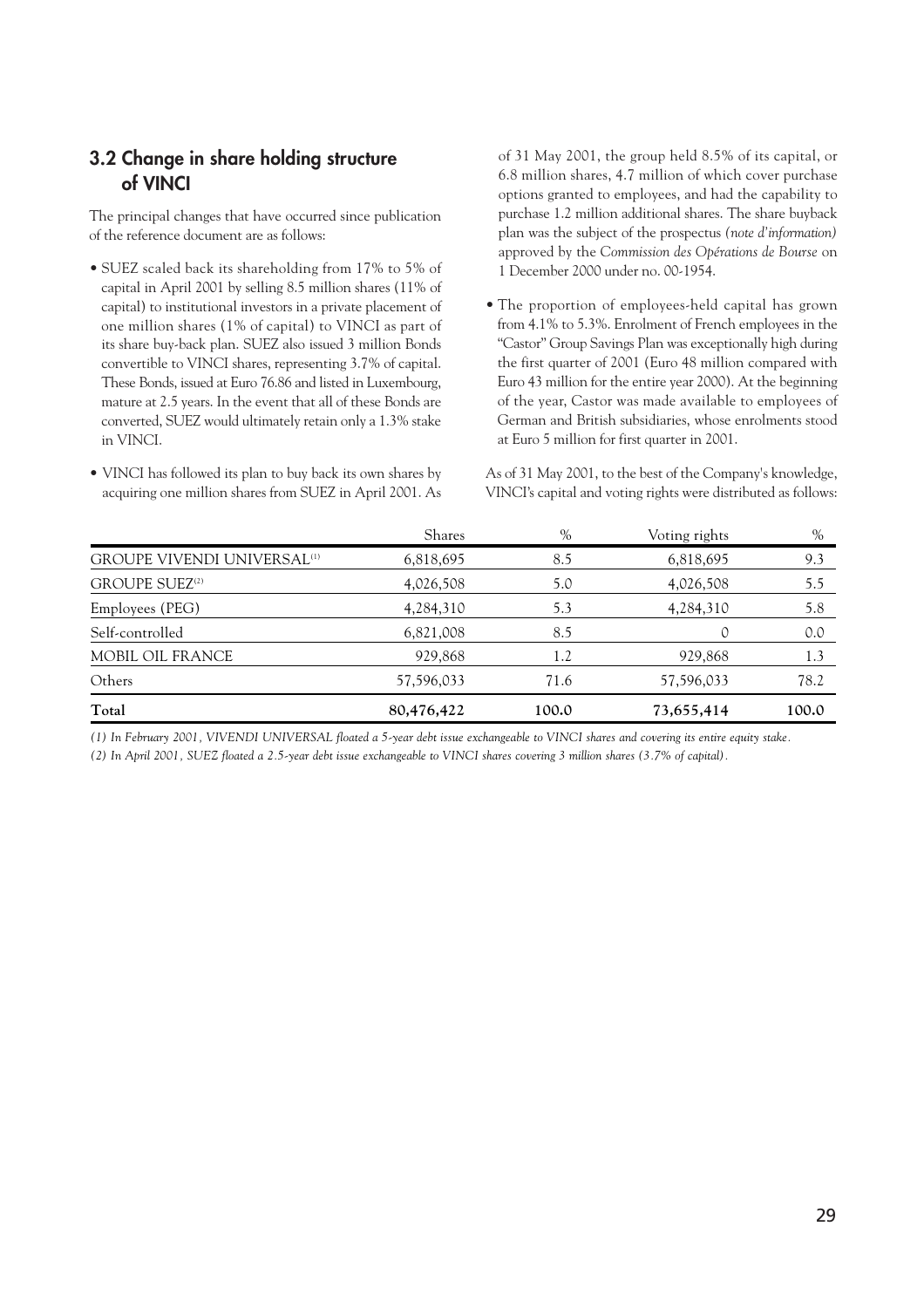## Chapter IV

## **Information on the company's business**

The information relating to this chapter is provided in the *document de référence* registered with the *Commission des Opérations de Bourse* on 19 April 2001 under no. R.01-122. This information is correct at the date of this final prospectus *(note d'opération définitive).*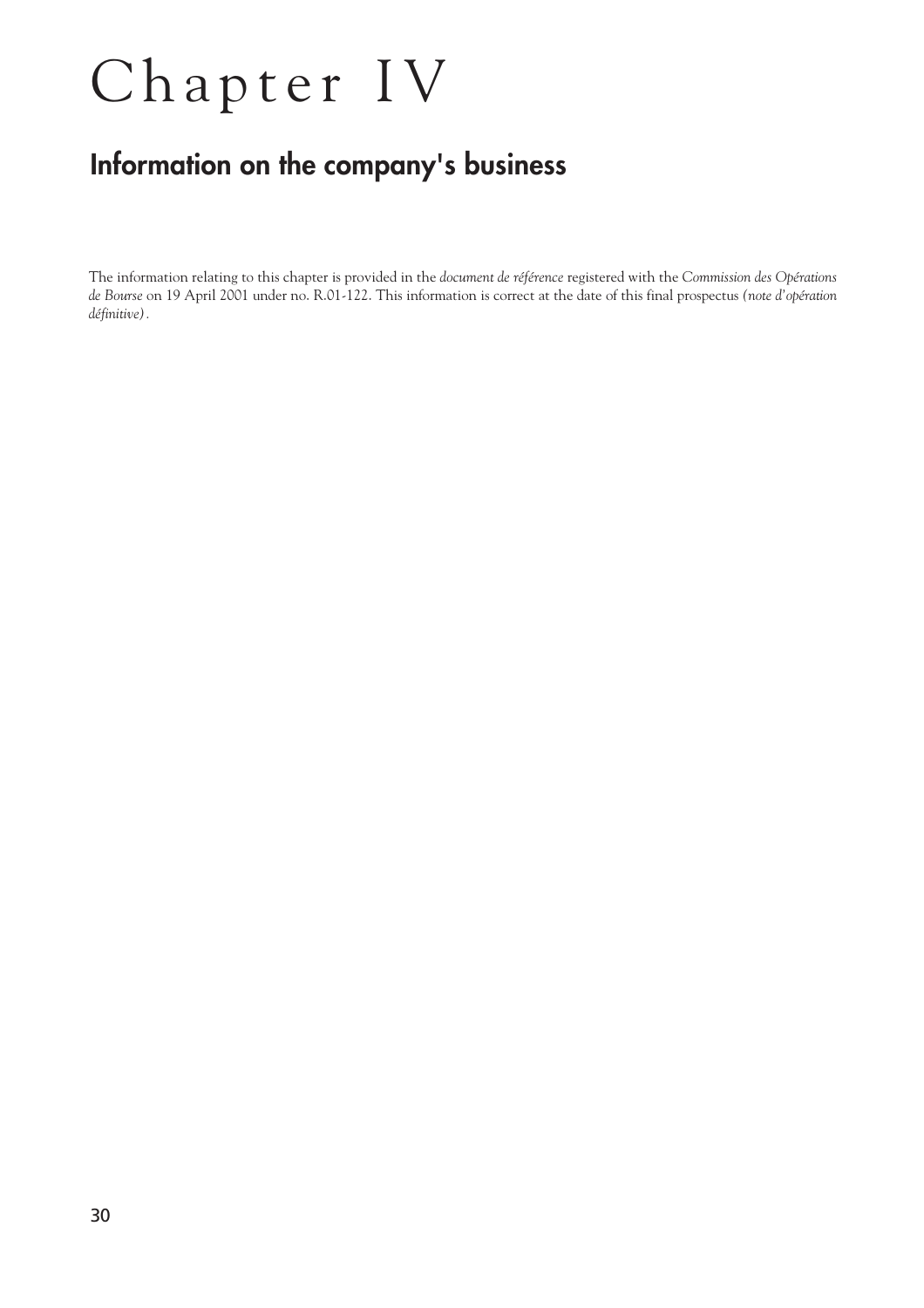## Chapter V

## **Assets, financial position, results**

The information relating to this chapter is provided in the *document de référence* registered with the *Commission des Opérations de Bourse* on 19 April 2001 under no. R.01-122. This information is correct at the date of this final prospectus *(note d'opération définitive).*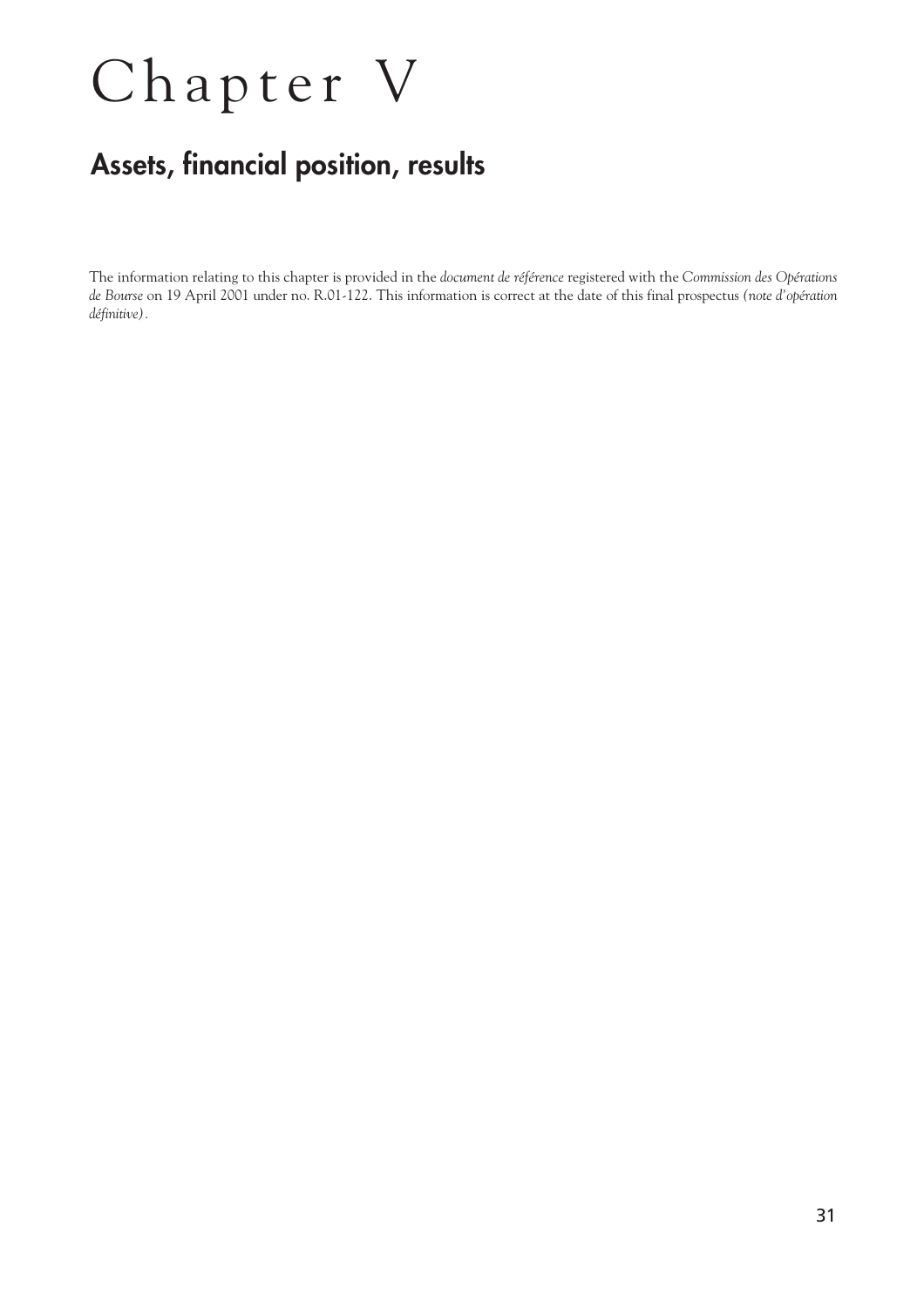## Chapter VI

### **Board of directors, management and supervision**

The information relating to this chapter is provided in the *document de référence* registered with the *Commission des Opérations de Bourse* on 19 April 2001 under no. R.01-122. Subject to the supplemental information provided below, this information is correct at the date of this final prospectus *(note d'opération définitive)*.

Following SUEZ's conversion to company governed by the board of directors, the following VINCI directors hold the following new positions:

Philippe BRONGNIART Director and Chief Executive Officer of SUEZ

François JACLOT Director and Chief Executive Officer of SUEZ

Yves-Thibault de SILGUY Chief Executive Officer of SUEZ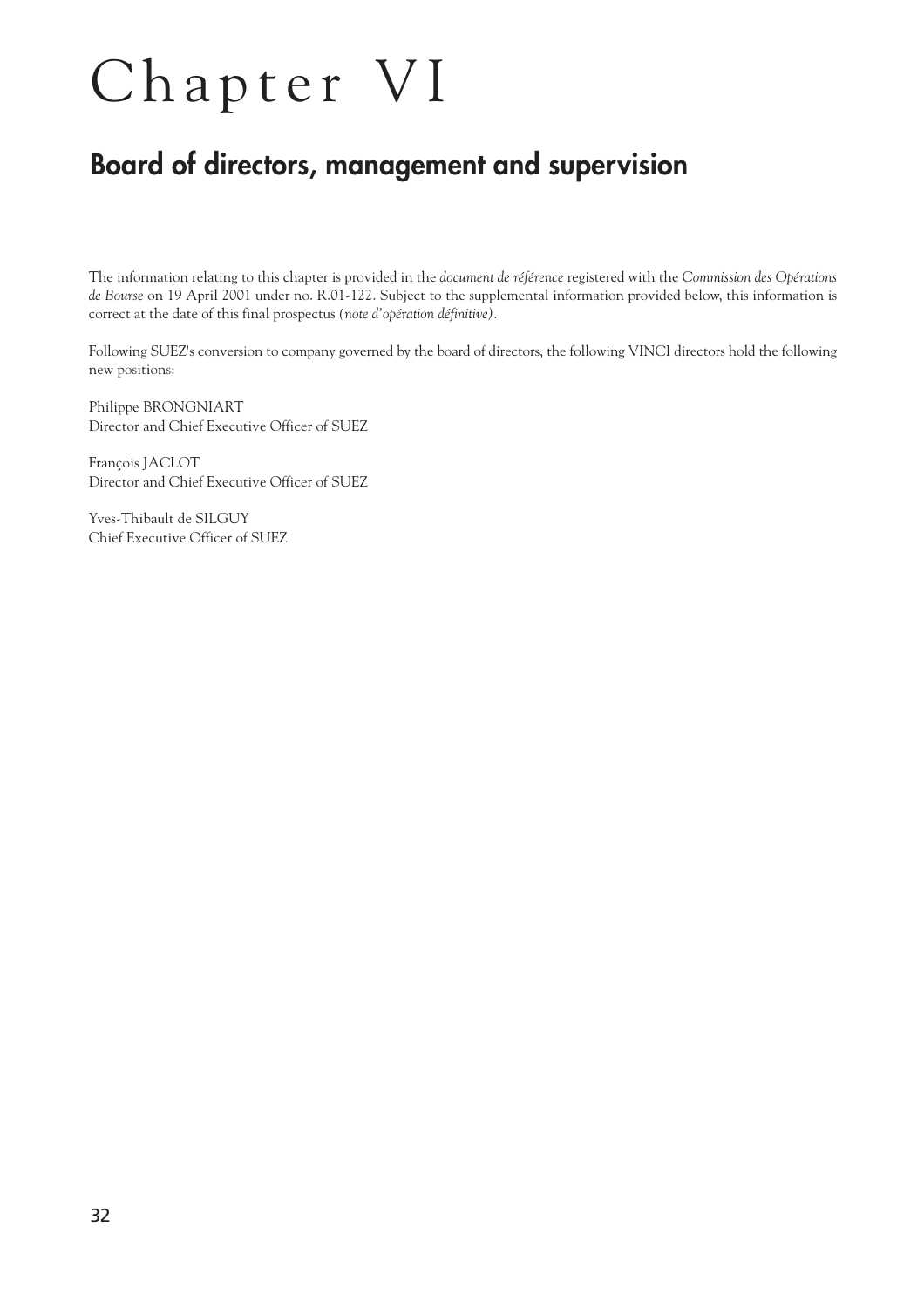## Chapter VII

### **Information regarding recent changes and future prospects**

The details provided below supplement the information contained in the *document de référence* registered with the *Commission des Opérations de Bourse* on 19 April 2001:

#### **7.1 Recent changes**

#### **7.1.1 Key developments**

- **On 9 July 2001, VINCI announced** that it had won the competitive bidding in a 50/50 joint venture with the British firm MILLER, for award of a 40-year concession - Project Finance Initiative (PFI) – for the Newport highway project, near Cardiff, Wales. The Newport County Borough Council's selection took place after a two-year negotiation phase.
- The contract includes construction of a 2x2 lane rapid transit route bypassing the city of Newport and construction of a 623.35-footbowstring bridge spanning the Usk River.
- The project, worth Euro 92 million, will be carried out by VINCI CONSTRUCTION GRANDS PROJETS in partnership with MILLER CIVIL ENGINEERING. Work will start at the beginning of 2002 and will last two and a half years.
- Ringway, a subsidiary of EUROVIA (VINCI GROUP), will handle all maintenance for the project.
- The contractor will be compensated by means of a shadow toll system in which annual payments are calculated primarily on the basis of lane availability s and the highway's traffic performance.
- The British PFI regime allows the government and local communities to license the management of a public service to a private enterprise for a given period of time, in exchange for reclamation, construction, or maintenance. NORWEST HOLST, a British subsidiary of VINCI, has already established itself in the PFI sector, notably with contracts for renovation of Cardiff's former industrial districts and 3,000 buildings in the city of Liverpool.
- **On 5 July 2001, VINCI announced** the signing of two new contracts by BLYTHE and HUBBARD, the two VINCI road-building subsidiaries in the United States, for a total of Euro 141 million:
- BLYTHE has just signed an Euro 83 million road-building contract with the State of South Carolina to enlarge and reinforce 5.59 miles of route I-385 starting from the business centre of Greenville. In addition to the road, the work includes the construction of six works of art, of five interchanges and of a 269,100-ft supporting wall. The "Intelligent Traffic Services (ITS)" a real time information system on traffic conditions will be installed in order to limit project-connected inconvenience.
- HUBBARD has just been awarded a Euro 58 million contract in Orlando, Florida for rehabbing, within the scope of a design-build contract, of a 14.29-mile section of highway I-4. This section notably includes traversing the city of Orlando. Road widening and repair work must be completed in 2 and a half years.
- **On 5 July 2001, VINCI announced** that during April 2001 its subsidiary GITE sold its subsidiary manufacture of concrete posts, lighting poles, beams and other precast pieces (BMI) to the Irish group CRH.
- The BMI group is present on the entire French territory with 23 plants. In 2000 it realised revenues of Euro 47 million and it employs 320 people.
- By joining the CRH group, BMI will be offered new development opportunities in France and in Europe. CRH in fact plans to include BMI in a scheme of development for one of its core businesses, the production of ready-made concrete products.
- This transfer is a new illustration of VINCI ENERGIES INFORMATION'S repositioning toward information and communication technology, number one in France and a leader in Europe in the field of energy and information, with revenues of 3,063 million in 2000.
- **On 2 July 2001, VINCI announced** that it had signed, on that very day, an agreements for the sale of its WANNER subsidiary to the German group KAEFER.
- WANNER, present in France in the industrial insulation business market segment has 1,000 employees and realised revenues of Euro 65 million in 2000.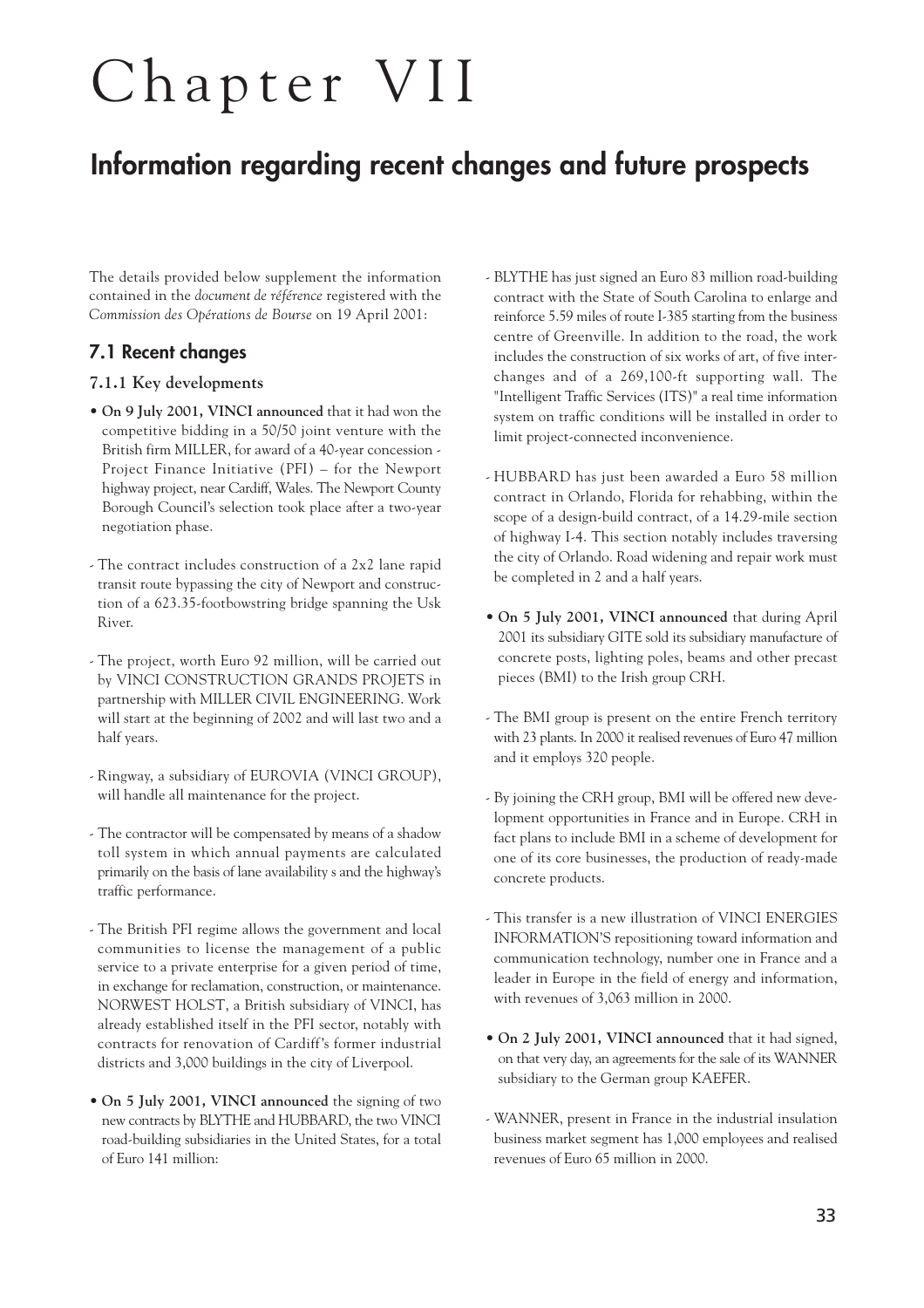- Its integration in the KAEFER group, which was the object of major collective bargaining with its workforce, opens new development opportunities. In effect KAEFER, whose main business is industrial insulation, plans to strengthen its international presence. With the acquisition of WANNER, it increases the portion of its business conducted outside Germany to 45%.
- This transfer fits with the strategy of VINCI ENERGIES INFORMATION which is number one in France and a leader in Europe in the field of energy and information with revenues of Euro 3,063 million with plans to accelerate restructuring in the new information and communication technology field, both in the tertiary sector and in the industrial field.
- **On 20 June 2001, VINCI announced** the launch of the VINCI PARK brand name.
- The VINCI PARK brand name groups all VINCI business in the field of parking facilities and associated services. With 900 parking facilities spread over 12 countries and Euro 500 million in revenues, VINCI PARK becomes the premier European name in parking facility operators and the sector's world leader for licensed parking.
- VINCI PARK unites two major historical parking facility brand names: SOGEPARC and parcs GTM, whose co-operation has been made possible by the merger *(fusion)* of VINCI and the GTM GROUP. VINCI PARK is present in the historical and cultural centre of all major French cities, in several countries in European and in the American continent, as well as in Hong Kong. The launch of VINCI PARK demonstrates VINCI's strong desire to make top quality services available to as large a public as possible: the French parking facilities alone welcome over 140 million customers every year.
- The logic of the development of concession and service business on which VINCI's history and culture is founded finds in VINCI PARK a new icon with very high quality, cleanliness and safety requirements. "No subsidiary is unaware of the importance of services which create value and contribute to inspire customer loyalty", declared Antoine ZACHARIAS. Since its inception VINCI PARK has adopted a charter which includes commitments such as a perfect welcome, well-marked parking facilities, as well as the guarantee of certain services, such as bicycle rentals, escorting customers to their vehicle, a 24/7 toll-free number for suggestions or complaints.

#### **7.1.2 Consolidated revenue for first quarter 2001**

VINCI's consolidated revenue increased to Euro 3.7 billion in the first quarter of 2001, an appreciation of 5.3% with perimeter and exchange rate remaining constant in comparison with the same period in the previous financial year (1).

Following the very sizeable growth recorded in 2000, business remained sustained for the combined Group business in the first quarter of 2001.

In France, revenues grew by 7.8% at comparable structure; representing 64.5% of the total.

Revenues abroad increased by 5.6% at comparable structure except for Germany. Global growth was limited to 1% due to the effect of downsizing measures taken in German.

#### **• Concessions (+6.2% at comparable structure)**

Thanks to a constant network traffic increase of almost 4%, COFIROUTE revenues remain stable in spite of the application of the new VAT regime on 1 January 2001 and of the moving to April 2001 of the toll increases scheduled for February.

For parking, VINCI PARK posted a 9% growth at comparable structure thanks to the coming in force of recent contracts in France and abroad.

Revenues for other work concessions and for service business strongly increased (+24%). Realised by half in the airport sector, it already represents 15% of revenues for the concession area.

#### **• Energy – Information (+4.9% at comparable structure)**

In the electric energy sector (40% of the total for the area), the business maintained the very high levels reached at the beginning of the year 2000.

In the new information and communication technologies, growth continued (+10%), spurred by strong demand by industry and corporate communication networks. This frontier technology business sector represents 30% of the revenues for the area.

In thermal, fire protection and the industrial sector underwent satisfactory development, the insulation and finishing business, on their part, continued their restructuring.

#### **• Roads (+4% at comparable structure)**

Revenues in France continued to increase (+6%) after the excellent performance in the previous financial year, in spite of unfavourable weather conditions in March.

*(1) Pro forma data for 1st quarter 2000 including revenues for the GTM GROUP, COFIROUTE and for Stade of France.*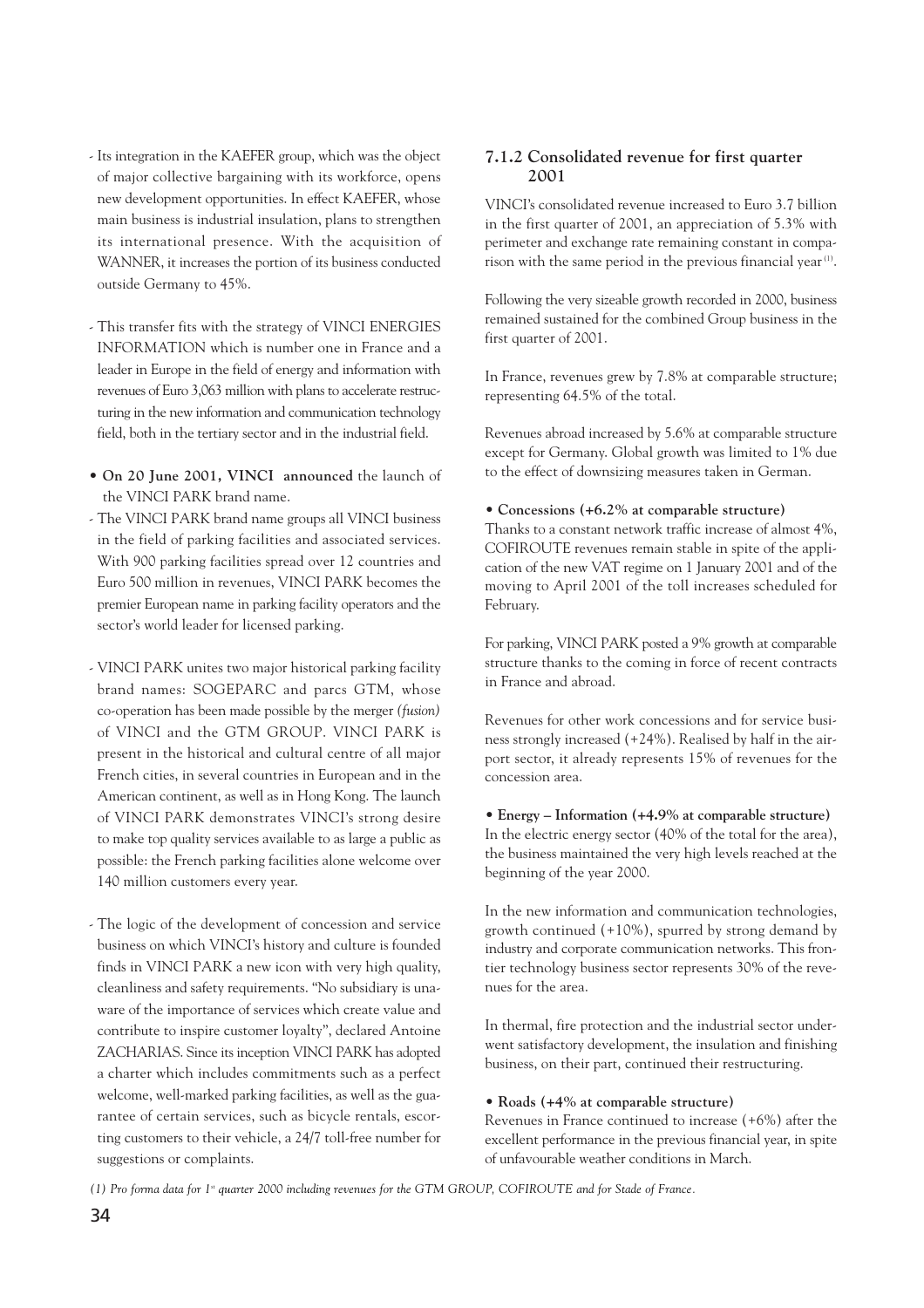Revenues abroad (except for Germany), increased by 14% and represent 30% of the total. Growth was particularly strong in Great Britain, Central Europe, and North America.

In Germany, TEERBAU's refocusing on its core competencies, implemented during the year 2000, and the selective policy in order taking translated into a severe decrease of 1st quarter business (-30%). Germany's part in the revenues for this area was thus scaled back from 11% to 7%.

#### **• Constructions (+3.9% at comparable structure)**

The increase of business conducted in France (+6.6% at comparable structure) translated the excellent overall performance of the VINCI CONSTRUCTION's regional companies, in a market situation always well disposed to constructions.

VINCI CONSTRUCTION also registered the positive impact of its positioning in the telecommunication infrastructure field and the resumption of works on the A86 loop west of Paris.

Finally, within the scope of the development of service business, VINCI CONSTRUCTION finalised the acquisition of ENERGILEC, specialised in multi-technical maintenance for large real estate groupings, mostly in the Paris region.

Abroad, global stability (+0.4%) incorporates an increase of recurrent business and with a strong technical content (facility management; specialised civil engineering) and a decrease of large-scale projects.

| Consolidated turnover for                   |         |                |                |                                           |
|---------------------------------------------|---------|----------------|----------------|-------------------------------------------|
| the first quarter<br>(in millions of Euros) | 2001    | 2000 pro forma | Real structure | Variation 2001/2000<br>Constant structure |
| Concessions                                 | 307.6   | 288.5          | 6.6%           | 6.2%                                      |
| Energy and Information                      | 708.3   | 695.5          | 1.8%           | 4.9%                                      |
| Roads                                       | 1,036.7 | 994.1          | 4.3%           | 4.0%                                      |
| Construction                                | 1,565.1 | 1,494.3        | 4.7%           | 3.9%                                      |
| Miscellaneous and eliminations              | 93.6    | 77.1           | -              |                                           |
| Total                                       | 3,711.3 | 3,549.5        | 4.6%           | 5.3%                                      |
| Of which in France:                         |         |                |                |                                           |
| Concessions                                 | 265.2   | 256.0          | 3.6%           | 3.2%                                      |
| Energy and Information                      | 505.0   | 484.6          | 4.2%           | 7.9%                                      |
| Roads                                       | 656.3   | 618.4          | 6.1%           | 6.0%                                      |
| Construction                                | 908.6   | 837.7          | 8.5%           | 6.6%                                      |
| Miscellaneous and eliminations              | 57.5    | 38.2           |                |                                           |
| Total                                       | 2,392.6 | 2,234.8        | 7.1%           | 7.8%                                      |
| Of which outside France                     |         |                |                |                                           |
| Concessions                                 | 42.5    | 32.5           | 30.7%          | 29.9%                                     |
| Energy and Information                      | 203.4   | 210.9          | $(3.6\%)$      | $(1.8\%)$                                 |
| Roads                                       | 380.4   | 375.7          | 1.2%           | 0.7%                                      |
| Construction                                | 656.5   | 656.7          | 0.0%           | 0.4%                                      |
| Miscellaneous and eliminations              | 36.1    | 38.9           |                |                                           |
| Total                                       | 1,318.8 | 1,314.7        | $0.3\%$        | 1.0%                                      |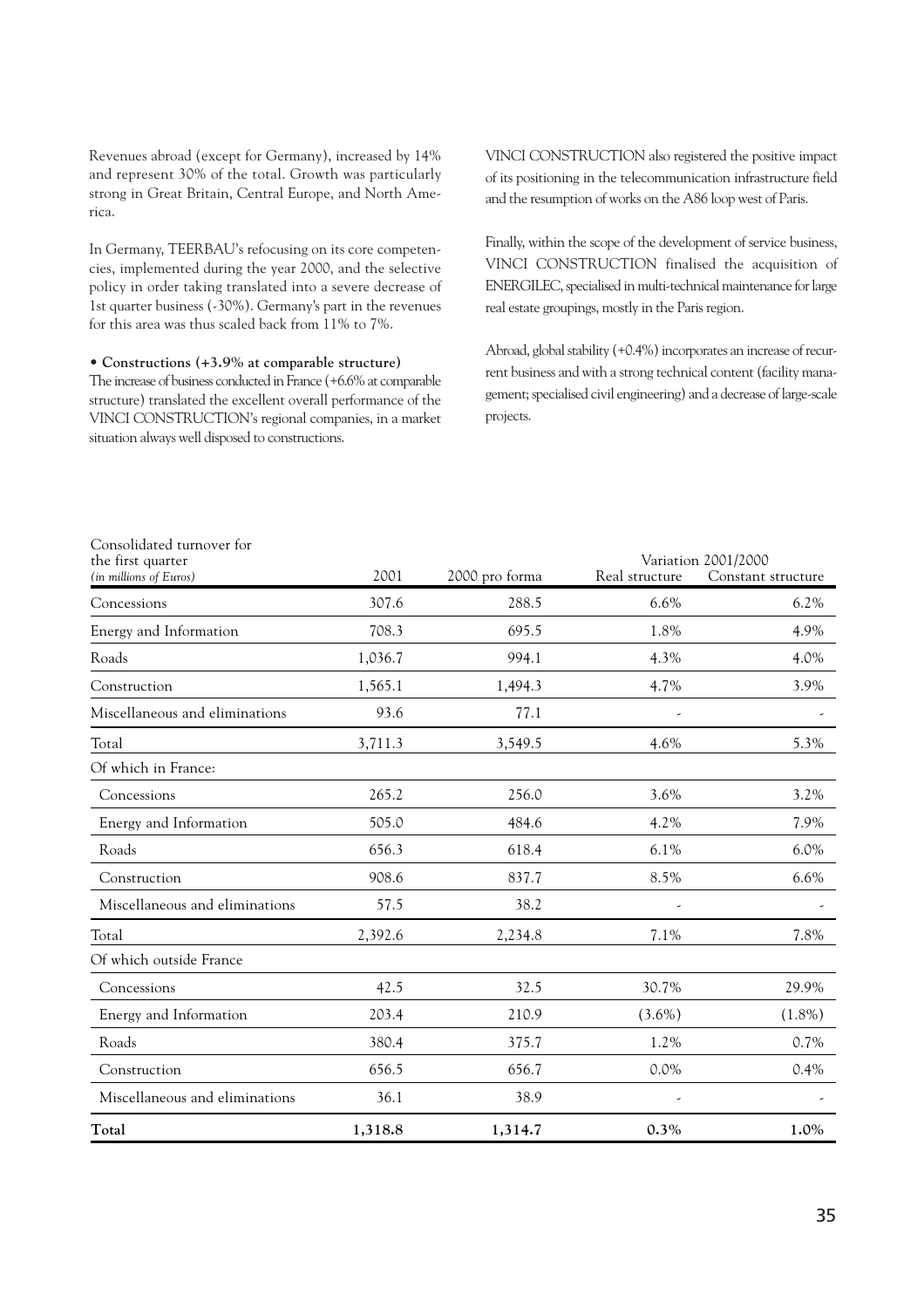#### **• Backlog**

Favouring business quality with a high level of selectivity in order taking, at the end of March 2001 the Group has an order backlog for Euro 10.6 billion, with an increase of 7.6% in comparison with 31 March 2000.

#### **7.2 Future prospects**

In spite of a purposely moderate growth in revenues, VINCI's operational profitability should register a new increase in 2001, thanks to performance improvement in all sectors, the impact of synergies and the pursuit of expansion of businesses with strong added value, such as concessions, the new information and communication technologies, roads or facility management.

The company confirmed a target increase of approximately 20% of current income before taxes except for non-recurrent items. In spite of a higher tax rate, net income should at least equal the levels reached in 2000.